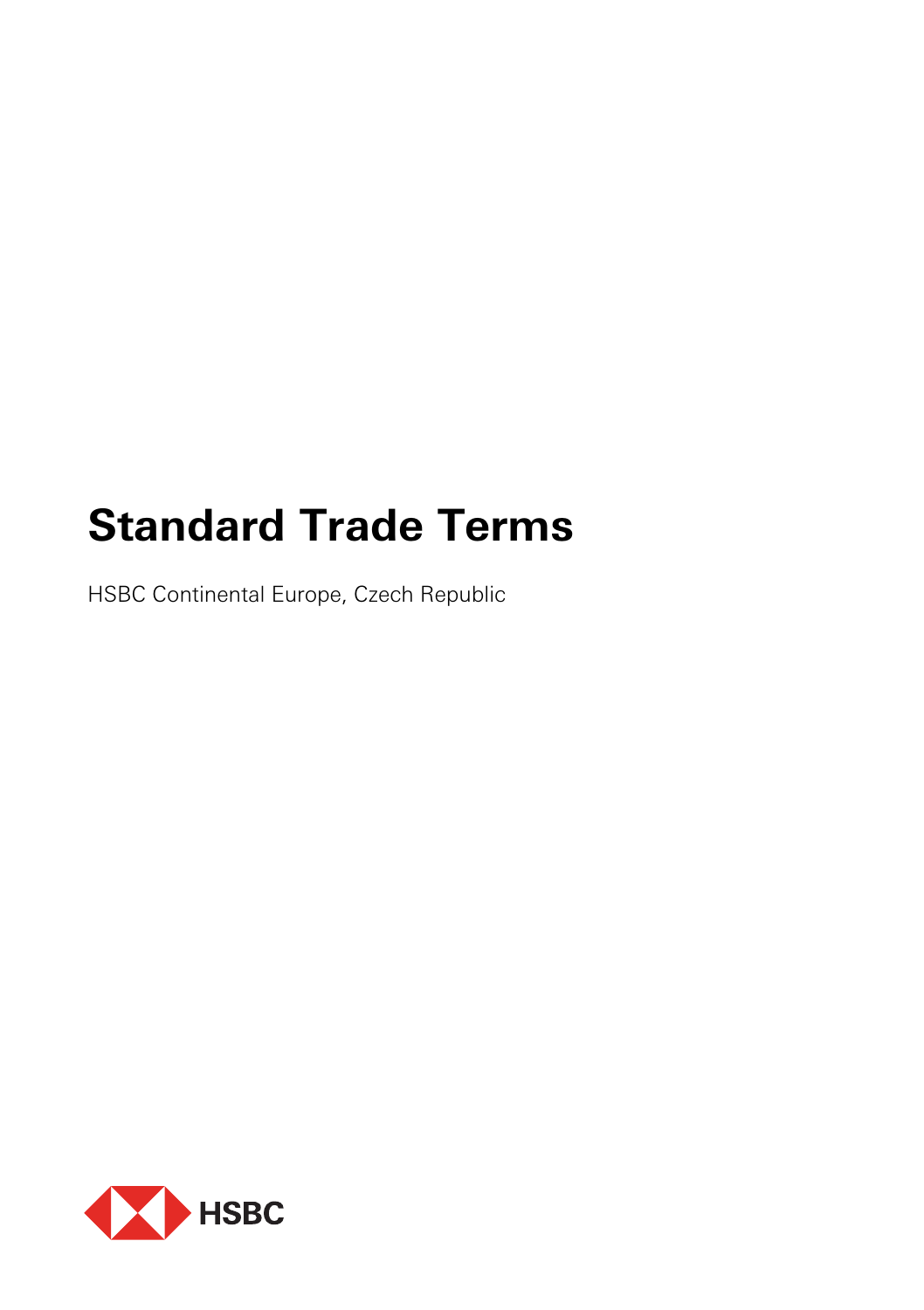## **CONTENTS**

| 1.              | <b>APPLICATION</b>                                           | 3                       |
|-----------------|--------------------------------------------------------------|-------------------------|
|                 | <b>SECTION 1 – TRADE SERVICES</b>                            | $\overline{\mathbf{4}}$ |
| 2.              | <b>ICC RULES</b>                                             | 4                       |
| 3.              | DOCUMENTARY CREDITS                                          | 4                       |
| 4.              | <b>INSTRUMENTS</b>                                           | $\overline{7}$          |
| 5.              | <b>COLLECTIONS</b>                                           | 9                       |
| 6.              | <b>FINANCE</b>                                               | 10                      |
| 7.              | <b>TRADE FINANCE LOANS</b>                                   | 11                      |
| 8.              | APPLICATIONS FOR RELEASE OF GOODS, SHIPPING GUARANTEES       |                         |
|                 | AND LETTERS OF INDEMNITY                                     | 13                      |
|                 | <b>SECTION 2 - REIMBURSEMENT, INDEMNITY AND OTHER RIGHTS</b> | 13                      |
| 9.              | REIMBURSEMENT AND INDEMNITY                                  | 14                      |
| 10 <sub>1</sub> | <b>CASH COLLATERAL</b>                                       | 14                      |
| 11.             | <b>PLEDGE</b>                                                | 15                      |
| 12.             | <b>TRUST RECEIPTS</b>                                        | 16                      |
| 13.             | SET-OFF                                                      | 17                      |
| 14.             | SUPPLEMENTARY RIGHTS                                         | 17                      |
|                 | <b>SECTION 3 - FEES AND PAYMENTS</b>                         | 17                      |
| 15.             | FEES, COMMISSION, INTEREST AND CHARGES                       | 17                      |
| 16.             | PAYMENTS                                                     | 18                      |
|                 | SECTION 4 - REPRESENTATIONS, UNDERTAKINGS AND SANCTIONS      | 19                      |
|                 | 17. REPRESENTATIONS AND WARRANTIES                           | 19                      |
|                 | 18. UNDERTAKINGS                                             | 21                      |
| 19.             | COMPLIANCE WITH LAWS AND SANCTIONS                           | 23                      |
|                 | <b>SECTION 5 - INSTRUCTIONS AND ELECTRONIC PLATFORMS</b>     | 24                      |
| 20.             | <b>INSTRUCTIONS</b>                                          | 24                      |
| 21 <sub>1</sub> | PLATFORMS                                                    | 26                      |
|                 | <b>SECTION 6 - OTHER</b>                                     | 27                      |
| 22.             | <b>LIMITATION ON LIABILITY</b>                               | 27                      |
| 23.             | DISCLOSURE, CONFIDENTIALITY AND PRIVACY                      | 29                      |
| 24.             | <b>MISCELLANEOUS</b>                                         | 30                      |
| 25.             | <b>GOVERNING LAW AND JURISDICTION</b>                        | 31                      |
|                 | <b>SECTION 7 - DEFINITIONS AND INTERPRETATION</b>            | 32                      |
| 26.             | DEFINITIONS AND INTERPRETATION                               | 32                      |
| 27.             | <b>COUNTRY CONDITIONS</b>                                    | 38                      |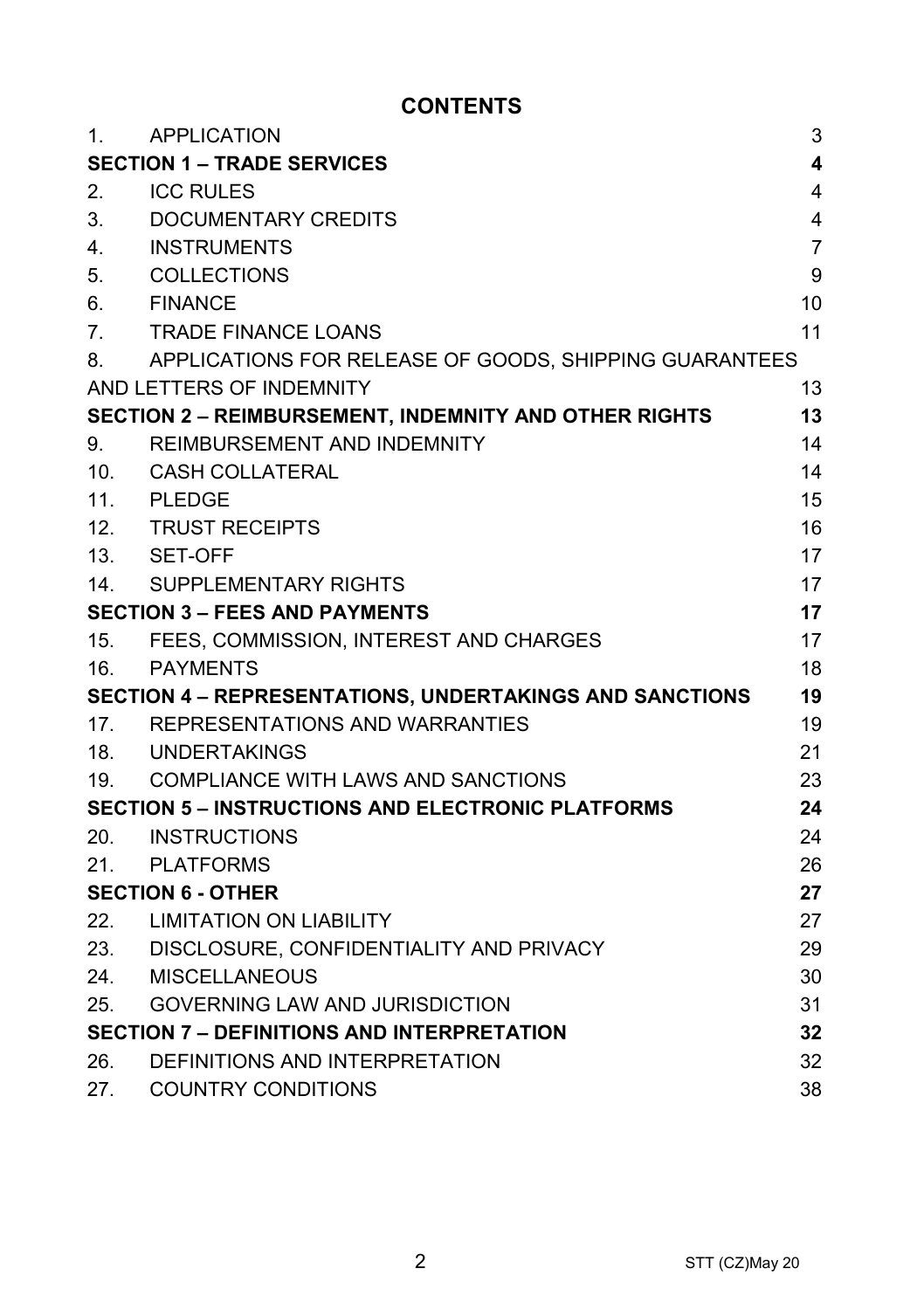## **STANDARD TRADE TERMS (THESE TERMS)**

## **1. APPLICATION**

1.1 These Terms shall apply to any Trade Service which HSBC may agree to make available or procure at the request of the Customer and shall include any relevant Country Conditions.

1.2 These Terms shall, where applicable, be subject to other terms and conditions in relation to services provided by HSBC to the Customer (including any banking service or account operating agreement) from time to time. In relation to any Trade Service, where any conflict arises between these Terms and any other applicable terms and conditions, the terms and conditions shall apply in the following order of priority:

- (a) the Application;
- (b) the Facility Agreement (if any) and/or any applicable Security Agreement;
- (c) the Country Conditions (if any);
- (d) these Terms; and
- (e) such other terms.

1.3 HSBC does not offer any advice to the Customer in relation to any Trade Service. Whilst HSBC may provide information or express opinions from time to time, such information or opinions are not offered as advice. Before applying for, or accepting, any Trade Service, the Customer shall make such enquiries and assessments as the Customer considers appropriate and the Customer should place no reliance on HSBC to give advice or make recommendations. If the Customer is in doubt of any Trade Service, the Customer should seek independent professional advice.

1.4 Each Trade Service is separate and independent from the Trade Transaction to which such Trade Service relates and HSBC is in no way concerned with, subject to, or bound by, the terms of such Trade Transaction, even if a reference is included in any document relating to that Trade Service.

1.5 HSBC may name, instruct or procure any correspondent bank (including any HSBC Group member) to be the issuing, advising, nominated or confirming bank in respect of any Trade Service (and may restrict such correspondent bank to an HSBC Group member or a correspondent bank acceptable to HSBC) and is authorised to issue a counter-guarantee or counter-SBLC in such form and content as determined by HSBC in favour of the correspondent bank. HSBC may pay to, or receive from any correspondent bank, charges, commissions, fees or other payments.

1.6 Nothing in these Terms shall oblige HSBC to enter into or provide any Trade Service at any time.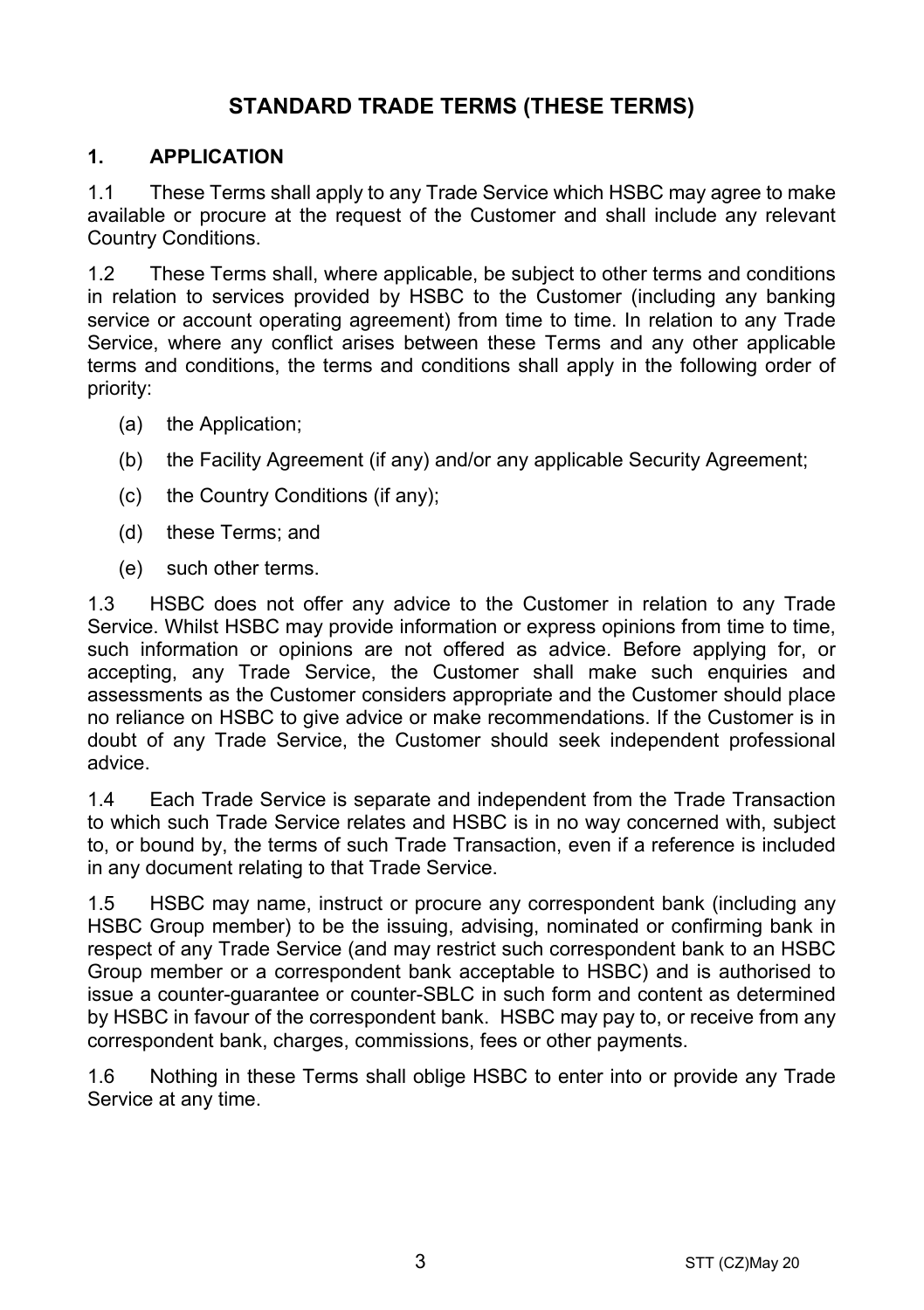## **SECTION 1 – TRADE SERVICES**

## **2. ICC RULES**

2.1 Unless the Customer otherwise requests (and HSBC agrees with such request):

(a) all Documentary Credits issued by HSBC will be issued subject to the Uniform Customs and Practice for Documentary Credits, 2007 Revision, ICC Publication No. 600 (UCP600) and, if required by HSBC, the Uniform Customs and Practice for Documentary Credits (UCP600) Supplement for Electronic Presentation (eUCP);

(b) all SBLCs issued by HSBC will be issued subject to the International Standby Practices 1998, ICC Publication No. 590 (ISP98);

(c) all bonds and guarantees issued by HSBC will be issued subject to the Uniform Rules for Demand Guarantees, ICC Publication No.758 (URDG 758); and

(d) all Collections will be undertaken subject to the Uniform Rules for Collections 1995, ICC Publication No. 522 (URC 522) and, if required by HSBC, the Uniform Rules for Collections (URC 522) Supplement for Electronic Presentation (eURC),

in each case, as may be revised from time to time (together the ICC Rules), and the rights and obligations of the Customer will be subject to the applicable ICC Rules in addition to these Terms.

2.2 If there is any conflict between any ICC Rule and these Terms, these Terms shall prevail.

## **3. DOCUMENTARY CREDITS**

- 3.1 The terms in this Clause 3 apply to any Documentary Credits.
- 3.2 The Customer:

(a) undertakes to examine the customer copy of each Documentary Credit issued by HSBC in order to check its consistency with the relevant Application; and

(b) agrees to give immediate notice to HSBC of any objection to its contents.

#### **Imports**

3.3 HSBC is authorised to honour and pay any Claim made under a Documentary Credit which appears on its face to comply with its terms and/or any Documents drawn (or purporting to be drawn) and presented under such Documentary Credit in accordance with its terms, without reference to or further authority from the Customer or any other party, and without enquiring whether any Claim has been properly made, and notwithstanding that the validity of any such Claim, or the amount of it, may be in dispute. The Customer accepts any such Claim as conclusive evidence that HSBC was liable to honour and pay it, and any payment made, or any steps taken by HSBC in good faith under or in connection with it, shall be binding on the Customer.

3.4 The presentation of any Documents under a Documentary Credit shall be deemed to be in compliance with the terms of the Documentary Credit if HSBC determines that they appear to be in order and, taken as a whole, conform with the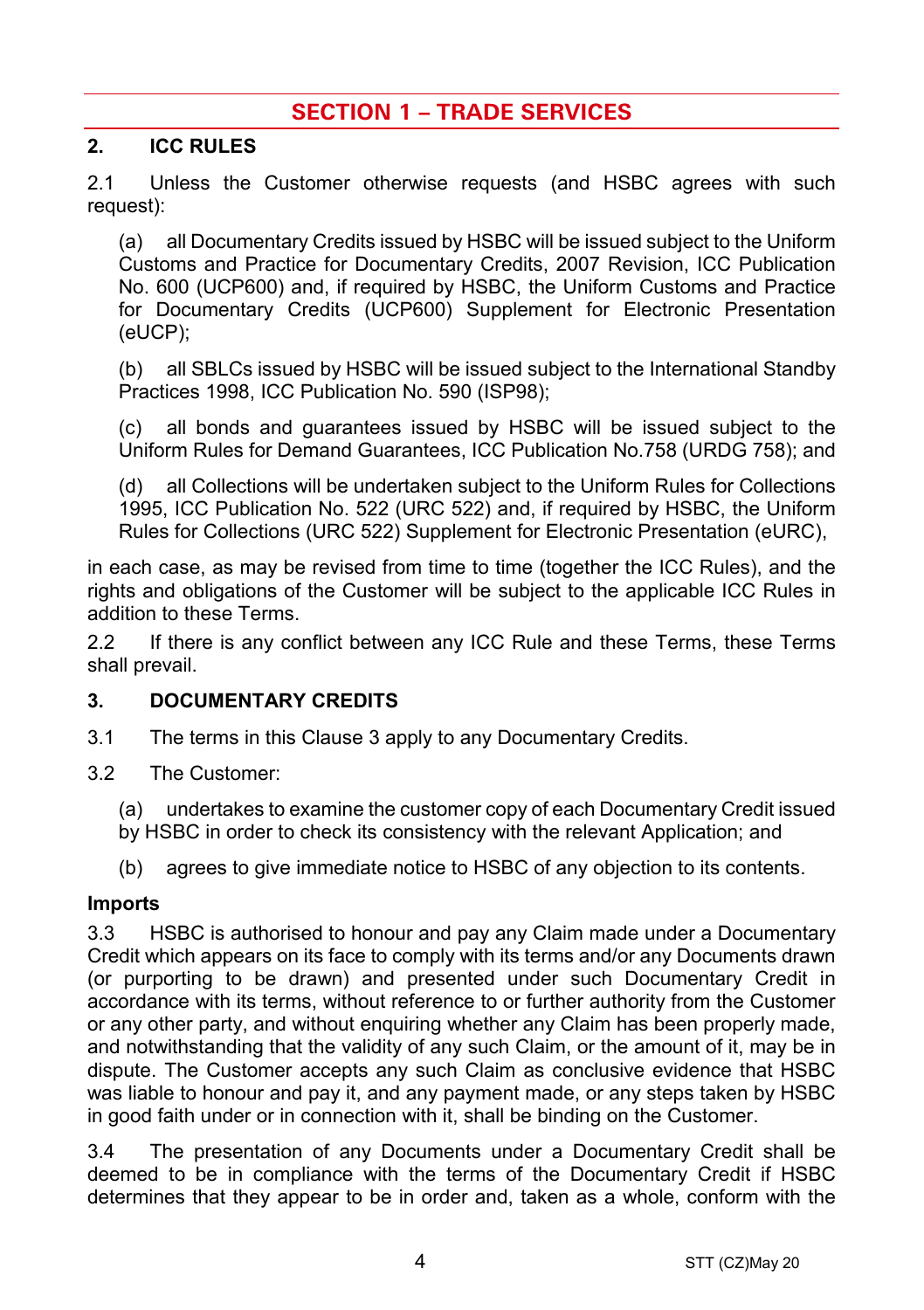requirements of the Documentary Credit. The Customer waives all claims against HSBC for any delay that may result in examining such Documents or any failure to identify any discrepancies that may exist.

3.5 Notwithstanding any contrary instruction from the Customer, HSBC may reject any Claim which HSBC determines does not comply with the terms of the relevant Documentary Credit. HSBC is not obliged to notify the Customer or to seek the Customer's waiver of any discrepancy before refusing the Claim. Where HSBC does seek a waiver in respect of any discrepancy, the taking of such action does not oblige HSBC to seek a waiver of any discrepancy at any other time.

3.6 If HSBC notifies the Customer of a discrepancy with respect to a Claim and the Customer requests HSBC and/or its correspondent bank or its agent to:

(a) effect payment under the Documentary Credit, notwithstanding the discrepancy; or

(b) countersign or issue any quarantee or indemnity covering the discrepancy,

the Customer confirms that its reimbursement obligations and the indemnity set out in Clause 9 (*REIMBURSEMENT AND INDEMNITY*) shall apply to such Claim and/or any such guarantee or indemnity.

3.7 HSBC may at any time amend or insert additional terms and conditions into a Documentary Credit as HSBC may consider appropriate, provided that any such amendment or additional terms and conditions shall not increase the Customer Liabilities in relation to such Documentary Credit. HSBC may, subject to the beneficiary's consent, cancel the whole or any unused balance of a Documentary Credit.

3.8 Notwithstanding any instruction in an Application, HSBC may restrict the availability of any Documentary Credit, or any advising or confirming, to its own offices or to any correspondent bank or agent of its choice and, in such case, HSBC may refuse to honour, or make payment for, any Document drawn or purporting to be drawn on any office, bank or other person other than such office, correspondent bank or agent.

3.9 If HSBC effects payment under a Documentary Credit prior to the maturity date of such Documentary Credit:

(a) (in the case where the Documentary Credit beneficiary bears interest) the Customer shall be liable to pay to HSBC the full amount of the Documentary Credit on the maturity date, even if HSBC only paid a discounted amount under the Documentary Credit; and

(b) (in the case where the Customer is required to bear interest under the Documentary Credit pursuant to any other agreement with HSBC) the Customer shall, on the maturity date of such Documentary Credit or such earlier date as may be demanded by HSBC, pay to HSBC the full amount of the Claim together with interest accruing on such Claim for the period from and including the date of HSBC's payment to and including the maturity date, such interest payable in accordance with Clause 15 (FEES, COMMISSION, INTEREST AND CHARGES).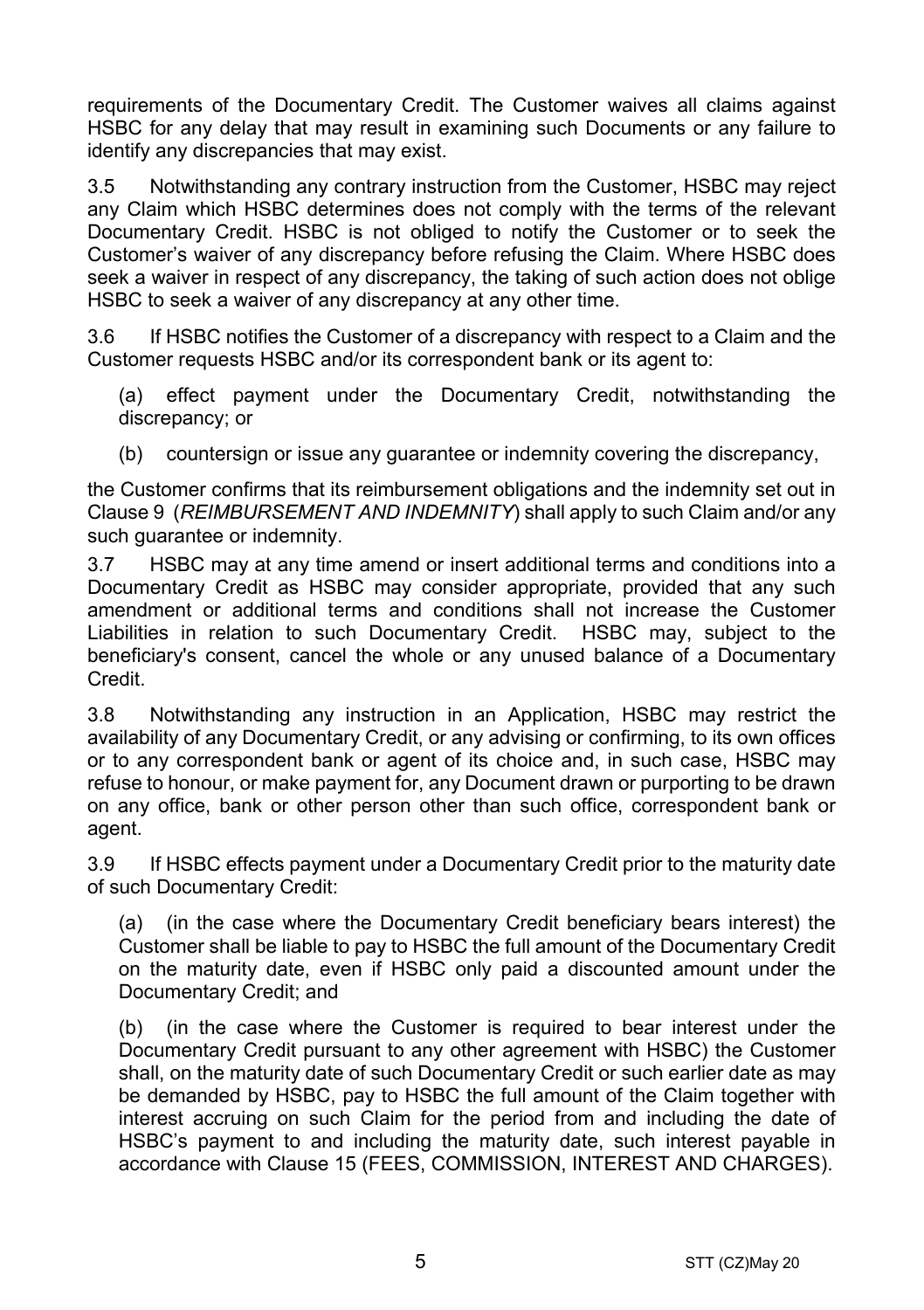3.10 If the terms of a Documentary Credit (whether expressly or impliedly) permits payment to be effected to the beneficiary prior to receipt of the Documents required to be delivered under such Documentary Credit, the Customer shall, on the maturity date of such Documentary Credit or such earlier date as may be demanded by HSBC, pay to HSBC the full amount of the Claim (whether or not the Documents subsequently delivered are compliant with the terms of the Documentary Credit) together with interest accruing on such Claim for the period from and including the date of HSBC's payment to and including the maturity date, such interest payable in accordance with Clause 15 (*FEES, COMMISSION, INTEREST AND CHARGES*).

3.11 If any Documentary Credit stipulates that certain specific Documents be forwarded by the beneficiary directly to the Customer at or prior to the time the beneficiary makes any Claim, all remaining Documents must be produced to HSBC in respect of any Claim under such Documentary Credit. If the Customer uses the Documents forwarded directly to it to obtain possession of the Goods, HSBC is authorised to accept all Documents presented under such Documentary Credit and pay or accept upon presentation and pay at maturity all Documents drawn in respect of the Goods, notwithstanding any discrepancy or any other matter or thing that might otherwise have relieved or affected the Customer's or HSBC's obligations. The Customer confirms that its reimbursement obligations and the indemnity set out in Clause 9 (*REIMBURSEMENT AND INDEMNITY*) shall apply to any amount paid by HSBC in respect of such Documentary Credit.

3.12 If any Documentary Credit stipulates that the Goods be insured under insurance policies/certificates containing "Institute Cargo Clauses" or other industry standard clauses, HSBC may accept insurance policies/certificates which contain "American Institute Cargo Clauses" or any other industry standard clauses that HSBC determines appropriate.

3.13 HSBC will not be bound at any time to release any Documents or Goods to the Customer unless the Customer has fully discharged its Customer Liabilities in respect of the Documentary Credit relating to such Documents or Goods.

3.14 If HSBC issues a Documentary Credit back-to-back (a **Back-to-Back Documentary Credit**) to another Documentary Credit (a **Master Documentary Credit**) the Customer:

(a) acknowledges that its Customer Liabilities in respect of the Back-to-Back Documentary Credit are not dependent or conditional on the performance of the Master Documentary Credit;

(b) unconditionally and irrevocably assigns or transfers absolutely to HSBC all of its payment rights in the Master Documentary Credit;

(c) shall not amend or accept any amendment to the Master Documentary Credit without the consent of HSBC or take any action which might result in HSBC not receiving the full amount under the Master Documentary Credit; and

(d) authorises HSBC to use the Documents presented under the Back-to-Back Documentary Credit to make a Claim under the Master Documentary Credit irrespective of any discrepancies or irregularities in the Documents presented.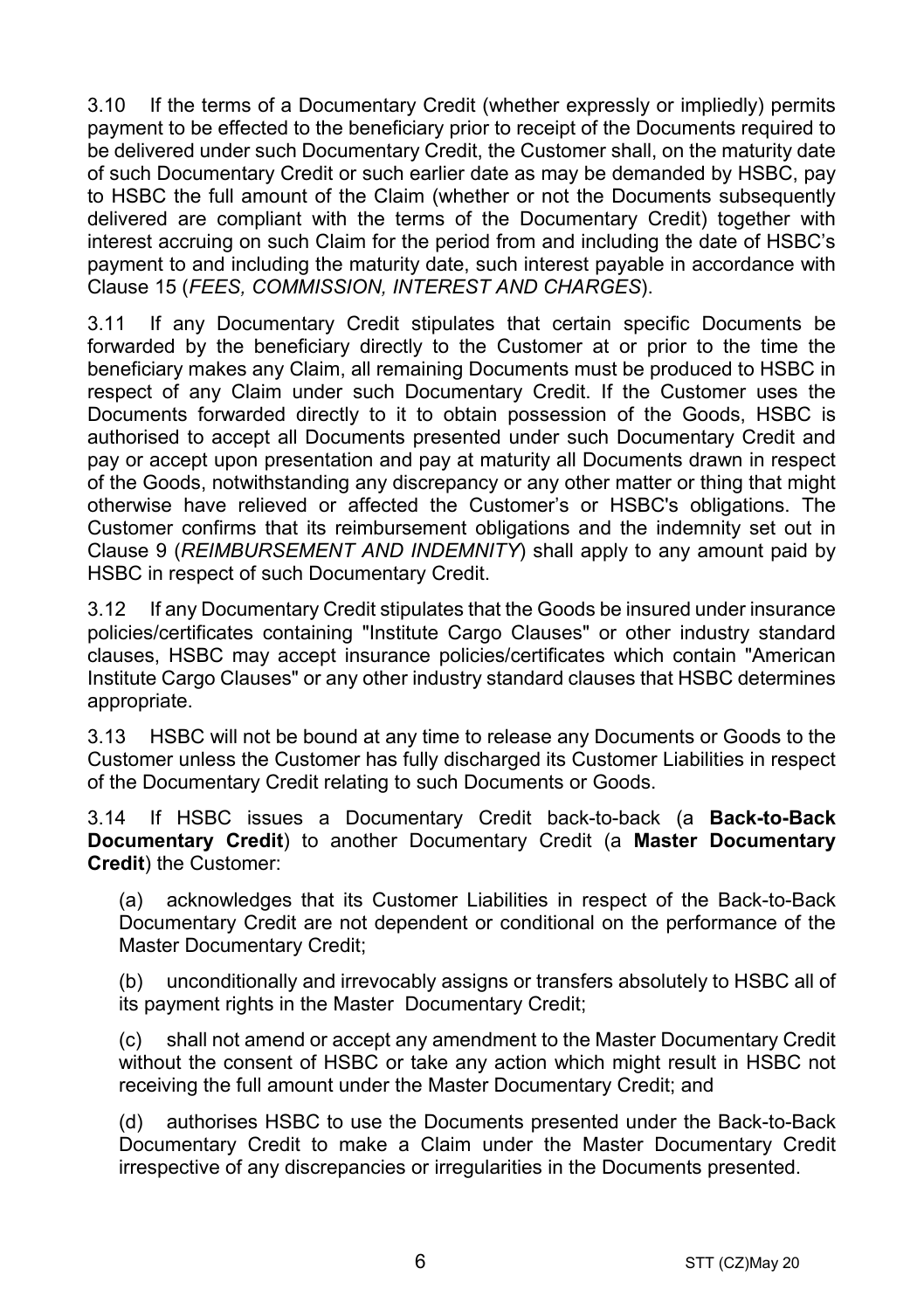3.15 HSBC is not obliged to notify the Customer of any incompatibility between the terms of a Back-to-Back Documentary Credit and the relevant Master Documentary Credit.

## **Exports**

3.16 If HSBC confirms a Documentary Credit or SBLC (whether on a disclosed or undisclosed basis) and payment in full or part is not received by HSBC from the relevant issuing bank, the Customer is only required to reimburse HSBC for amounts not received if the non-payment was due to a Recourse Event. Such reimbursement by the Customer is payable immediately upon HSBC's demand together with any interest payable in accordance with Clause 15 (*FEES, COMMISSION, INTEREST AND CHARGES*) and the Customer shall reimburse HSBC for any loss or damage suffered by HSBC as a result of the non-payment.

3.17 HSBC will not be bound by a confirmation (whether on a disclosed or undisclosed basis) and will not be obliged to negotiate a Documentary Credit or SBLC if it is amended without HSBC's consent, the Documents presented do not fully comply with the terms of the Documentary Credit or SBLC, the original Documentary Credit or SBLC is different from the copy of the Documentary Credit or SBLC upon which HSBC based its confirmation, the Customer does not comply with any of its obligations under this Clause 3, or if payment in full or part is not received by HSBC (or cannot be accepted by HSBC) from the relevant issuing bank as a result of a Recourse Event.

3.18 If HSBC confirms a Documentary Credit or SBLC on an undisclosed basis, the Customer shall not make a presentation in respect of the Documentary Credit or SBLC to any person other than HSBC and shall promptly provide to HSBC the original Documentary Credit or SBLC, any operative documents and any amendments issued by the relevant issuing bank.

3.19 If HSBC confirms a Documentary Credit or SBLC (whether on a disclosed or undisclosed basis), the Customer:

(a) unconditionally and irrevocably assigns or transfers absolutely to HSBC all of its payment rights in such Documentary Credit or SBLC; and

(b) shall not take any action which might result in HSBC not receiving the full amount under the Documentary Credit or SBLC.

## **4. INSTRUMENTS**

4.1 The terms in this Clause 4 apply to any SBLC, demand guarantee (including an avalisation, co-acceptance or acceptance of a Document), bond, counter-guarantee, counter-SBLC, or similar independent payment obligation (including any extension, renewal or amendment of the same)(each an **Instrument**) issued, confirmed or provided by HSBC.

4.2 The Customer:

(a) undertakes to examine the customer copy of each Instrument issued or entered into by HSBC in order to check its consistency with the relevant Application; and

(b) agrees to give immediate notice to HSBC of any objection to its contents.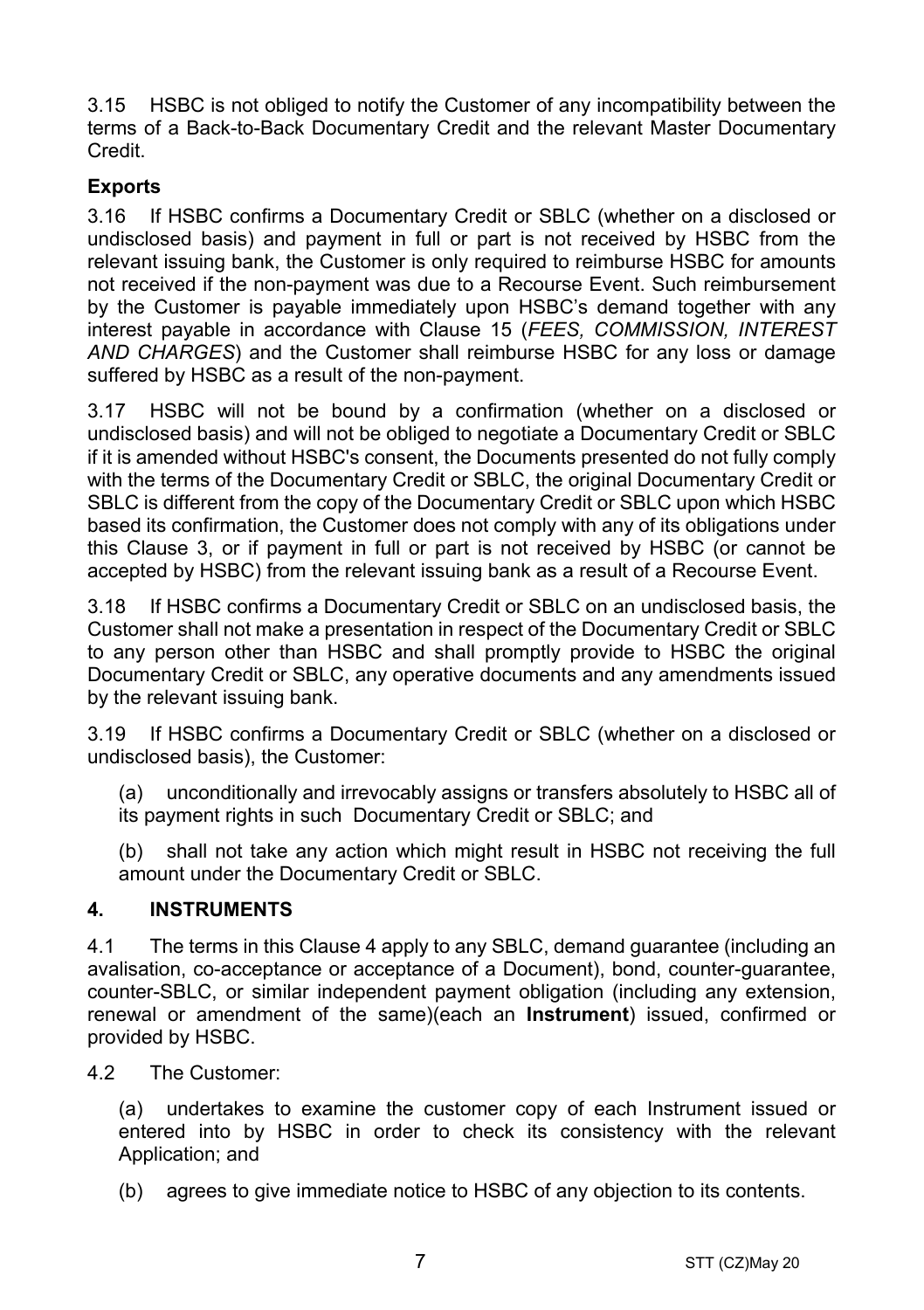4.3 HSBC is authorised to accept, pay or honour any Claim made under any Instrument which appears on its face to comply with its terms, without reference to or further authority from the Customer or any other party, and without enquiring whether any such Claim on HSBC has been properly made, notwithstanding that the validity of any such Claim, or the amount of it, may be in dispute. The Customer accepts any such Claim as conclusive evidence that HSBC was liable to pay or comply with it, and any payment made, or any steps taken by HSBC in good faith under or in connection with it, shall be binding upon the Customer.

4.4 The presentation of any documents under an Instrument shall be deemed to be in compliance with the terms of the Instrument if HSBC determines that they appear on their face to be in order and, taken as a whole, conform with the requirements of the Instrument. The Customer waives all claims against HSBC for any delay that may result in examining such documents or any failure to identify any discrepancies that may exist.

4.5 Notwithstanding any contrary instruction from the Customer, HSBC is entitled to reject any Claim which HSBC determines does not comply with the terms of the relevant Instrument. HSBC is not obliged to notify the Customer or to seek the Customer's waiver of any discrepancy before refusing the Claim. Where HSBC does seek a waiver in respect of any discrepancy, the taking of such action does not oblige HSBC to seek a waiver of discrepancy at any other time.

4.6 If HSBC notifies the Customer of a discrepancy with respect to a Claim and the Customer requests HSBC and/or its correspondent bank or its agent to:

- (a) effect payment under the Instrument, notwithstanding the discrepancy; or
- (b) countersign or issue any guarantee or indemnity covering the discrepancy,

the Customer confirms that its reimbursement obligations and the indemnity set out in Clause 9 (*REIMBURSEMENT AND INDEMNITY*) shall apply to such Claim and/or any such quarantee or indemnity.

4.7 HSBC may at any time amend or insert additional terms and conditions into an Instrument as HSBC may consider appropriate, provided that any such amendment or additional terms and conditions shall not increase the Customer Liabilities in relation to such Instrument. HSBC may, subject to the beneficiary's consent, cancel the whole or any unused balance of an Instrument.

4.8 Notwithstanding any instruction in an Application, HSBC may restrict the availability of any SBLC, or any advising or confirming, to its own offices or to any correspondent bank or agent of its choice and, in such case, HSBC may refuse to honour, or make payment for, any Document drawn or purporting to be drawn on any office, bank or other person other than such office, correspondent bank or agent.

4.9 If the terms of an SBLC (whether expressly or impliedly) permits payment to be effected to the beneficiary prior to receipt of the documents required to be delivered under such SBLC, the Customer shall, on the maturity date of such SBLC or such earlier date as may be demanded by HSBC, pay to HSBC the full amount of the Claim (whether or not the documents subsequently delivered are compliant with the terms of the SBLC) together with interest accruing on such Claim for the period from and including the date of HSBC's payment to and including the maturity date, such interest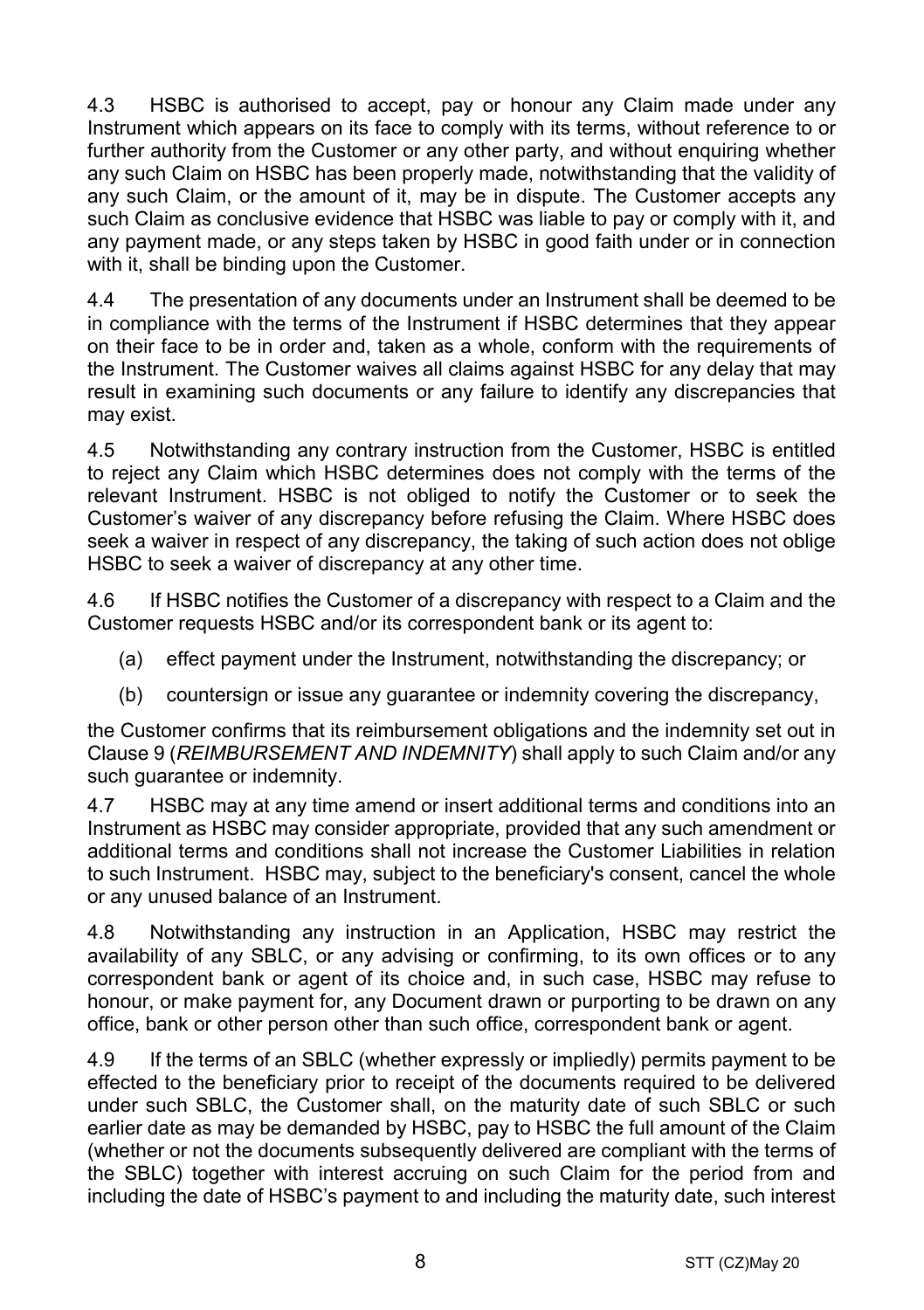payable in accordance with Clause 15 (*FEES, COMMISSION, INTEREST AND CHARGES*).

4.10 Notwithstanding the foregoing, if the Customer has requested HSBC to issue or arrange for the issuance of an Instrument by a correspondent bank for which a counter-guarantee or counter-SBLC must be issued by HSBC, HSBC may include such terms in the counter-guarantee or counter-SBLC that HSBC considers are required to support the issuance of such Instrument. Without limitation, the validity period and Claim period (if applicable) of the counter-guarantee or counter-SBLC shall be longer than the validity period and Claim period (if applicable) of the Instrument and other terms may be added to reflect the laws under which the Instrument is governed.

4.11 If any Instrument contemplates renewal or extension and the Customer does not advise HSBC at least 5 Business Days prior to the time required for HSBC to provide notice of cancellation as required by the Instrument, HSBC may renew or extend for an additional year or such other term as HSBC may so select. HSBC shall however be under no obligation to issue, extend or renew any Instrument and may at any time:

(a) cancel or revoke any Instrument without prior notice to or authorisation from the Customer if such Instrument or the beneficiary of such Instrument permits cancellation or revocation; or

(b) pay any Instrument without prior notice to or authorisation from the Customer if the Instrument or any relevant law permits or requires payment to be made if such Instrument is cancelled, withdrawn, not extended or not renewed.

4.12 Any cancellation, payment or revocation by HSBC of any Instrument at any time shall be without prejudice to the rights and obligations of HSBC and the Customer under these Terms.

4.13 Unless an Instrument expressly provides that the original Instrument must be presented to HSBC to support a Claim, HSBC may pay and/or comply with any Claim, whether or not the original of the Instrument is presented to HSBC.

4.14 Notwithstanding that the Customer may claim that an Instrument has been reduced, cancelled or terminated, HSBC may determine that, due to the governing law of the Instrument, it is has not been reduced, cancelled or terminated, or HSBC may determine that it is necessary to obtain or require the relevant beneficiary's confirmation of the reduction, release or discharge of HSBC's and/or any correspondent bank's liabilities under such Instrument. Subject to such determination, or until such confirmation is received by HSBC, such Instrument shall not be treated or deemed as reduced, cancelled or terminated.

## **5. COLLECTIONS**

5.1 The terms in this Clause 5 apply to any Collection transaction.

5.2 If HSBC is requested by the Customer to handle a Collection as the remitting bank, HSBC shall be under no obligation to make any payment to the Customer in respect of the Collection until HSBC has received full payment from the collecting or presenting bank.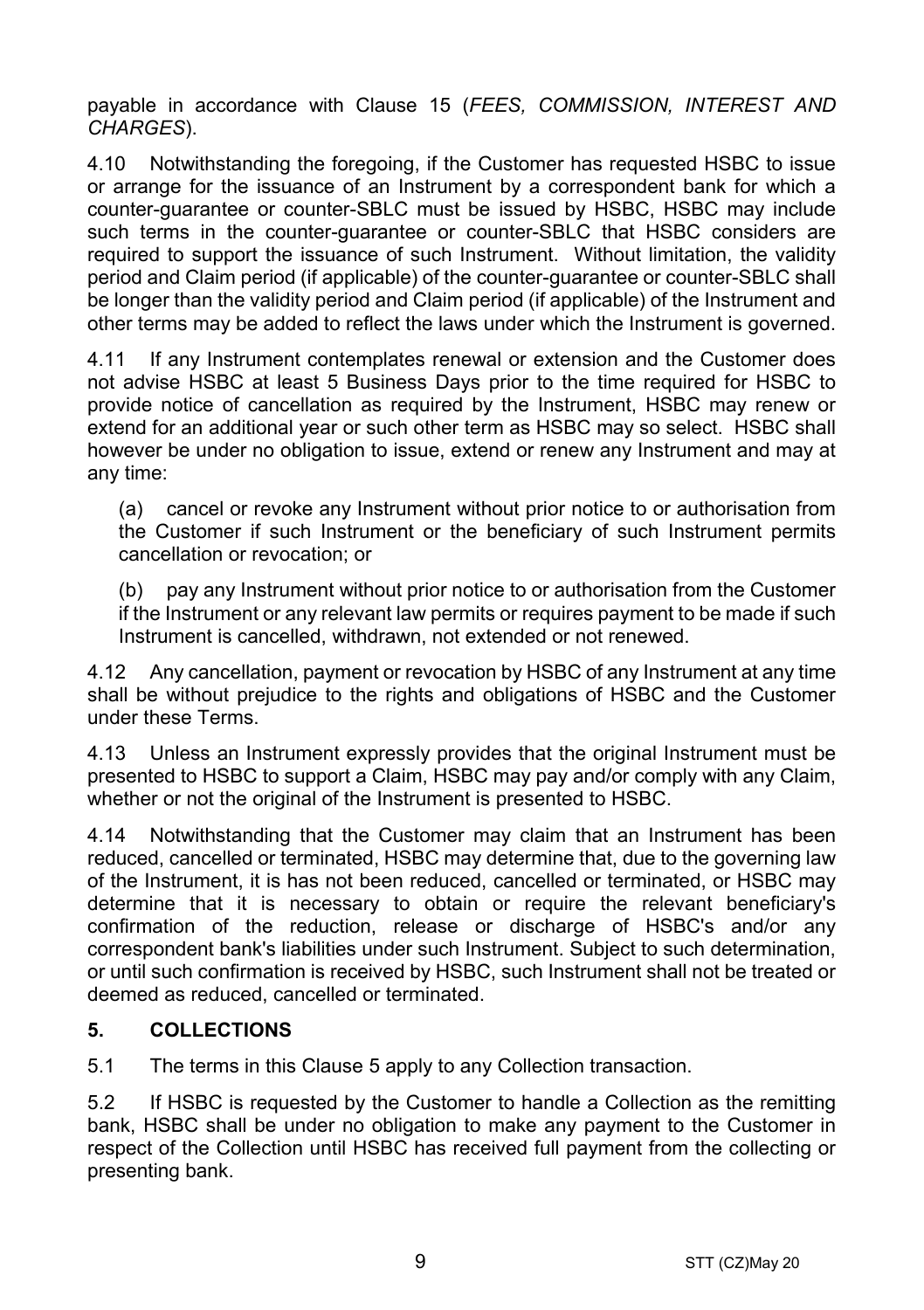5.3 HSBC is not obliged to check the Documents before sending them to the collecting or presenting bank.

5.4 HSBC is not obliged to check the Documents that it receives from a remitting bank.

#### **6. FINANCE**

6.1 The terms in this Clause 6 apply where HSBC Finances any Document or Documentary Credit.

6.2 Upon HSBC Financing a Document or Documentary Credit, the Customer unconditionally and irrevocably:

(a) transfers ownership of the Document or Documentary Credit to HSBC and undertakes to endorse the relevant Document in favour of HSBC (if not already endorsed in favour of HSBC as a condition to such Finance) and deliver the original endorsed Document to HSBC;

(b) assigns or transfers absolutely to HSBC all of its rights to receive the proceeds of such Documentary Credit or Document; and

(c) assigns or transfers absolutely to HSBC all of its rights, title and interest in the associated underlying receivable (and related rights and proceeds) (if any) arising from the underlying Trade Transaction,

and where the amount of the Finance was calculated by applying an advance rate to the face value of the Document or Documentary Credit, upon receipt by HSBC of any proceeds of that Document or Documentary Credit in excess of the amount of the Finance, HSBC shall pay those proceeds to the Customer (after deducting any outstanding Customer Liabilities).

6.3 If HSBC has Financed a Document or Documentary Credit and payment in full or part is not received by HSBC for any reason (or cannot, for any reason whatsoever, be accepted by HSBC) from the relevant issuing bank, confirming bank, collecting bank, presenting bank, drawee or obligor (as applicable), then unless otherwise agreed in writing by HSBC:

- (a) such Trade Service is provided with full recourse against the Customer; and
- (b) the Customer is required to reimburse HSBC for amounts not received.

Such reimbursement is payable immediately upon HSBC's demand together with any interest payable in accordance with Clause 15 (*FEES, COMMISSION, INTEREST AND CHARGES*) and the Customer shall reimburse HSBC for any loss or damage suffered by HSBC as a result of the non-payment.

6.4 If HSBC has agreed to Finance a Document or Documentary Credit on a nonrecourse basis and payment in full or part is not received by HSBC (or cannot be accepted by HSBC) from the relevant issuing bank, confirming bank, collecting bank, presenting bank, drawee or obligor (as applicable), the Customer is only required to reimburse HSBC for amounts not received if the non-payment was due to a Recourse Event. Such reimbursement is payable immediately upon HSBC's demand together with any interest payable in accordance with Clause 15 (*FEES, COMMISSION,*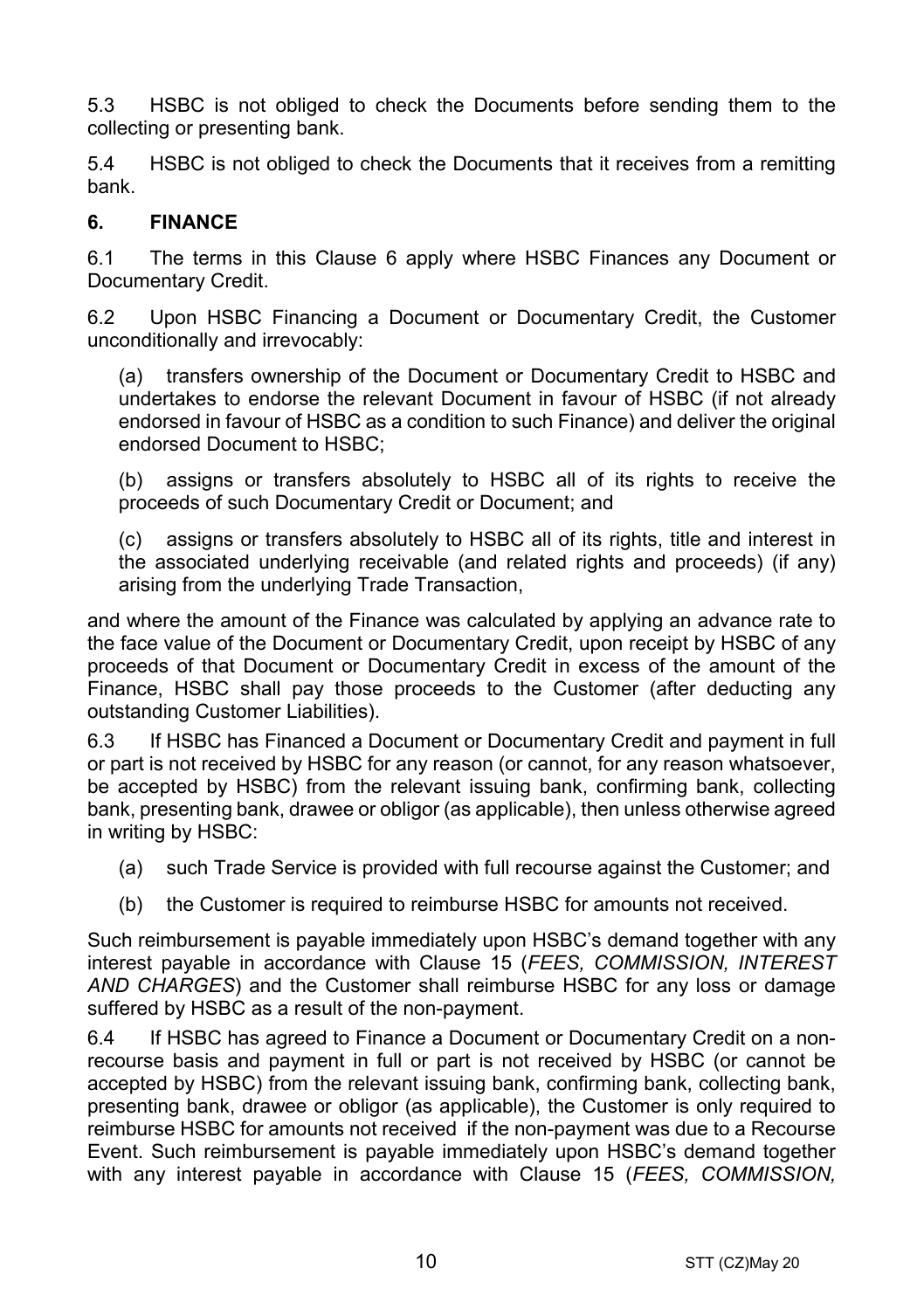*INTEREST AND CHARGES*) and the Customer shall reimburse HSBC for any loss or damage suffered by HSBC as a result of the non-payment.

6.5 Where HSBC has Financed a Document or Documentary Credit, HSBC may at its discretion:

(a) take conditional acceptances and/or acceptances for honour and/or to extend the due date for payment in relation to any such Document or Documentary Credit;

(b) accept payment from any drawee or acceptor before maturity under rebate or discount;

(c) accept part payment before maturity and deliver a proportionate part of the Goods to any drawee or acceptor of such Document or Documentary Credit or the consignee of the related Goods;

(d) at the request of any drawee, delay presentation of such Document or Documentary Credit for payment or acceptance without affecting the liability of the Customer to HSBC in respect of such Document or Documentary Credit;

(e) give an indemnity against any loss arising from any discrepancies in order to obtain acceptance or payment of a Document and the Customer confirms that its reimbursement obligations and the indemnity set out in Clause 9 (*REIMBURSEMENT AND INDEMNITY*) shall apply to any such indemnity; and

(f) institute proceedings and take steps for the recovery from the acceptors or endorsers of any such Document or Documentary Credit of any amount due in respect of such Document or Documentary Credit, despite HSBC having debited the bank account of the Customer with the amount of such Document or Documentary Credit.

## **7. TRADE FINANCE LOANS**

7.1 The terms in this Clause 7 apply to any Trade Finance Loans which HSBC may provide to the Customer from time to time.

7.2 Subject to the terms of any applicable Facility Agreement which may apply, any Trade Finance Loan which HSBC provides to the Customer shall be on an uncommitted basis and HSBC may terminate or cancel such Trade Finance Loan at any time without providing reasons to the Customer.

7.3 Interest shall accrue on the Trade Finance Loan and shall be payable in accordance with Clause 15 (*FEES, COMMISSION, INTEREST AND CHARGES*).

7.4 The Customer shall repay each Trade Finance Loan together with accrued interest and any outstanding fees, commissions, charges and expenses incurred by HSBC on demand unless HSBC agrees otherwise in writing. In any event the Customer shall repay a Trade Finance Loan no later than:

(a) its maturity date;

(b) if it is for financing goods or services, the date on which the Customer receives the proceeds of sale of those goods or services (in full or part); and/or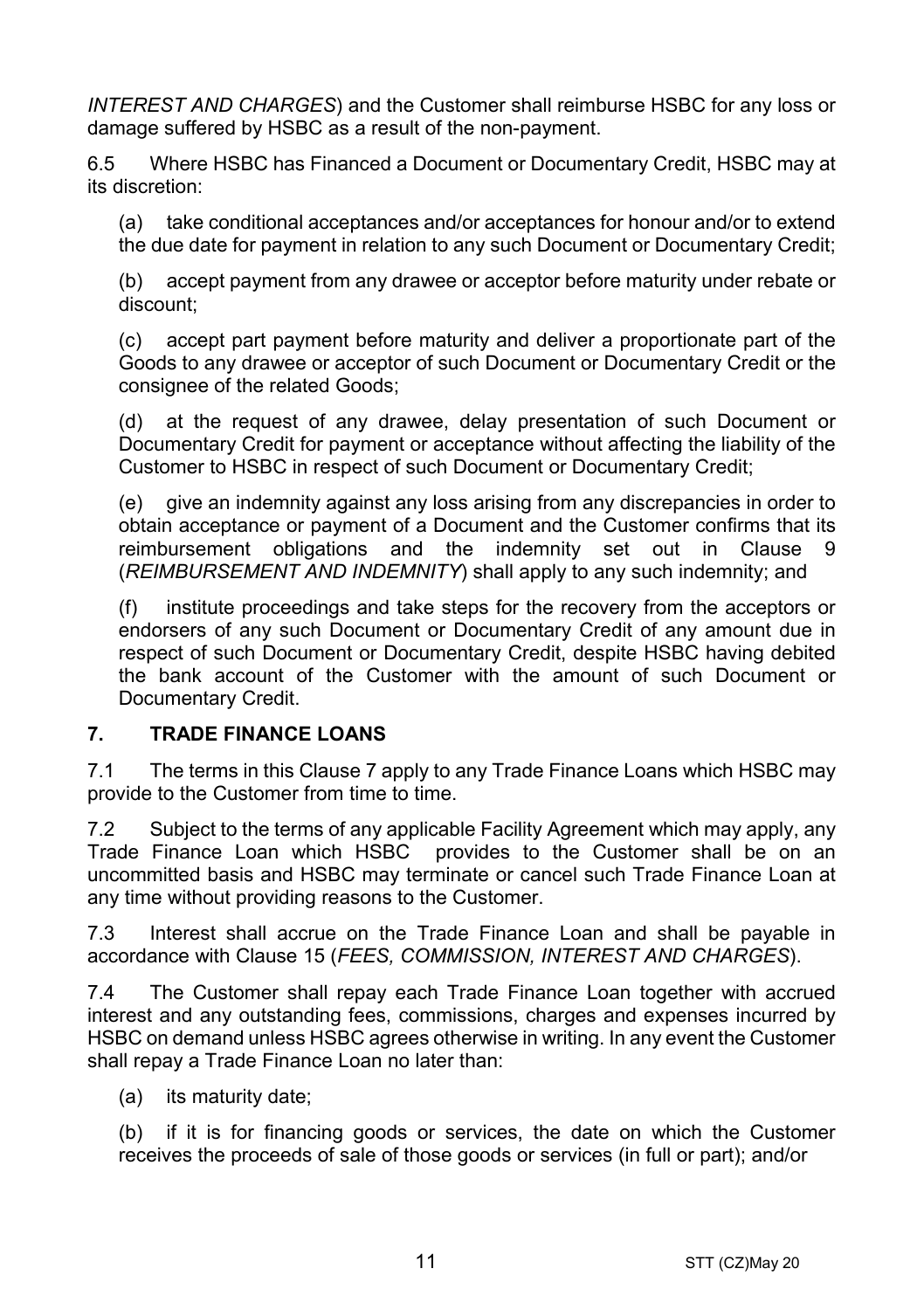(c) if it is for the financing of a debt owed to the Customer, the date on which the Customer receives payment of the debt (in full or part),

and, upon the request of HSBC, the Customer will arrange for all monies payable to the Customer under or in connection with the relevant Trade Transaction to be paid directly to a bank account as specified by HSBC to be used towards the repayment of that Trade Finance Loan and any other outstanding Customer Liabilities.

7.5 If a Trade Finance Loan is due for repayment on a day when the Customer is entitled to make a drawing under another Trade Finance Loan, HSBC may require:

(a) the amount of the Trade Finance Loan that is to be repaid to be deducted from the amount of the drawing to be made; and

(b) only the difference in amounts (if any) to be paid to the Customer.

7.6 Where the Customer requests a Trade Finance Loan and it is to be backed by a Documentary Credit or a confirmed purchase order, pro-forma invoice or such other supporting document specified in the Application, the Customer shall, at or before the time when the Customer submits the Application for that Trade Finance Loan, lodge with HSBC the original Documentary Credit (including all amendments (if any)) or a copy of the confirmed purchase order, pro-forma invoice or other such supporting document referred to in the Application (as applicable), in each case in the format required by HSBC (the **Supporting Document**).

7.7 Where HSBC provides to the Customer a Trade Finance Loan backed by a Supporting Document, the Customer shall:

(a) only use the proceeds of that Trade Finance Loan for the purpose of purchasing, producing, processing, manufacturing, storing, insuring and/or preparing for the sale or shipment of the Goods referred to in the Supporting Document;

(b) not accept any amendment to or cancellation of the Supporting Document without HSBC's prior written consent;

(c) promptly notify HSBC if the value of the relevant Goods or the proceeds due under the Supporting Document at any time falls below the amount of the Trade Finance Loan;

(d) promptly notify HSBC if the relevant Goods are not shipped in accordance with the terms of the Supporting Document;

(e) where the Supporting Document is a Documentary Credit, present all Documents to HSBC in strict compliance with the terms and conditions of the Documentary Credit before the expiry of the time limit(s) prescribed in the Documentary Credit; and

(f) where the Supporting Document is not a Documentary Credit, promptly following shipment of the relevant Goods, provide HSBC with the invoice and other documents evidencing that the relevant Goods have been supplied to the relevant buyer in accordance with the terms and conditions of the relevant sales contract.

7.8 Where HSBC provides to the Customer a Trade Finance Loan backed by a Documentary Credit and HSBC presents the required Documents to the issuing bank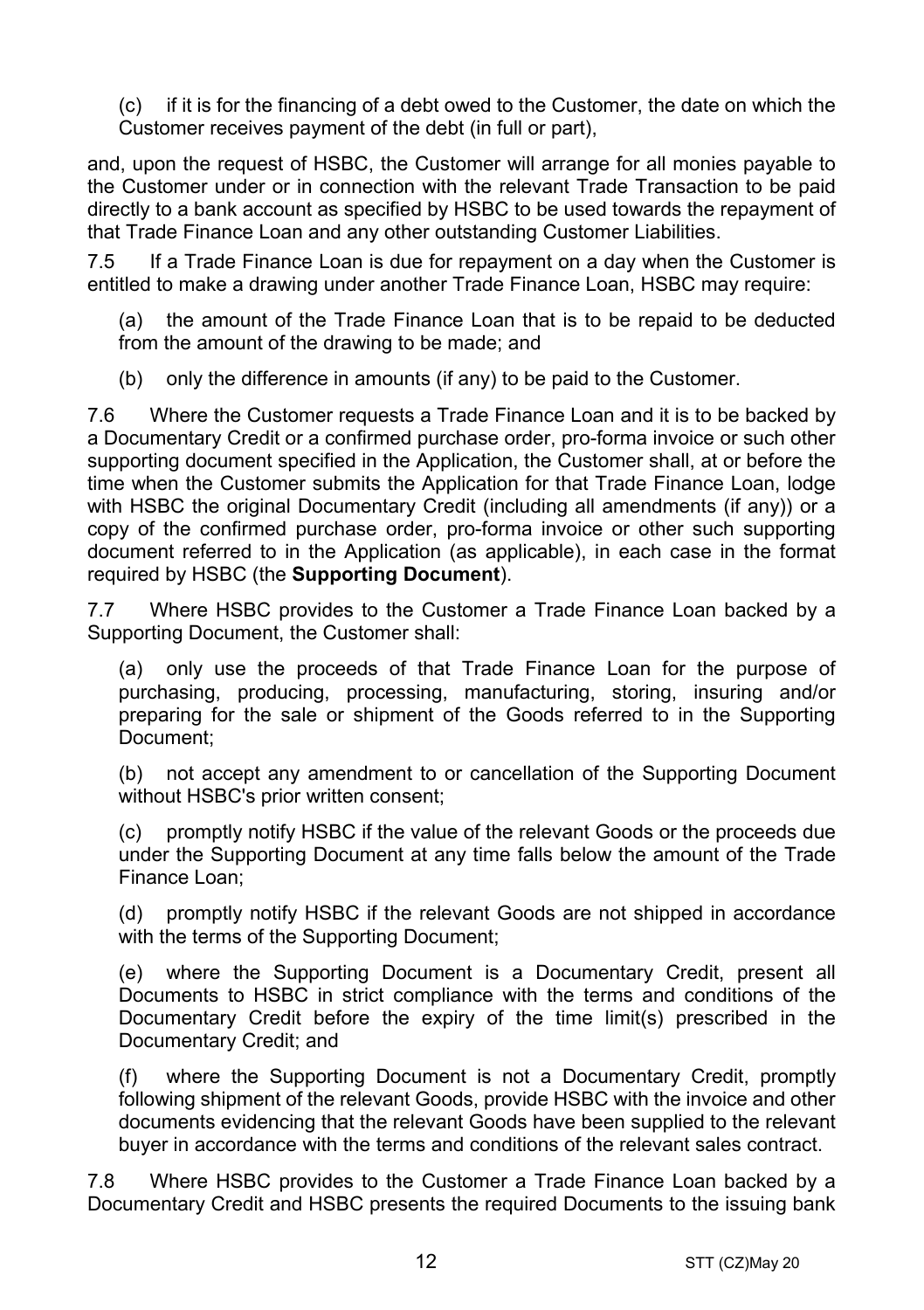for payment or approval and/or HSBC Finances that Documentary Credit or any Document presented under that Documentary Credit, HSBC is authorised to apply the proceeds of the Documentary Credit or the amount of the Finance towards the repayment of that Trade Finance Loan and any other outstanding Customer Liabilities (including accrued interest).

#### **8. APPLICATIONS FOR RELEASE OF GOODS, SHIPPING GUARANTEES AND LETTERS OF INDEMNITY**

8.1 The terms in this Clause 8 apply to any Application for the release of Goods, shipping guarantee or letter of indemnity.

8.2 If the Customer requests HSBC to sign or countersign any letter of indemnity or shipping guarantee or (as the case may be) sign, endorse or release any air waybill, bill of lading, parcel post receipt or delivery order (collectively, the **Transport Documents**) to facilitate the release of Goods:

(a) HSBC is authorised (but not obliged):

(i) to honour any Claim (including the acceptance of any Document presented) made under any Documentary Credit, Collection or Document relating to any released Goods and to pay the invoiced amount of the Goods or the value of the Goods (whichever is higher) without examining any of the presented Documents and whether or not aware of any discrepancies; and

(ii) to utilise any Transport Documents in HSBC's possession for the redemption of any letter of indemnity or shipping guarantee; and

(b) the Customer shall promptly accept any Document presented for the payment of the relevant Goods (whether discrepant or not) and shall indemnify HSBC and each other Indemnified Party in accordance with Clause 9.2 (*REIMBURSEMENT AND INDEMNITY*).

8.3 Goods and/or Documents are released to the Customer for the purpose of taking delivery of and selling the Goods.

8.4 HSBC may compromise, settle, pay or resist any Claim arising from or in connection with the issuance of any letter of indemnity or shipping guarantee or HSBC signing, endorsing or releasing any Transport Document in such manner as HSBC determines appropriate, without releasing the Customer's obligation and liability to reimburse and indemnify HSBC hereunder.

8.5 The Customer shall redeem and deliver each letter of indemnity or shipping guarantee (if any) to HSBC for cancellation immediately upon receipt of the relevant original Transport Documents.

8.6 The Customer agrees that its Customer Liabilities in respect of a letter of indemnity or shipping guarantee shall continue and shall not be reduced until such letter of indemnity or shipping guarantee has been returned to HSBC and HSBC has been released from all its liabilities under such letter of indemnity or shipping guarantee.

**SECTION 2 – REIMBURSEMENT, INDEMNITY AND OTHER RIGHTS**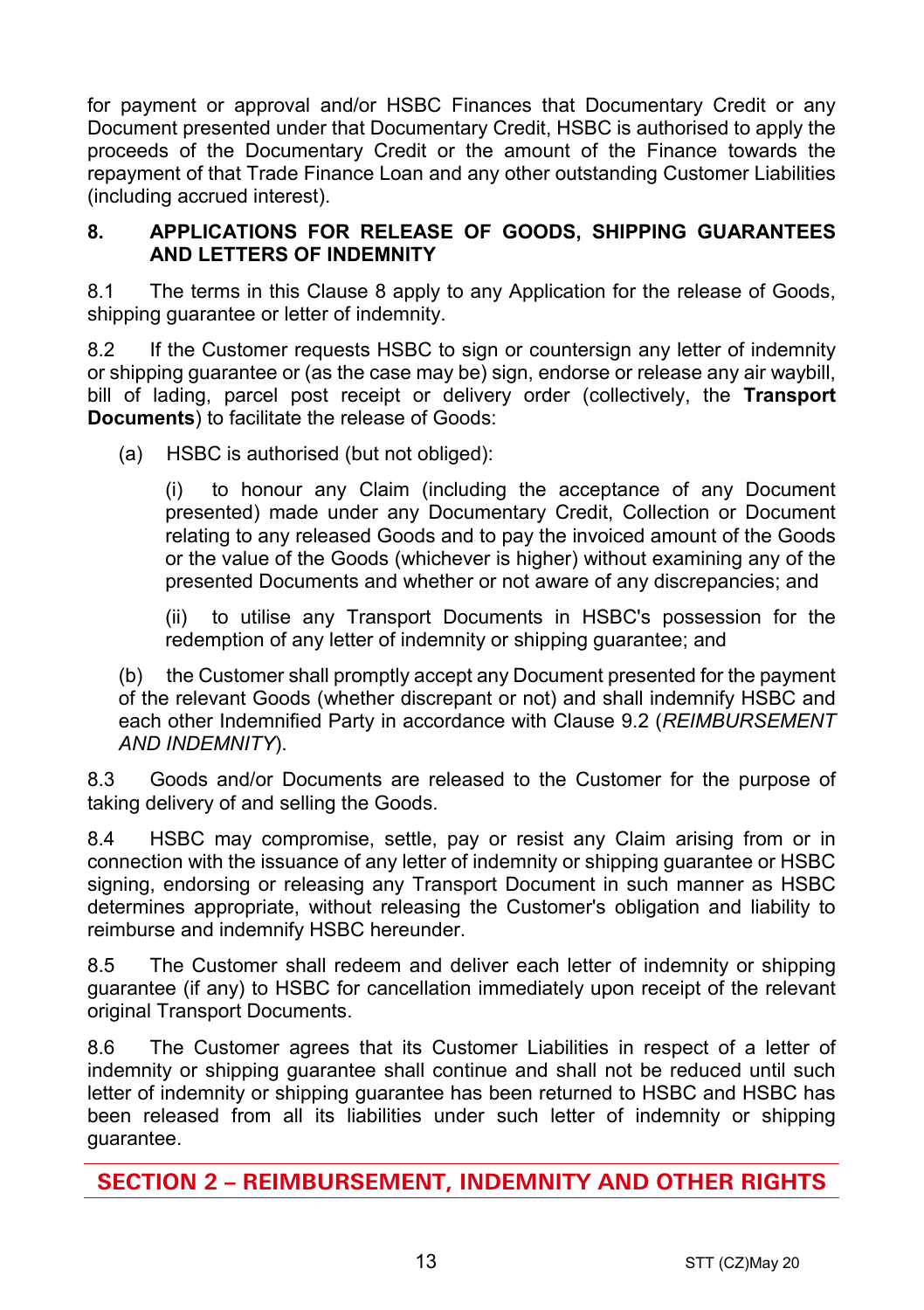## **9. REIMBURSEMENT AND INDEMNITY**

9.1 The Customer shall upon demand reimburse or pay to HSBC all sums paid (in whatever manner) or due to be paid by HSBC to any person in respect of any Trade Service and shall upon demand pay to HSBC all sums owing at any time by the Customer to HSBC including any principal, interest, commissions, fees, Increased Costs, taxes, customs duties and charges in respect of such Trade Services and any costs and expenses incurred by HSBC in connection with providing such Trade Services.

9.2 The Customer shall indemnify HSBC, each HSBC Group member, and their officers, employees and delegates (each, an **Indemnified Party**) on demand against all direct, indirect and consequential liabilities and losses, payments, damages, demands, claims, expenses and costs (including legal fees and fees, claims, demands and liabilities from a beneficiary or any other person on a full indemnity basis), proceedings, actions and other consequences (collectively, the **Losses**) which any Indemnified Party may suffer, sustain or incur under or in connection with any Trade Service and the enforcement of its rights under these Terms (except where any such Loss is caused by the Indemnified Party's fraud, gross negligence or wilful misconduct). The Customer shall on demand pay to the Indemnified Party the full amount of the Losses.

9.3 The Customer shall, upon request by any Indemnified Party, forthwith appear and defend at the Customer's own cost and expense any action which may be brought against such Indemnified Party in connection with any Trade Service and to provide such assistance as such Indemnified Party may reasonably require.

9.4 HSBC may, at any time and without notice, debit from any bank account which the Customer holds with any HSBC Group member, or deduct from any proceeds held or received by HSBC which are due to the Customer, any Customer Liabilities outstanding at that time (even if such debit or deduction would cause the relevant bank account to become overdrawn).

9.5 The indemnities contained in these Terms shall not be in any way discharged or diminished, nor shall the liability of the Customer be affected by reason of HSBC or any person from time to time, varying, realising or releasing any of the same, or granting any time, indulgence or concession or compounding with any person, or concurring in accepting or varying any compromise, arrangement or settlement, or omitting to claim or enforce payment, or determining, varying, reducing or extending the terms of any Trade Service, or by anything done or omitted which, but for this provision, might operate to discharge or otherwise exonerate the Customer.

## **10. CASH COLLATERAL**

10.1 The Customer shall upon demand pay to such bank account as HSBC may direct cash cover in an amount sufficient to cover the Customer Liabilities or such lesser amount if agreed by HSBC (such amount paid, being **Cash Collateral**).

10.2 If required by HSBC, the Customer will grant to HSBC, in form and substance satisfactory to HSBC, a security interest which is customary in the Governing Jurisdiction in respect of the bank account and such Cash Collateral, and the Customer shall undertake any filing, registration, recording or enrolment of such security interest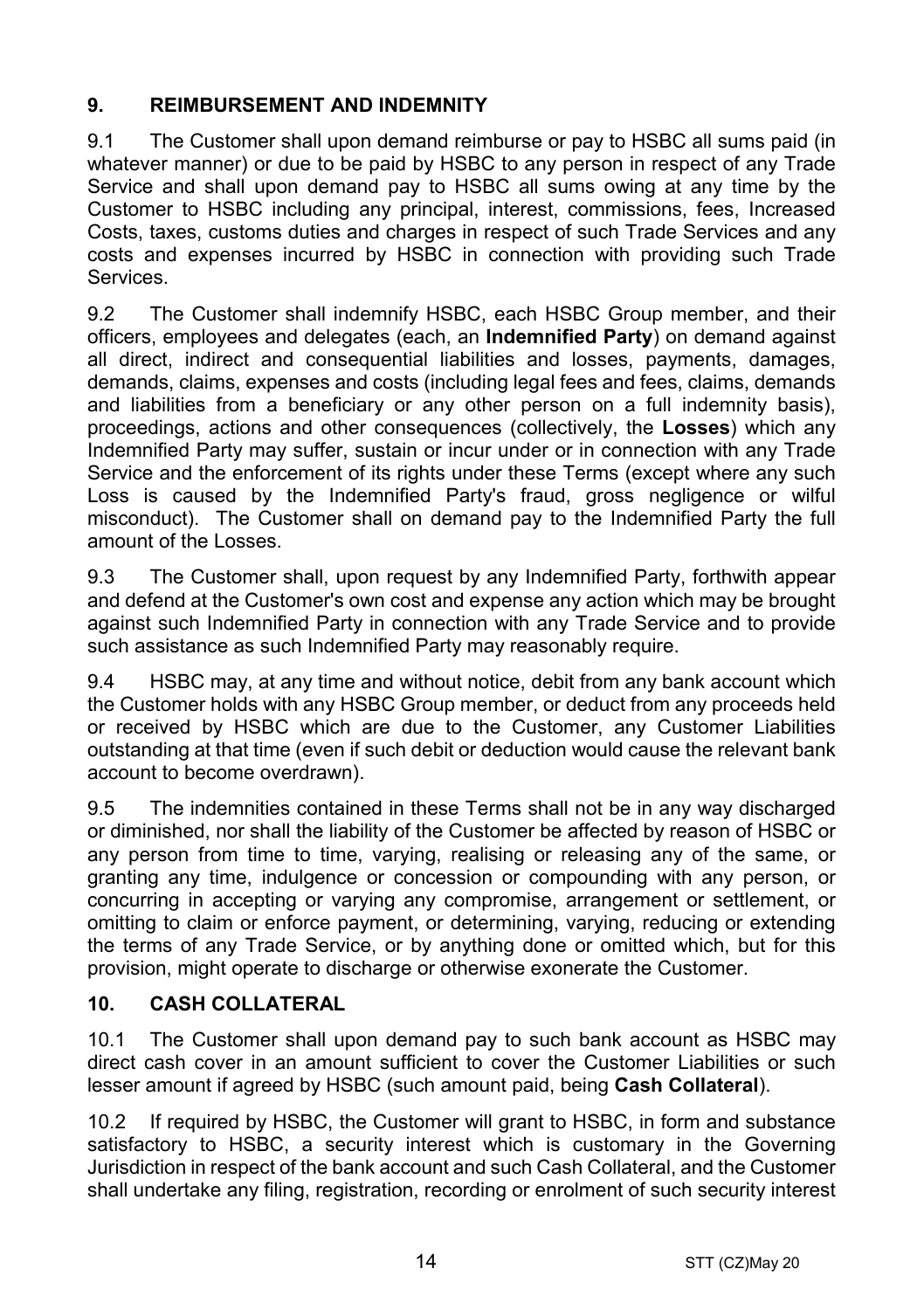for it to be perfected and enforceable against the Customer and shall pay any related fees.

10.3 HSBC may, at any time without notice or demand, apply (whether by way of set-off, transfer or otherwise) any or all Cash Collateral towards the payment of any Claim, the repayment of any Trade Finance Loan and/or the satisfaction of any or all other Customer Liabilities.

10.4 Unless HSBC otherwise agrees:

(a) Cash Collateral shall not constitute a debt owed by HSBC to the Customer or any other person and shall not be repayable or refundable (in whole or in part) by HSBC to the Customer or any other person, in each case, until and unless HSBC is satisfied that all the Customer Liabilities have been unconditionally and irrevocably paid and discharged in full; and

(b) no interest shall accrue on Cash Collateral.

10.5 The Customer shall not create or permit to subsist any mortgage, charge, pledge, lien or other security interest or encumbrance over the Cash Collateral, or any bank account in which such Cash Collateral is held (except for any security in favour of HSBC) or assign, transfer or otherwise deal with the same.

#### **11. PLEDGE**

11.1 The Customer will pay to HSBC on demand all Customer Liabilities.

11.2 The Customer hereby, to the extent permissible, pledges to HSBC as a continuing security for the Customer Liabilities all Documents and Goods which are at any time in actual or constructive possession or control of HSBC or held on trust for, or to the order of, HSBC whether for custody, collection, security, the making of a Claim or any other reason and whether or not in the ordinary course of banking business and whether in the Governing Jurisdiction or elsewhere.

11.3 To the extent required by HSBC, the Customer shall do all acts (including entering into such further documents) to create, evidence and give the full effect of a pledge over the Documents and Goods as security for the Customer Liabilities.

11.4 If, in the Governing Jurisdiction a pledge (or its equivalent) is required to be registered, filed or otherwise publicly recorded for it to be enforceable, upon request of HSBC the Customer shall take all reasonable action to so register, file and/or record such pledge (including making payment of any related fees).

11.5 Any restriction on the right of consolidating securities shall not apply to the pledge under this Clause 11.

11.6 The risk in any Documents and Goods pledged shall remain with the Customer and neither HSBC nor any other HSBC Group member shall be responsible for any loss or damage or depreciation in value of any Documents or Goods held by HSBC as security.

11.7 If:

(a) the Customer fails to pay any Customer Liabilities when due or demanded;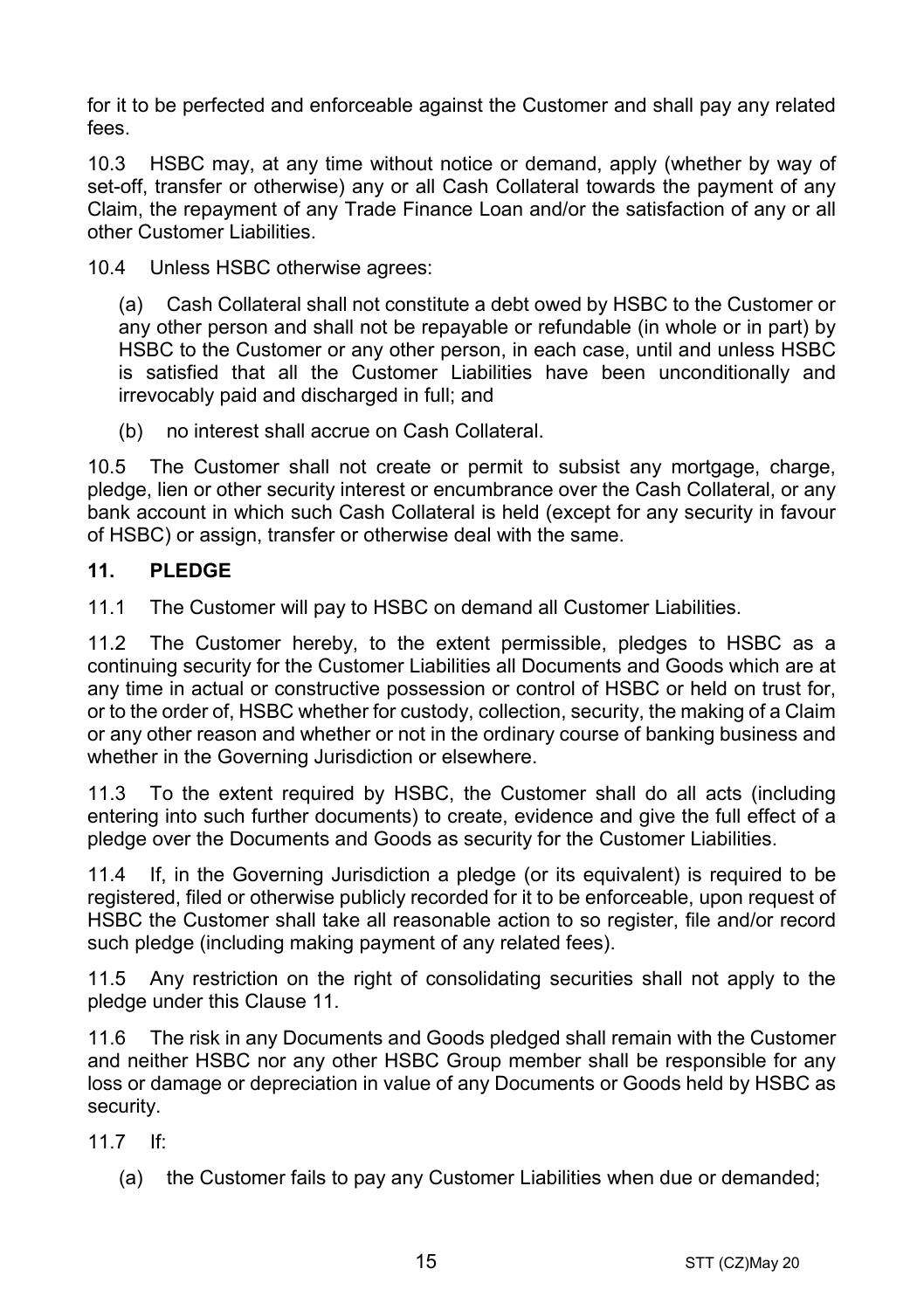(b) the Customer does not comply with any other provision of these Terms;

(c) any representation made by the Customer under these Terms is or proves to have been incorrect when made or deemed to have been made;

(d) the Customer is unable or admits inability to pay its debts as they fall due or the Customer is or is deemed to be insolvent or bankrupt under the laws of its jurisdiction of establishment and/or incorporation (as applicable); or

(e) the Customer enters into or becomes subject to a reorganisation, a composition or other arrangement with one or more creditors, a winding-up, or any other form of bankruptcy or insolvency process or proceeding,

HSBC may enforce its pledge and may, without demand, notice, legal process or any other action with respect to the Customer or any other person, realise, sell, negotiate or otherwise dispose of all or some of the Documents and the Goods at any time and in any way which it deems expedient free from any restrictions and claims and HSBC shall not be liable for any loss arising out of such realisation, sale, negotiation or disposal.

11.8 All monies received, recovered or otherwise realised by HSBC following the enforcement of the pledge may be credited to a separate interest-bearing suspense account for so long as HSBC determines in order to preserve HSBC's rights towards discharge of the whole of the Customer Liabilities.

## **12. TRUST RECEIPTS**

12.1 Whilst any Customer Liabilities remain outstanding in respect of any Trade Service provided in relation to any Documents or Goods, if any such Documents or Goods are held by or released to the Customer or to its order, the Customer:

(a) will hold such Documents and Goods (and the proceeds of sale and/or any insurance) on trust for HSBC (or, if a trust is not recognised and enforceable, hold to the order of HSBC) exclusively for the purpose agreed between HSBC and the Customer from time to time in respect of the Trade Service being provided;

(b) will keep such sale and/or insurance proceeds, and store such Goods, separate from any other property of the Customer and capable of being identified;

(c) confirms that such Documents and Goods will continue to be subject to the pledge in Clause 11 (*PLEDGE*) but at the risk of the Customer;

(d) will, at the request of HSBC, execute and deliver to HSBC trust receipts in form and substance satisfactory to HSBC together with any other documentation HSBC may require;

(e) will comply promptly and fully with any instructions or request which HSBC may give to the Customer in relation to such Documents and Goods;

(f) will, upon receipt, promptly pay to HSBC the proceeds of sale and/or insurance of the Goods; and

(g) acknowledges that HSBC may at any time take possession and dispose of the Goods, Documents and/or sale and/or insurance proceeds of the Goods.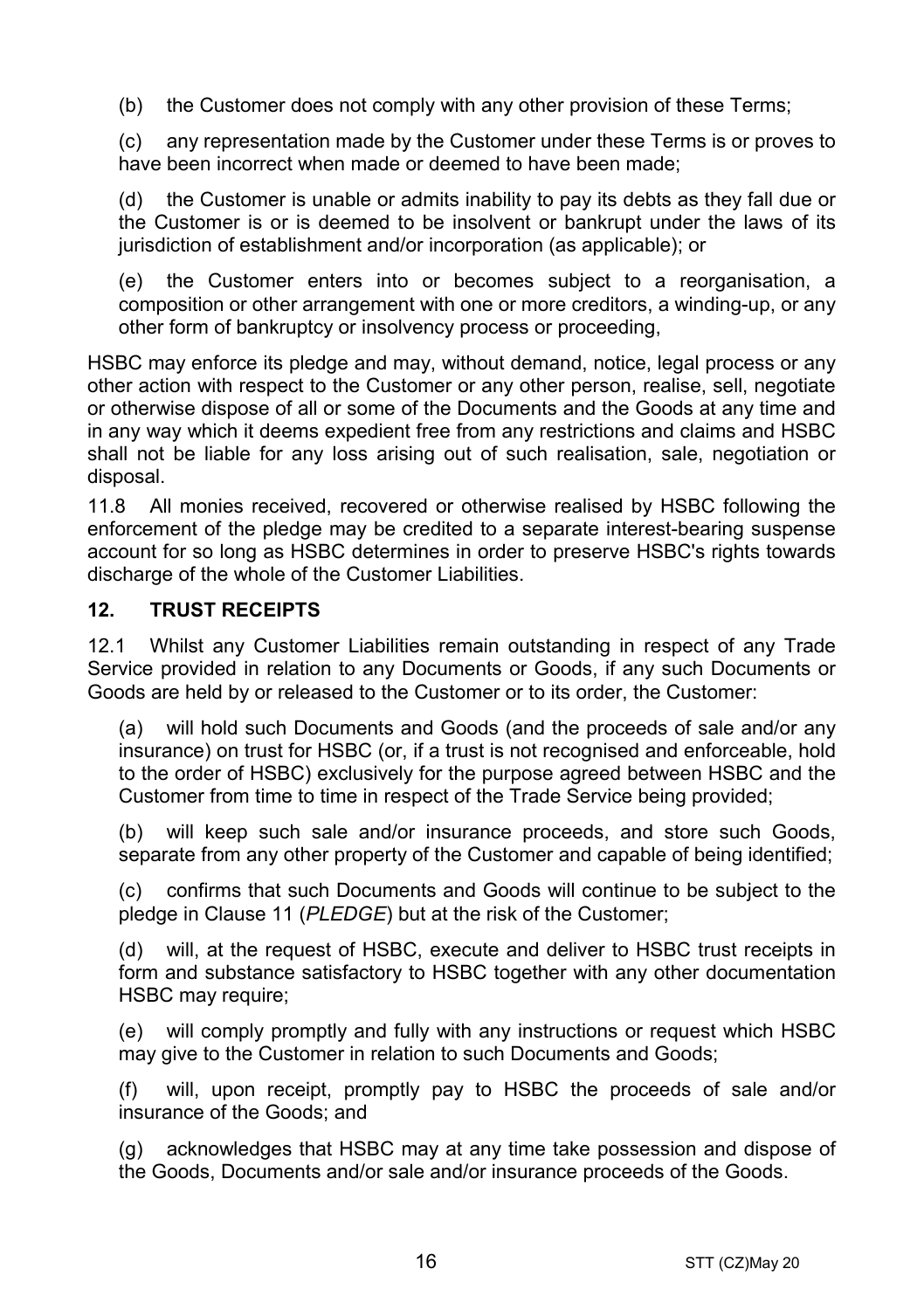## **13. SET-OFF**

13.1 HSBC may, at any time and without notice, combine or consolidate all the bank accounts of the Customer held with HSBC and/or set-off any Customer Liabilities against any obligation owed by HSBC to the Customer (including in respect of any Cash Collateral, or proceeds received or held by HSBC), regardless of the place of payment, booking branch or currency of either obligation.

13.2 To effect any set-off HSBC may convert to a currency any amount which is in a different currency at the relevant Exchange Rate.

13.3 If any Customer Liabilities are unliquidated or unascertained, HSBC may apply or set off an amount estimated by it in good faith to be the amount of that liability.

## **14. SUPPLEMENTARY RIGHTS**

14.1 HSBC's rights under these Terms are to be in addition to and are not to be in any way prejudiced or affected by any one or more other indemnities, guarantees, securities or other obligations which HSBC may now or subsequently hold whether from the Customer or any other person.

14.2 HSBC may enforce its rights under these Terms or in respect of any other indemnities, guarantees, securities or other obligations which HSBC may now or subsequently hold whether from the Customer or any other person in any order it chooses and the Customer waives any rights it may have which provide otherwise.

## **SECTION 3 – FEES AND PAYMENTS**

## **15. FEES, COMMISSION, INTEREST AND CHARGES**

15.1 Unless otherwise agreed in writing with the Customer:

(a) fees and other charges (other than interest and commission) shall be payable by the Customer to HSBC in respect of each Trade Service at the rates, in the amounts, and at the times agreed in the relevant Application, Facility Agreement or Tariff Book or as otherwise in accordance with HSBC's standard practices;

(b) interest shall be payable by the Customer to HSBC upon demand in respect of any Trade Finance Loan or Finance, shall accrue on the amount of such Trade Finance Loan or Finance for the period from the date HSBC provides such Trade Finance Loan or Finance to the date such Trade Finance Loan or Finance is repaid or settled in full, and shall be calculated by reference to the rates agreed in the relevant Application, Facility Agreement or Tariff Book or as otherwise in accordance with HSBC's standard practices;

(c) interest shall be payable by the Customer to HSBC upon demand in respect of any Claim paid by HSBC, shall accrue on the amount of the Claim for the period from the date HSBC pays such Claim to the date the Customer Liabilities resulting from such Claim are reimbursed in full, and shall be calculated by reference to the rates agreed in the relevant Application, Facility Agreement or Tariff Book or as otherwise in accordance with HSBC's standard practices; and

(d) commission shall be payable by the Customer to HSBC upon demand in respect of any Documentary Credit or Instrument and shall be calculated by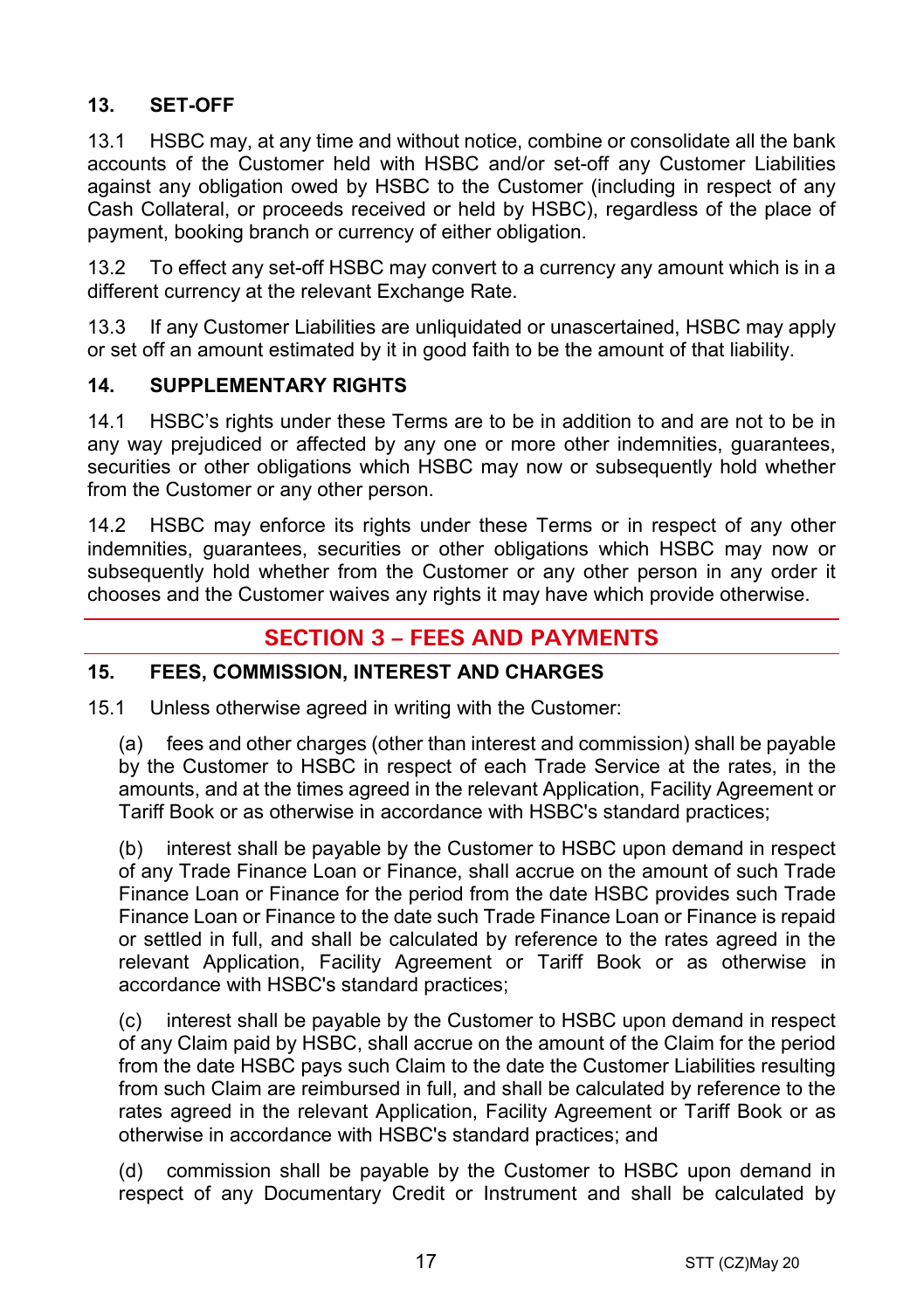reference to the face value of such Documentary Credit or Instrument and the rates agreed in the relevant Application, Facility Agreement or Tariff Book or as otherwise in accordance with HSBC's standard practices.

15.2 Any fee, interest or commission accruing in respect of a Trade Service will accrue from day to day and is calculated on the basis of the actual number of days elapsed and a year of 365 days or, in any case where the market practice in the relevant Governing Jurisdiction differs, in accordance with that market practice.

15.3 Any fee, commission, interest or charge payable by the Customer to HSBC is non-refundable.

15.4 If the Customer fails to pay any amount payable by it under these Terms on its due date, default interest shall accrue on the overdue amount from the due date up to the date of actual payment (both before and after judgment) at the rate agreed in the relevant Application, Facility Agreement or Tariff Book or as otherwise in accordance with HSBC's standard practices.

## **16. PAYMENTS**

16.1 Payments by the Customer shall be made to HSBC in immediately available, freely transferable, cleared funds and as specified by HSBC, without any set-off, counterclaim, withholding or conditions of any kind unless compelled by law.

16.2 All amounts paid or payable to HSBC in respect of any Trade Service are expressed on a Tax-exclusive basis. The Customer must pay any relevant Tax (as necessary) on any amount that the Customer is required to pay HSBC.

16.3 If any deduction or withholding is required by law (including on account of any Tax), the Customer must:

(a) increase the sum payable so that, after making the minimum deduction or withholding required, HSBC will receive and be entitled to retain a net sum at least equal to the sum that HSBC would have received had that deduction or withholding not been made; and

(b) within 30 days of such payment, forward to HSBC the confirmation in writing from the relevant tax authority evidencing receipt by the relevant tax authority of that deduction or withholding.

16.4 Unless HSBC agrees otherwise, each payment by the Customer to HSBC shall be made in the currency of the relevant Customer Liability for which that payment is being made and the Customer waives any right it may have in any jurisdiction to pay such payment in another currency. If HSBC receives a payment from the Customer or any other person in a currency which is not the currency in which that payment was due or if any Cash Collateral needs to be converted into another currency so that HSBC may apply it to satisfy any outstanding Customer Liabilities in another currency, HSBC shall undertake that conversion using the relevant Exchange Rate (or, if applicable, pursuant to the terms of any hedging agreement that the Customer and HSBC may have entered into for these purposes). Where HSBC undertakes any currency conversion permitted by these Terms, the Customer shall indemnify HSBC for any cost, loss or liability incurred by HSBC in undertaking the conversion.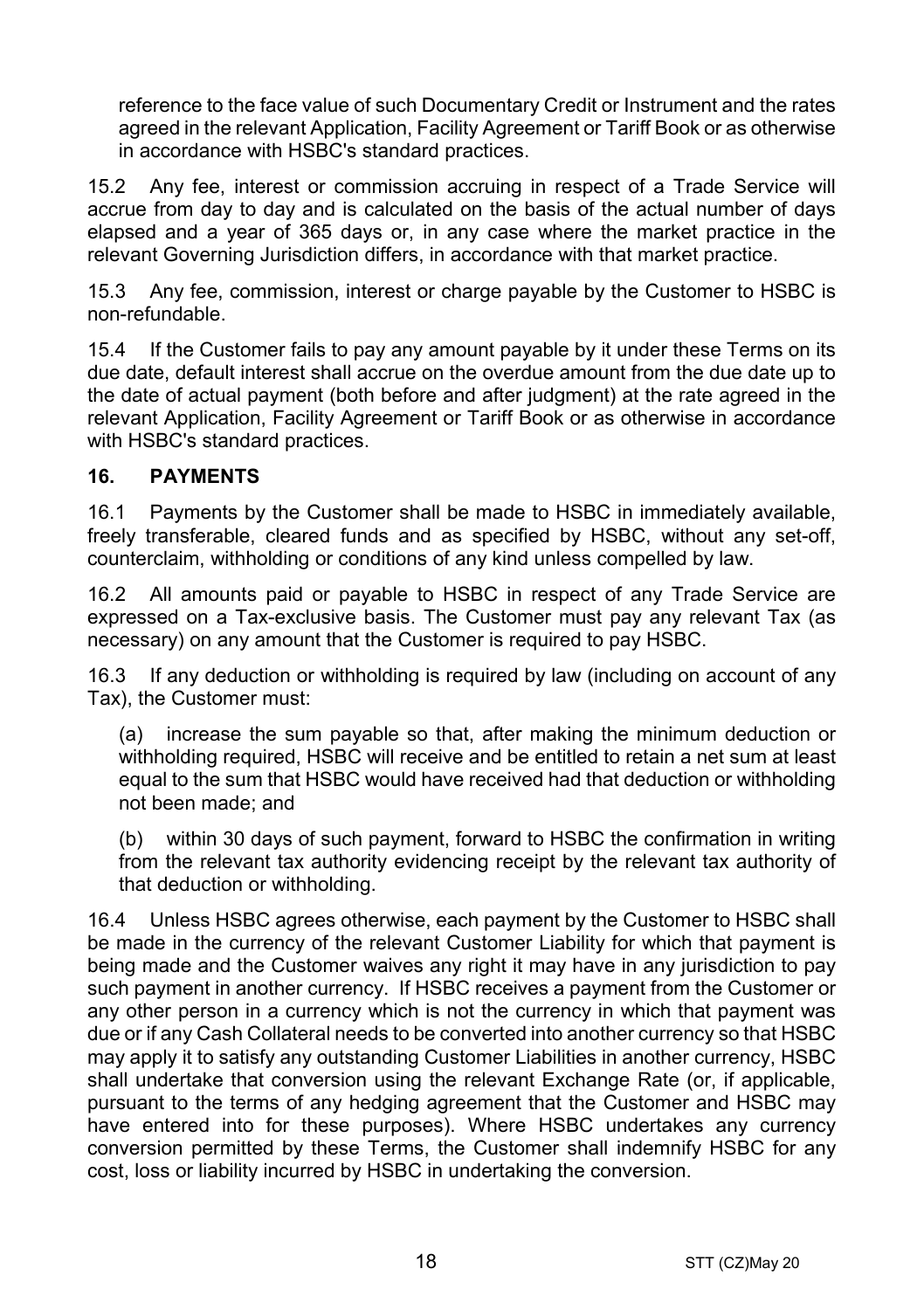16.5 If any payment due from the Customer, or any order, judgment or award given or made in relation to any payment due from the Customer, has to be converted into another currency for the purpose of making or filing a claim or proof against the Customer or any other person, or obtaining or enforcing an order, judgment or award, the Customer shall indemnify HSBC against any cost, loss or liability arising out of or as a result of the conversion.

16.6 Any notice from, or determination by, HSBC of a rate or amount under these Terms, a Trade Service or any document referred to in these Terms shall (unless it contains an obvious error) be conclusive evidence of that rate or amount. In any legal proceedings connected with these Terms and/or a Trade Service, the account entries of HSBC are prima facie evidence of the matters to which they relate.

16.7 Any moneys paid to HSBC in respect of the Customer Liabilities may be applied in or towards satisfaction of the same or credited to a separate suspense account for so long as HSBC determines in order to preserve HSBC's rights towards discharge of the whole of the Customer Liabilities.

16.8 Moneys received by HSBC shall be applied by it (unless otherwise mandatorily required by law):

(a) first, in discharging all costs, fees and expenses (including legal fees) owing by the Customer to HSBC;

(b) second, in or towards the discharge of any interest or other amounts (not being principal) owing to HSBC; and

(c) thirdly in or towards the discharge of any principal owing by the Customer to HSBC.

16.9 If any moneys paid to HSBC in respect of the Customer Liabilities are required to be repaid by virtue of any law relating to insolvency, bankruptcy or liquidation or for any other reason, HSBC may enforce these Terms and the relevant Trade Service as if such moneys had not been paid.

16.10 Any sums that would fall due on a day other than a Business Day will be due on the next Business Day. In such event, interest and commission calculations will be adjusted accordingly.

16.11 If any amount to be paid by the Customer to HSBC in connection with a Trade Service is calculated by reference to a published benchmark interest rate (such as a central bank reference rate) and that rate is less than zero per cent at the time of calculation, such rate shall be deemed to be zero per cent.

## **SECTION 4 – REPRESENTATIONS, UNDERTAKINGS AND SANCTIONS**

## **17. REPRESENTATIONS AND WARRANTIES**

17.1 In addition to other representations and warranties made by the Customer to HSBC, the Customer represents and warrants to HSBC that:

(a) it is duly established and/or incorporated under the laws of its jurisdiction of establishment and/or incorporation (as applicable), is validly existing and has full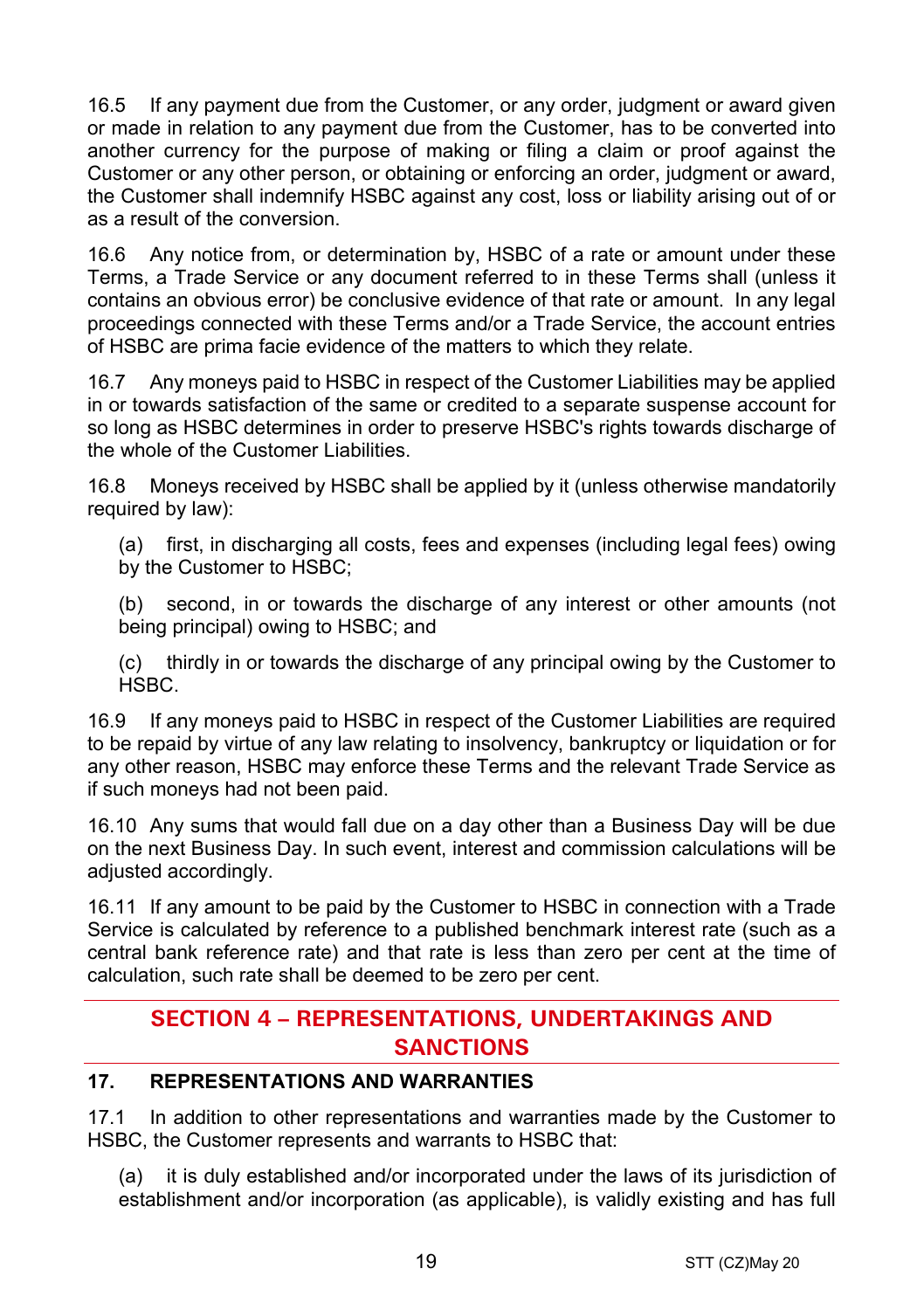power to carry on its business as now being conducted, to own its assets and to enter into and perform its obligations under these Terms, and shall promptly notify HSBC of any change to its constitution or existence;

(b) the obligations expressed to be assumed by it in these Terms and in each Trade Transaction which it may enter into from time to time are legal, valid, binding and enforceable obligations;

(c) all authorisations, consents, approvals, resolutions, licences, exemptions, filings, notarisations or registrations required or desirable to enable it lawfully to enter into, exercise its rights and comply with its obligations under these Terms and each Trade Transaction have been obtained or effected and are in full force and effect;

(d) these Terms and each Trade Transaction which it may from time to time enter into do not and will not conflict with its constitutional documents or any agreement or instrument binding upon it or any of its assets or constitute a default or termination event (however described) under any such agreement or instrument;

(e) each Trade Service requested by or for the Customer relates to a genuine Trade Transaction as described in the documents pertaining to such Trade Transaction and all documents and information (including in any Application) provided by the Customer to HSBC in relation to each Trade Service or these Terms is/are complete, accurate, genuine and valid;

(f) it has not taken any corporate action, or any other steps and no legal proceedings have been commenced for its liquidation, judicial management, receivership, or any similar or analogous proceedings or for the appointment of a receiver and manager, judicial manager, liquidator or similar officer of it or of all or any material part of its assets or revenues;

(g) any Documents, Goods or proceeds of sale in which HSBC has or is purported to have an interest are free from any security interest(s) and encumbrance(s) (other than in favour of HSBC) and the Customer is the sole and beneficial owner of any such Documents, Goods or proceeds of sale;

(h) as at the date HSBC provides Finance to the Customer in respect of a Document or Documentary Credit, it is not aware of any dispute (actual, pending or threatened) in respect of that Document or Documentary Credit or the relevant Trade Transaction; and

(i) as at the date HSBC provides Finance to the Customer in respect of a Document or Documentary Credit or provides a Trade Finance Loan to the Customer, it has not received any financing in respect of that Document, Documentary Credit or the relevant Trade Transaction from any person other than HSBC.

17.2 All representations and warranties in these Terms are deemed to be made on each day (a) an Application is made and is being processed, (b) any Trade Service is outstanding and (c) any Customer Liabilities remain outstanding.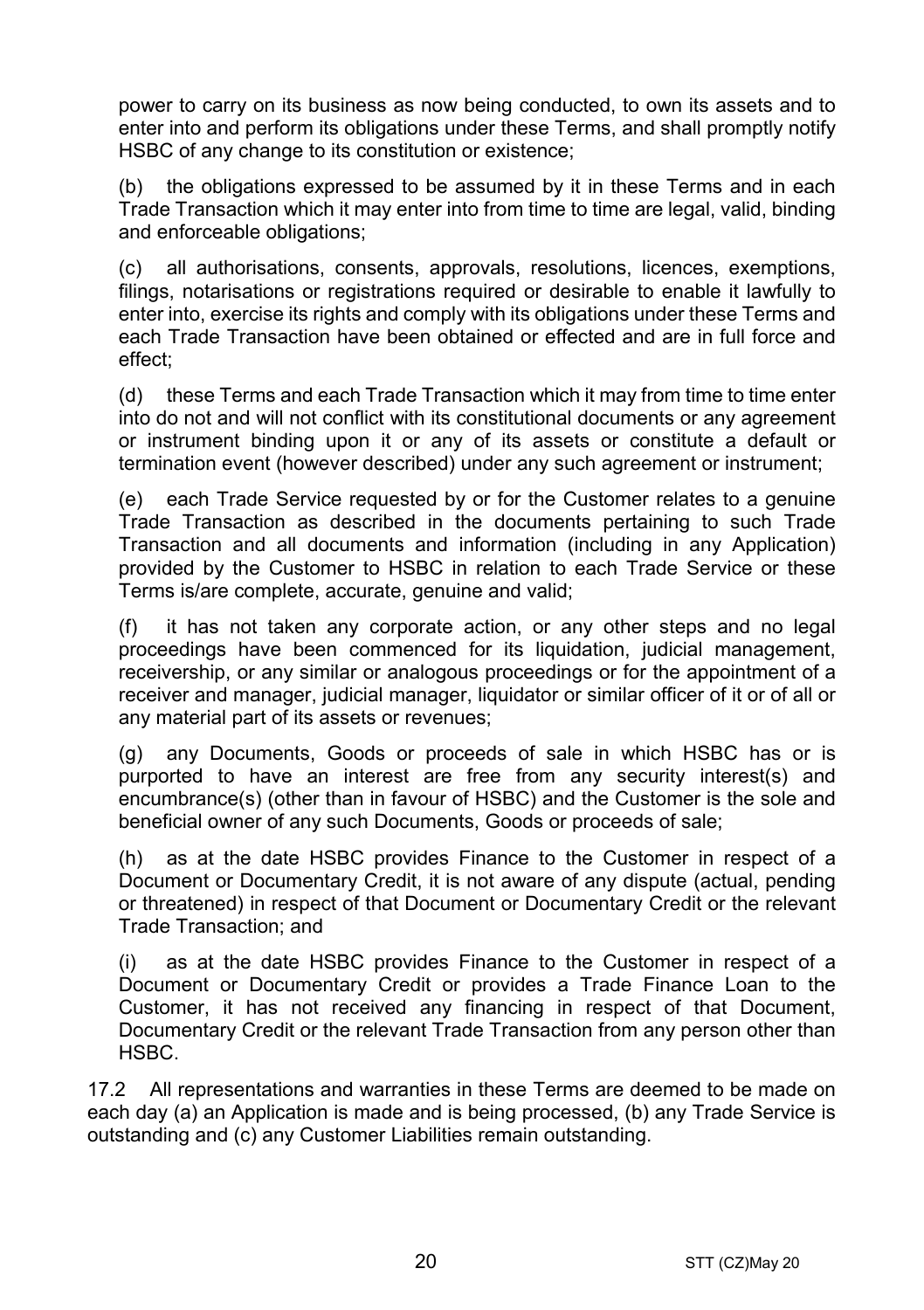17.3 The Customer acknowledges that HSBC will rely on any representations and warranties made by the Customer including when HSBC assesses whether or not to provide a Trade Service to the Customer.

17.4 The Customer shall promptly notify HSBC on becoming aware of any representation or warranty becoming untrue, or the Customer being unable to make any representation or warranty when repeated.

## **18. UNDERTAKINGS**

#### **General Undertakings**

18.1 The Customer shall at the request of HSBC:

(a) provide HSBC with such information concerning a Trade Transaction (including copies of sale contracts, purchase order and invoices), Documents and Goods and any proposed sale of Goods as HSBC may require and promptly notify HSBC if any Trade Transaction is cancelled or terminated for any reason or if any material dispute arises in respect of a Trade Transaction;

(b) provide HSBC with such information regarding the financial condition, assets and operations of the Customer and its affiliates as HSBC may reasonably require;

(c) provide HSBC with any information required by HSBC to satisfy its "*know your customer*" or similar identification procedures;

(d) keep HSBC informed of the whereabouts of the Goods and of any change in the condition, quality or quantity of the Goods;

(e) co-operate fully with HSBC and render to HSBC all assistance it requires in the collection and enforcement of any payments under or in connection with any Trade Service whether by legal proceedings or otherwise; and

(f) promptly do all such acts or execute all such documents at its own cost as HSBC may specify:

(i) for the purpose of the creation, perfection, protection or maintenance of any interest conferred or intended to be conferred on HSBC by, pursuant to or in connection with these Terms (including in respect of any Cash Collateral, Documents, Goods or sale proceeds);

(ii) for the exercise of any rights, powers and remedies of HSBC provided by, pursuant to or in connection with these Terms or by law; and

(iii) to facilitate the realisation by HSBC of any Documents or Goods in which HSBC is, or is intended to be, interested.

## **Trade Service Undertakings**

18.2 The Customer shall, to the extent applicable to a Trade Service and/or where HSBC has or is purported to have an interest in the relevant Documentary Credit, Documents, Goods or proceeds of sale referred to:

(a) ensure that the Documentary Credit, Documents, Goods or proceeds of sale (as applicable) are free from any mortgage, charge, pledge, lien or other security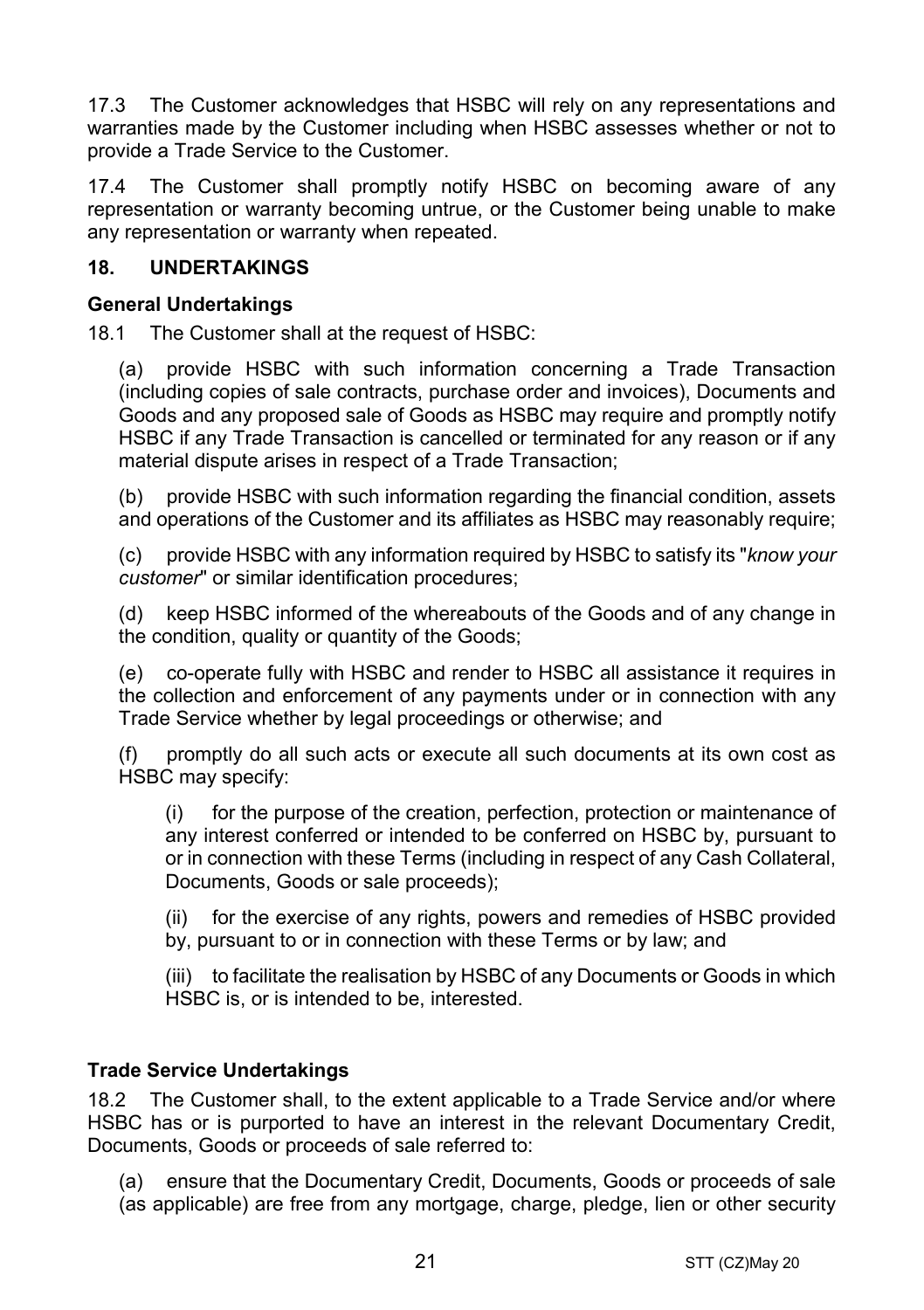interest, encumbrance or claim except for any trust, pledge or other form of security in favour of HSBC or which has been expressly permitted by HSBC;

(b) for so long as the Customer has title to the Goods or if as a condition to the Trade Service the Customer is required to procure the insurance of the Goods:

(i) insure the Goods for such value against such insurable risks as is stipulated in the relevant condition or, in the absence of any such condition, as is customary for those Goods;

(ii) promptly following (and in any event within ten days of) the date of the Application for the relevant Trade Service, provide to HSBC copies of the relevant insurance policies; and

(iii) promptly notify HSBC of any claims made on the relevant insurance policies and direct the insurer to pay to HSBC all insurance proceeds in respect of the Goods;

(c) if so requested by HSBC:

(i) promptly arrange for HSBC's interest in the Goods to be endorsed on any relevant insurance policy; and

(ii) promptly submit claims in respect of the Goods to relevant insurer;

(d) promptly pay to HSBC all insurance proceeds received by it in respect of the Goods and, pending payment, hold such proceeds on trust for HSBC (or, if a trust is not recognised and enforceable, hold to the order of HSBC);

(e) promptly endorse all Documents in favour of HSBC, deposit all Documents with HSBC or to its order and note in its records the interest of HSBC in all Documents and the Goods;

(f) promptly pay all freight, warehouse, dock, transit and other charges, rent and all other costs of and in connection with the Documents and/or Goods;

(g) not permit the Goods to be processed or altered without the prior written consent of HSBC;

(h) not take any action, which might prejudice the value of the Goods or the effectiveness of any pledge or trust under these Terms;

(i) promptly inform HSBC of any event of which it becomes aware that may adversely affect the liability of a buyer to complete the purchase of the Goods or any change or deterioration in the state or quality or otherwise of the Goods;

(j) promptly inform HSBC if it becomes aware of any theft, fraud, illegal activity, loss, damage or other misuse of or in relation to any Goods or Documents;

(k) permit HSBC (or any delegate) access to any premises at which the Goods are stored or located for the purpose of inspecting, taking possession of, or otherwise protecting its interest in the Goods;

(l) not attempt to factor, transfer, sell, dispose of or otherwise deal with the Documents, Goods or proceeds of sale (as applicable), Documentary Credit (or any confirmation (whether given on a disclosed or undisclosed basis)), except as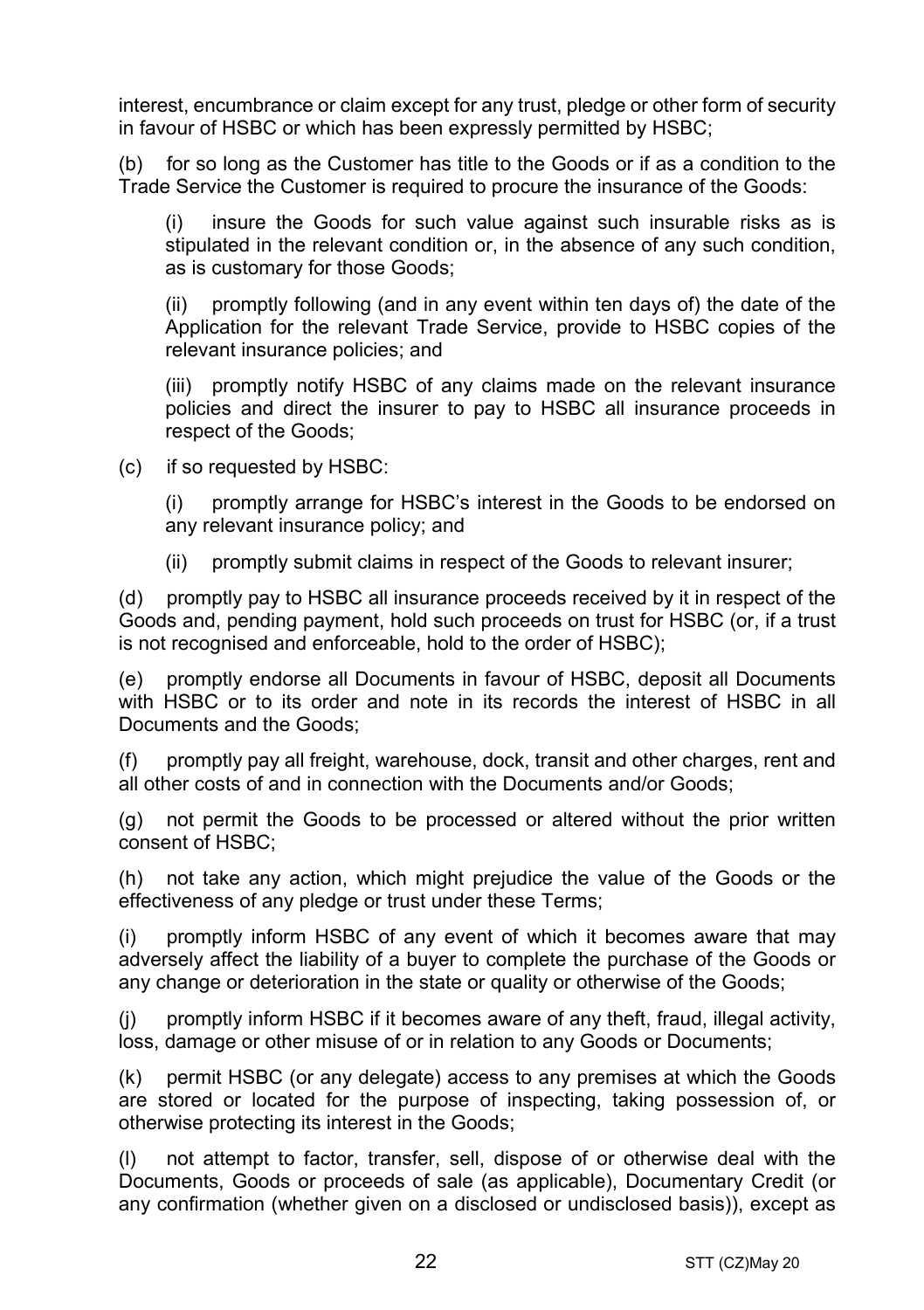agreed between HSBC and the Customer from time to time in respect of the Trade Service(s) being provided;

(m) not present the Documents to any other bank, financial institution or similar type of financing entity or obtain any form of financing and/or borrowing in respect of the same Trade Transaction;

(n) not agree to any amendment to the Documentary Credit, SBLC or Document without the prior written consent of HSBC; and

(o) procure the prompt release of HSBC from any guarantee, indemnity or other commitment that HSBC may have provided in respect of the Documents or the Goods,

and HSBC (or any delegate) is authorised to take such steps and to make any payments, on behalf and at the cost of the Customer, to ship, collect, land, store, insure or inspect the Goods and/or to demand and collect any proceeds of sale.

## **19. COMPLIANCE WITH LAWS AND SANCTIONS**

19.1 The Customer represents and warrants that:

(a) neither the Customer nor any of its subsidiaries, directors, officers, employees, agents, or affiliates is a person or entity that is, or is owned or controlled by any person or entity that is:

(i) the subject of any sanctions issued, administered or enforced by the US Department of the Treasury's Office of Foreign Assets Control, the US Department of State, the United Nations Security Council, the European Union, Her Majesty's Treasury, the Hong Kong Monetary Authority or any other sanction issuing or enforcement body that may be applicable to HSBC, the Customer, a Trade Service or a Trade Transaction (the **Sanctions**); or

(ii) located, organised or resident in a country or territory that is, or whose government is, the subject of Sanctions;

(b) any required import or export licenses applicable to each Trade Transaction have been obtained and, if the Customer is aware that HSBC may require an export license or other authorisation for the provision of the relevant Trade Service for the Customer, the Customer will notify HSBC prior to HSBC providing the Trade Service; and

(c) the Customer is compliant in all material respects with foreign and domestic laws and regulations pertaining to each jurisdiction in which it operates and to each Trade Transaction and the subject matter of such Trade Transaction including, if applicable, the shipment and financing of the goods described in such Trade Transaction or the associated documents.

19.2 The Customer acknowledges and agrees that:

(a) HSBC Group and its service providers are required to act in accordance with the laws and regulations of various jurisdictions, including those which relate to Sanctions, export controls and the prevention of money laundering, terrorist financing, bribery, corruption and tax evasion;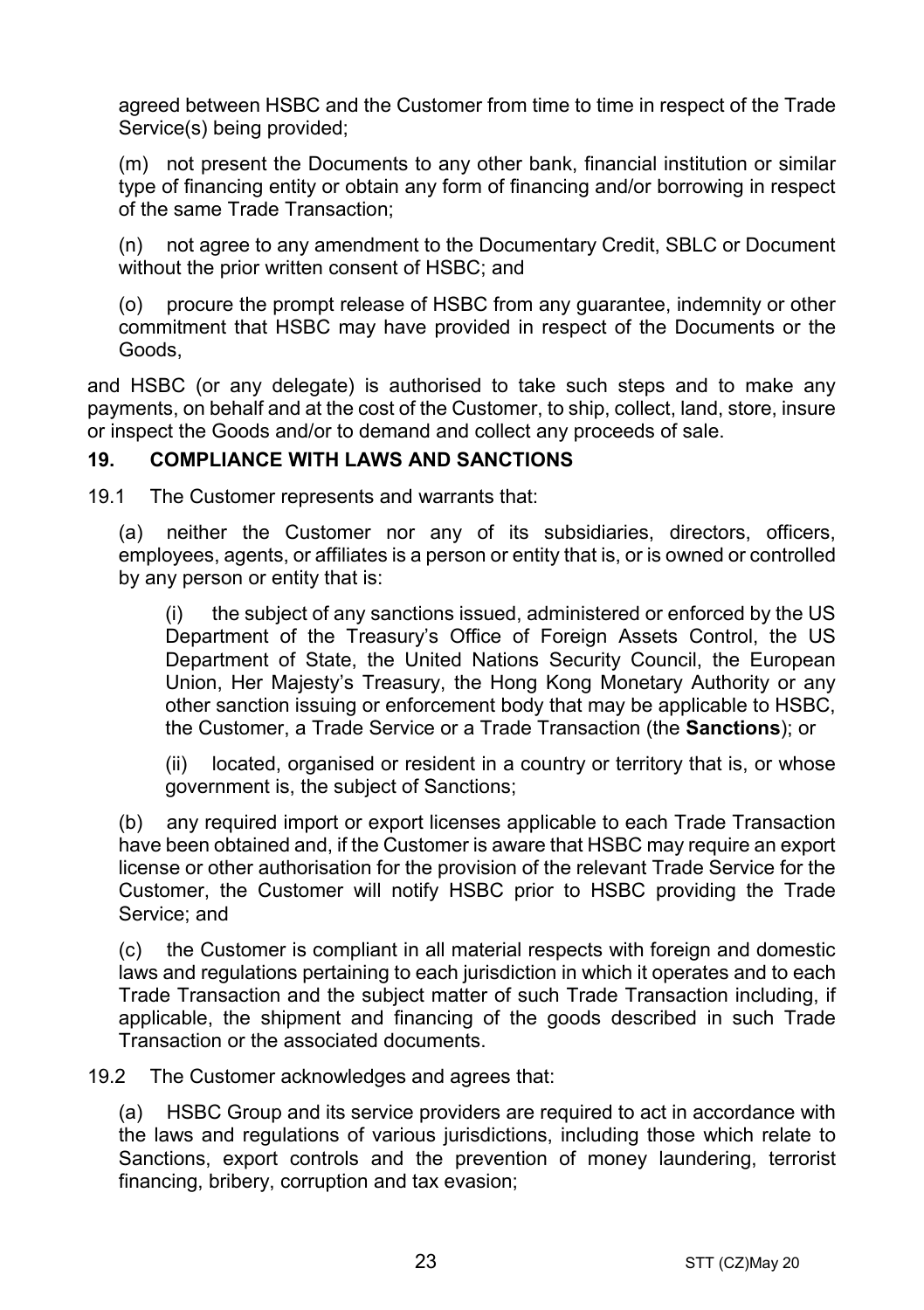(b) at any time, HSBC may require the Customer to immediately provide to HSBC information related to any Trade Transaction, including the underlying contract or other documentation;

(c) HSBC may take, and may instruct other HSBC Group members to take, to the extent it is legally permitted to do so under the laws of its jurisdiction, any action (a **Compliance Action**) which it considers appropriate to act in accordance with Sanctions or domestic and foreign laws and regulations. Such Compliance Action may include:

(i) the interception and investigation of any payment, communication or instruction;

(ii) the making of further enquiries as to whether a person or entity is subject to any Sanctions or export control restrictions; and/or

(iii) the refusal to:

(A) issue, renew, extend, transfer or assign a Trade Service;

(B) make payment of any Claim; or

(C) process a Trade Service or instruction that does not conform with Sanctions, export controls or domestic and foreign laws or regulations; and

(d) neither HSBC nor any HSBC Group member will be liable for any loss, damage, delay, or a failure of HSBC to perform its duties under these Terms or a Trade Service:

(i) arising out of or relating to any Compliance Action taken by HSBC, its service providers, or any HSBC Group member; and/or

(ii) being prevented from paying any Claim in respect of a Trade Service or sending or receiving any message or data or taking any other action in connection with any Trade Service because of an applicable law, regulation or ruling of any governmental agency.

## **SECTION 5 – INSTRUCTIONS AND ELECTRONIC PLATFORMS**

## **20. INSTRUCTIONS**

20.1 HSBC is authorised to accept, act and rely upon, and treat as valid and accurate:

(a) all communications, demands and instructions (including any Applications) given or purporting to be given by the Customer to HSBC (an **Instruction**);

(b) all communications and any Claims made or purported to be made by any person; and

(c) any documents provided to HSBC,

including, in each case, those made or given by way of or through a Platform, email, facsimile, telecopier, telex, cable, telephone or such other electronic means (in each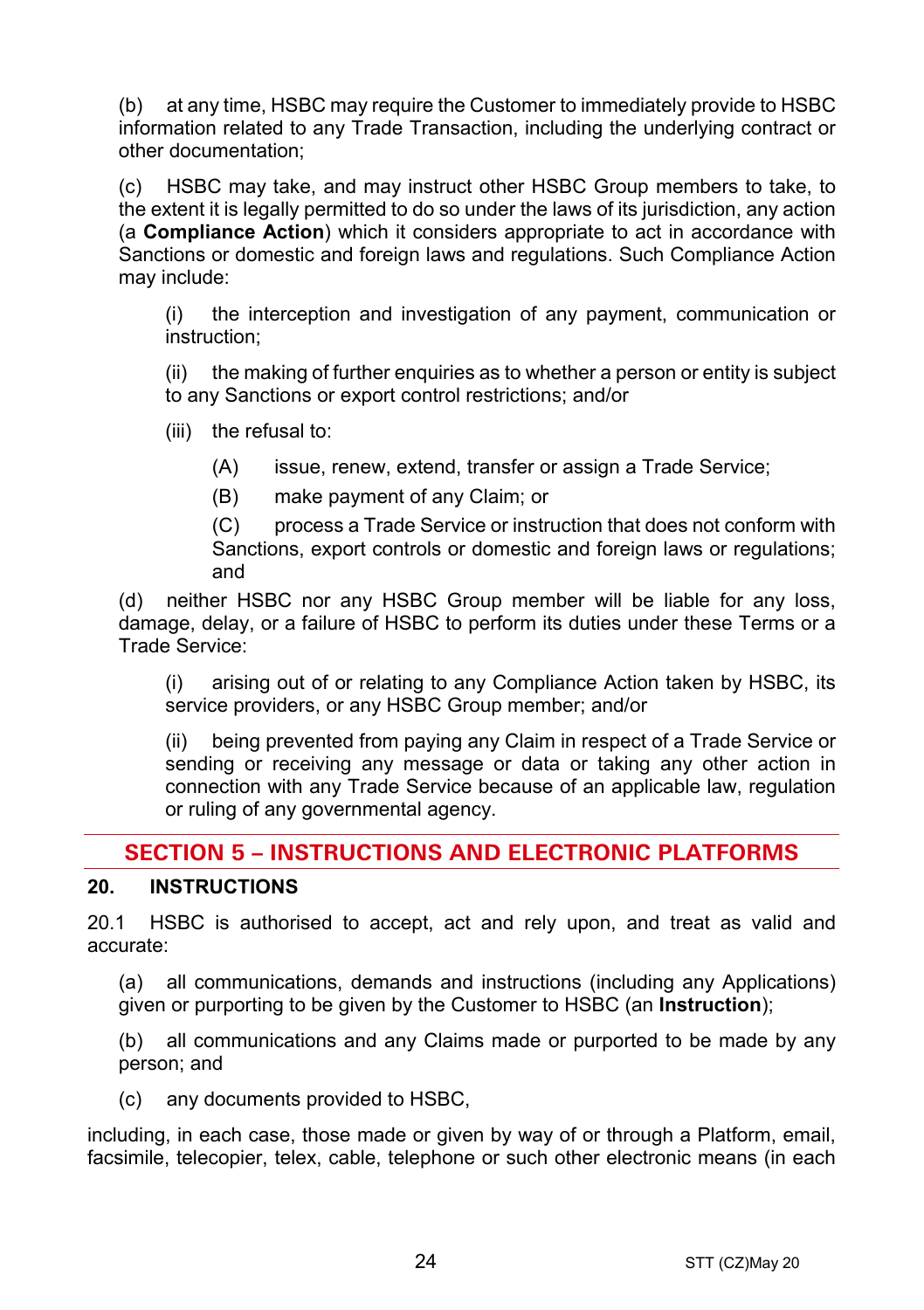case, an Electronic Means) and is under no obligation to enquire as to the authorisation or validity of any such Instruction, communication, Claim or Document.

20.2 The Customer acknowledges and accepts the risk that communications, Instructions, Claims and documents sent to or from HSBC by Electronic Means may be intercepted, monitored, amended, corrupted, contain viruses or be otherwise interfered with by third parties and acknowledges and agrees that HSBC is not responsible or liable to the Customer or any other person for, and the Customer waives any and all claims in respect of, any Losses arising from the same.

20.3 If the Customer communicates, gives an Instruction, makes a Claim or sends a document by Electronic Means, or instructs HSBC to permit a beneficiary or any other person to do the same, the Customer shall indemnify, and hold HSBC harmless from and against, any and all Losses that HSBC may incur (including in respect of any payment made where the relevant Instruction or Claim was unauthorised).

20.4 Where the Customer has made an Application for any Trade Service to be provided for the benefit of an affiliate of the Customer:

(a) the Customer agrees (and will procure the concurrent written agreement of its affiliate) that HSBC has no obligation to obtain instructions from the affiliate and HSBC can deal solely with the Customer on behalf of the affiliate;

(b) the definition of "Trade Transaction" shall be construed to refer to such affiliate rather than the Customer, and the definitions of "Documents" and "Goods" shall be construed accordingly;

(c) references in these Terms to the Customer presenting, handling, disposing, transferring, dealing with or using (however so described) the relevant Documents, Goods or proceeds of sale shall include the affiliate undertaking any such action;

(d) the Customer shall procure that the affiliate complies with all undertakings in these Terms in respect of the relevant Trade Transaction, Documents, Goods and proceeds of sale; and

(e) each representation in these Terms made by the Customer shall be made by the Customer for itself and on behalf of the affiliate or, where it can only be made in respect of the affiliate (due to factual circumstances), by the Customer for and on behalf of the affiliate.

20.5 HSBC has no obligation to:

(a) verify the identity or authority of any person communicating, giving an Instruction, making a Claim or providing a document by Electronic Means**;**

(b) verify the authenticity of any signature(s) (whether electronic or otherwise) on any communication made, Instruction given, Claim made or document provided by Electronic Means; or

(c) seek the Customer's prior approval before acting on any communication made, Instruction given, Claim made or document provided by Electronic Means,

however HSBC may, in its absolute discretion, take steps to ascertain the validity, authenticity and origin of any communication, Instruction, Claim or document (including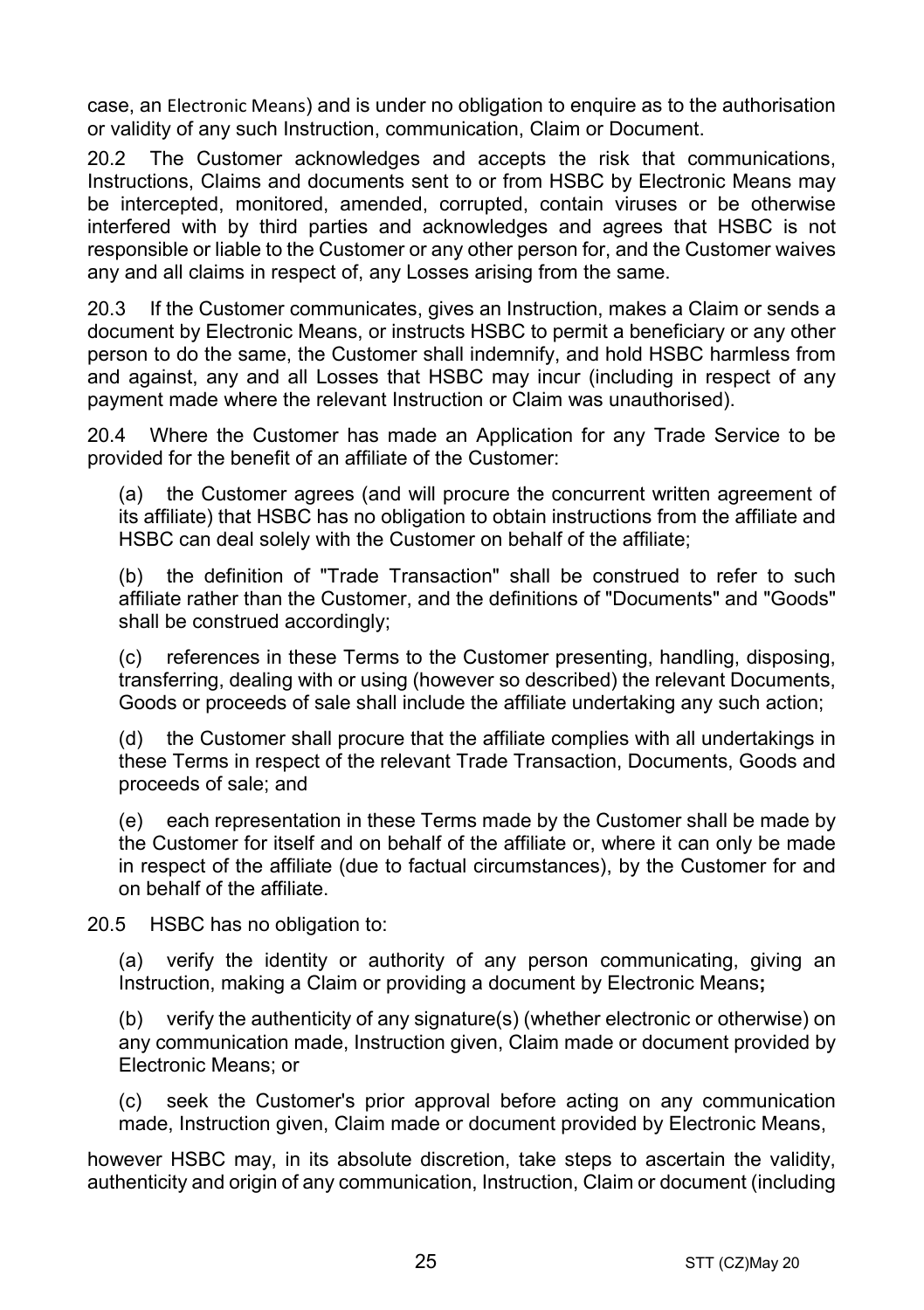requiring telephone verification of any Instructions) and take any steps that may be mandated by an External Provider and may, where it is unable to ascertain the validity, authority or origin of any communication, Instruction, Claim or document, delay or refuse to act upon any communication, Instruction, Claim or document or suspend or terminate any Trade Service at any time.

## **21. PLATFORMS**

21.1 The Customer acknowledges and agrees that:

(a) HSBC may rely on External Providers to provide Platforms so that HSBC can perform its obligations under these Terms (or any other applicable terms and conditions) and provide Trade Services;

(b) External Providers are independent from HSBC and may independently charge the Customer fees for use of their Platform and those fees are the sole responsibility of the Customer;

(c) HSBC's obligations under these Terms and any Trade Service shall be subject to HSBC's rights under External Terms and Conditions and the availability of any Platform provided by such External Providers;

(d) HSBC has no obligation to inform the Customer of, or provide the Customer with, any External Terms and Conditions;

(e) HSBC has no control over the electronic processes used by a Platform provided by an External Provider to process, handle and/or send data or messages;

(f) it shall inform HSBC of all External Terms and Conditions applicable to or any charges imposed by any Platform which it uses (or intends to use) in respect of any Trade Service and shall promptly notify HSBC of any changes; and

(g) it shall promptly provide all information concerning any Platform used by the Customer that HSBC may reasonably request.

21.2 HSBC assumes no liability or responsibility to the Customer or to any other person for any loss or damage that is suffered or incurred as a result of:

(a) the unavailability of any Platform to the Customer, HSBC or any other person for any reason whatsoever; or

(b) the Customer's use of or connection with any Platform, any External Provider or the services provided by HSBC or any External Provider to the Customer involving any Platform.

## 21.3 The Customer:

(a) shall comply with all security procedures of HSBC and each External Provider and any other reasonable requests HSBC or any External Provider may issue to the Customer regarding the security of any Platform, including instructions on steps to remedy any breach of security; and

(b) acknowledges and agrees that it is the Customer's responsibility to set up, maintain and regularly review all security arrangements concerning access to and use of each Platform and information stored on the Customer's computing and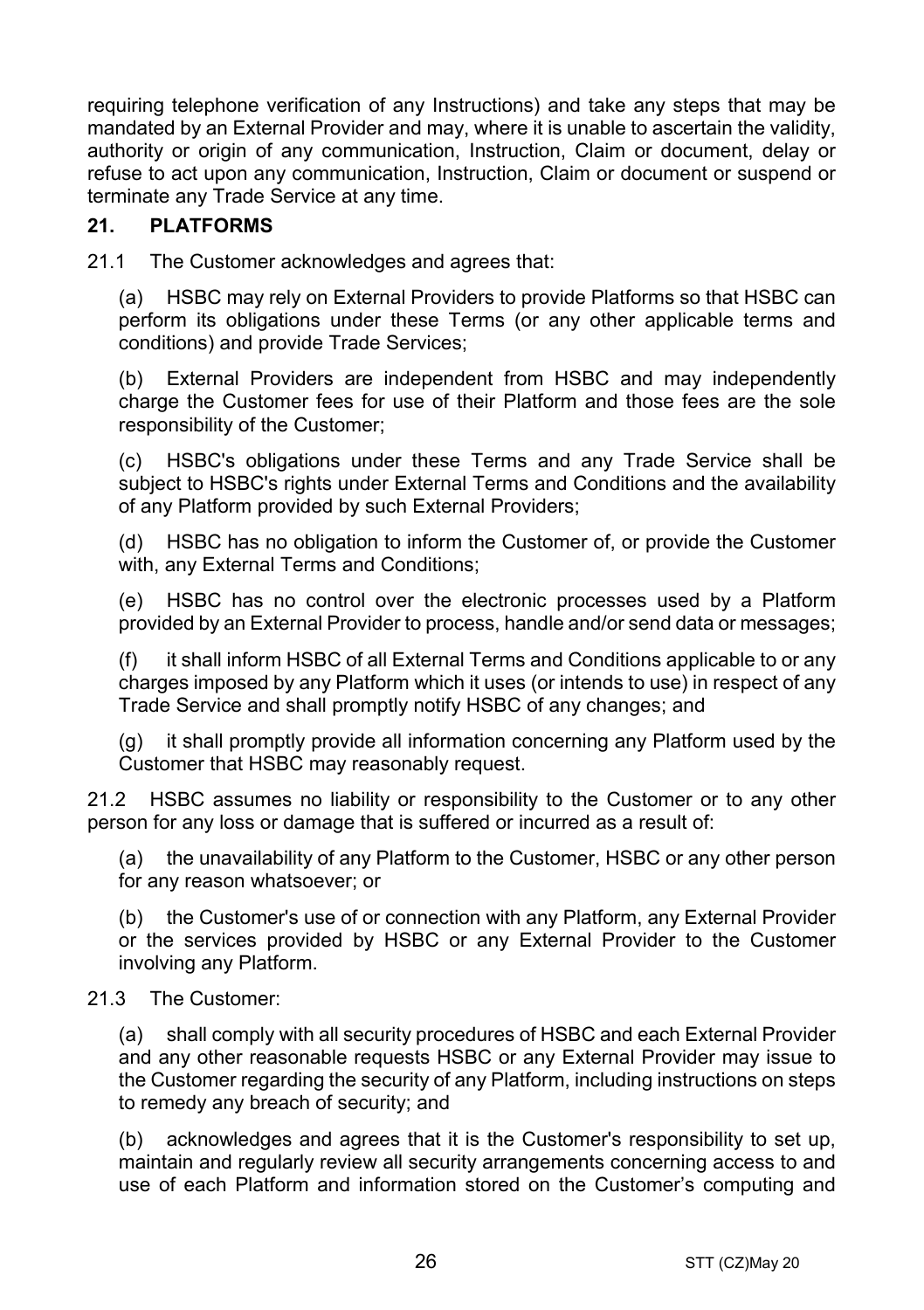communications systems, and confirms that it has assessed the security arrangements of each Platform and has determined that they are adequate to protect the Customer's interests;

(c) shall take all reasonable precautions to prevent fraudulent or unauthorised use of or access to each Platform;

(d) shall ensure that neither the Customer nor its employees do anything which may result in the security of any Platform or the systems or security of HSBC being compromised; and

(e) shall notify HSBC, as soon as reasonably possible upon becoming aware, of any actual or attempted unauthorised access to any Platform or any unauthorised transaction or attempt to execute an unauthorised Instruction. This notification must be by telephone but must be followed by written notice within forty-eight hours of the telephone call.

## **SECTION 6 - OTHER**

#### **22. LIMITATION ON LIABILITY**

22.1 Neither HSBC nor any other HSBC Group member shall be liable for any loss, damages, payments, demands, claims, expenses or costs suffered or incurred by the Customer (or any of its affiliates) arising from or in connection with these Terms or any Trade Service other than where such loss, damage, payment, demand, claim, expense or cost arises as a direct result of HSBC's or such other HSBC Group member's gross negligence or wilful misconduct.

22.2 Notwithstanding Clause 22.1, in no circumstance whatsoever will HSBC or any HSBC Group member be liable to the Customer (or any of its affiliates) for:

- (a) any loss of business, profits or data; or
- (b) indirect, consequential or special loss or damage,

whether or not HSBC or any HSBC Group member has been advised of the possibility of such loss or damage.

22.3 Without limiting Clauses 22.1 and 22.2, HSBC shall not be responsible or liable for, and the Customer waives all claims against HSBC in respect of:

(a) any act, omission, loss or delay relating to forwarding documents or payments to any person or correspondent bank, or any suspense, act, omission, insolvency or bankruptcy of any correspondent bank;

(b) any delay and/or loss in transit of any messages, letters or documents sent by mail, as an electronic communication, through a Platform or a telecommunication channel, or for any delay, mutilation or other errors arising in the transmission or delivery of any communications by third parties and the Customer acknowledges that, notwithstanding any contrary instruction, HSBC may send a document by any method that it considers appropriate;

(c) any delay in performing or failure to perform any of its obligations under these Terms due to any cause beyond its reasonable control, including, but not limited to, the failure, malfunction or unavailability of telecommunications, data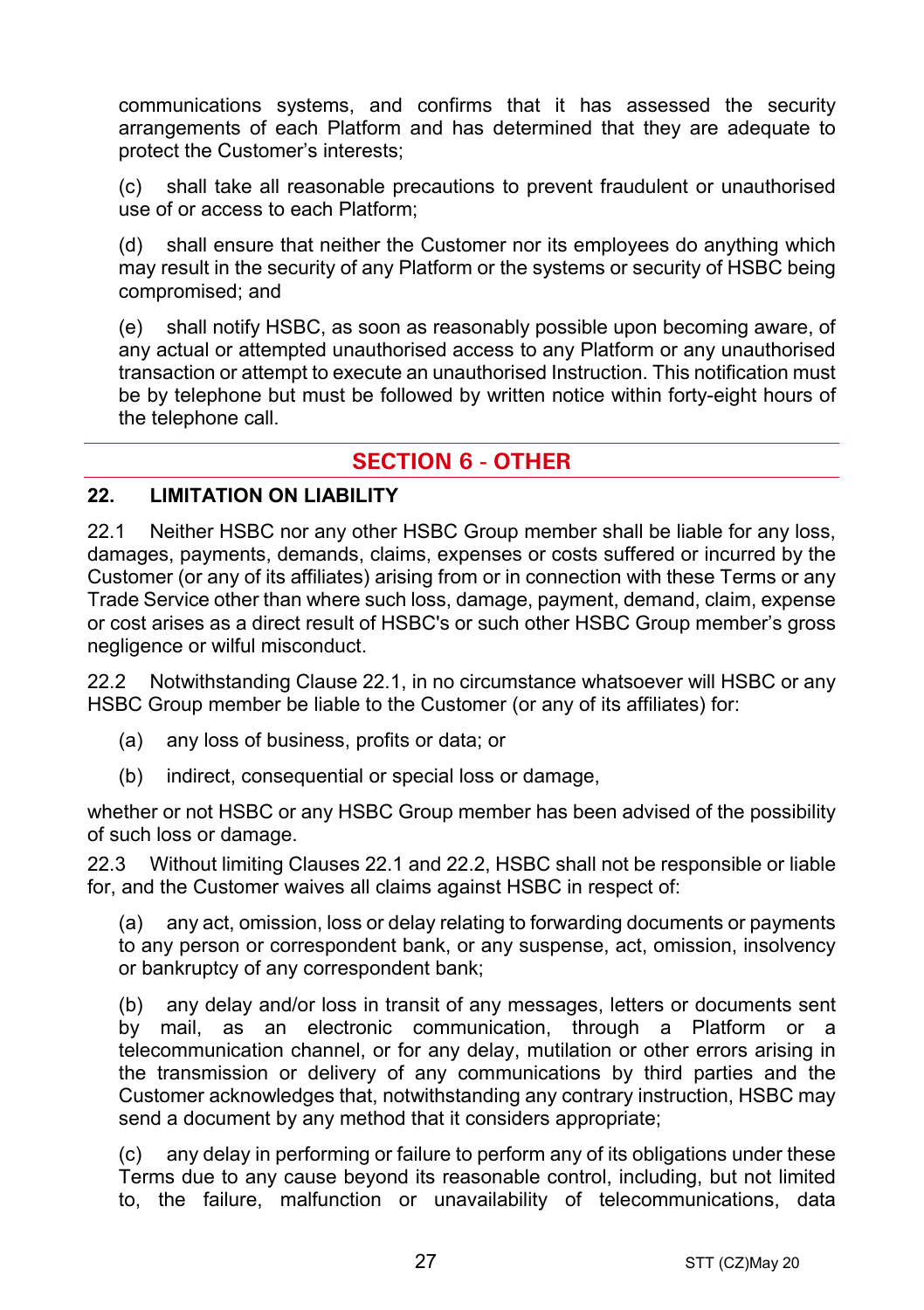communications and computer systems and services over which HSBC has no control, war, hostilities, invasion, civil unrest, strikes, lock-outs or other industrial action or trade disputes (whether involving HSBC's employees or any other person) or any law or government order (whether or not having the force of law);

(d) any failure by HSBC to pay a Claim or other HSBC's act or failure to act because of any domestic or foreign law, regulation, ruling or interpretation of any domestic or foreign court or governmental agency;

(e) the form, sufficiency, correctness, genuineness, authority of any person signing or endorsing (including any person making presentations, demands, giving Instructions (including by Electronic Means) to HSBC purportedly on the authority of the Customer or a beneficiary), falsification, or the legal effect of, any documents if such documents on their face reasonably appear to be in order;

(f) the source, accuracy, validity, authenticity, falsification or legal effect of any data, documents or statements made, presented or received from any Platform or any party to a Trade Transaction, any related documents, or the description, quantity, weight, quality, condition, packing, delivery, value or existence of the goods, services or other performance to which such data, documents or statements relates, or for the good faith or acts or omissions, solvency, performance or standing of any party to a Trade Transaction, the consignor, carrier, forwarder, consignee, insurer of the goods, or any other person;

(g) any improper acts of the beneficiary, including breach of contract in respect of a Trade Transaction, in which circumstances the Customer shall assume and undertake all such risks; and

(h) the Customer acting or relying on any advice received from HSBC whether or not such advice was requested by the Customer.

22.4 If HSBC uses the services of another party, correspondent bank, agent or Platform for the purposes of issuing an Instrument or Documentary Credit, making payment, handling Goods or Documents or for any other purpose to support the services contemplated by these Terms, HSBC shall do so for the Customer's account and at the Customer's risk and HSBC shall assume no liability or responsibility should any instructions which HSBC gives to any such other party not be carried out even if the choice of such other party was HSBC's. Additionally, HSBC shall not be liable for any act, failure to act, default, suspension, bankruptcy or insolvency of such other party.

22.5 Where HSBC performs a review of any Document at the request of the Customer, such review is indicative only and not final or conclusive and HSBC shall not be responsible or liable for, and the Customer waives all claims against HSBC in respect of, an omission by or failure of HSBC to identify any discrepancies during any such review.

22.6 Where HSBC agrees to advise a Documentary Credit or any Instrument which is not issued by a bank or present any Document in respect of, or otherwise handle, such Documentary Credit or Instrument, the Customer acknowledges and agrees that:

(a) such Documentary Credit or Instrument may not be an independent third party undertaking and may not guarantee payment by the issuer or applicant;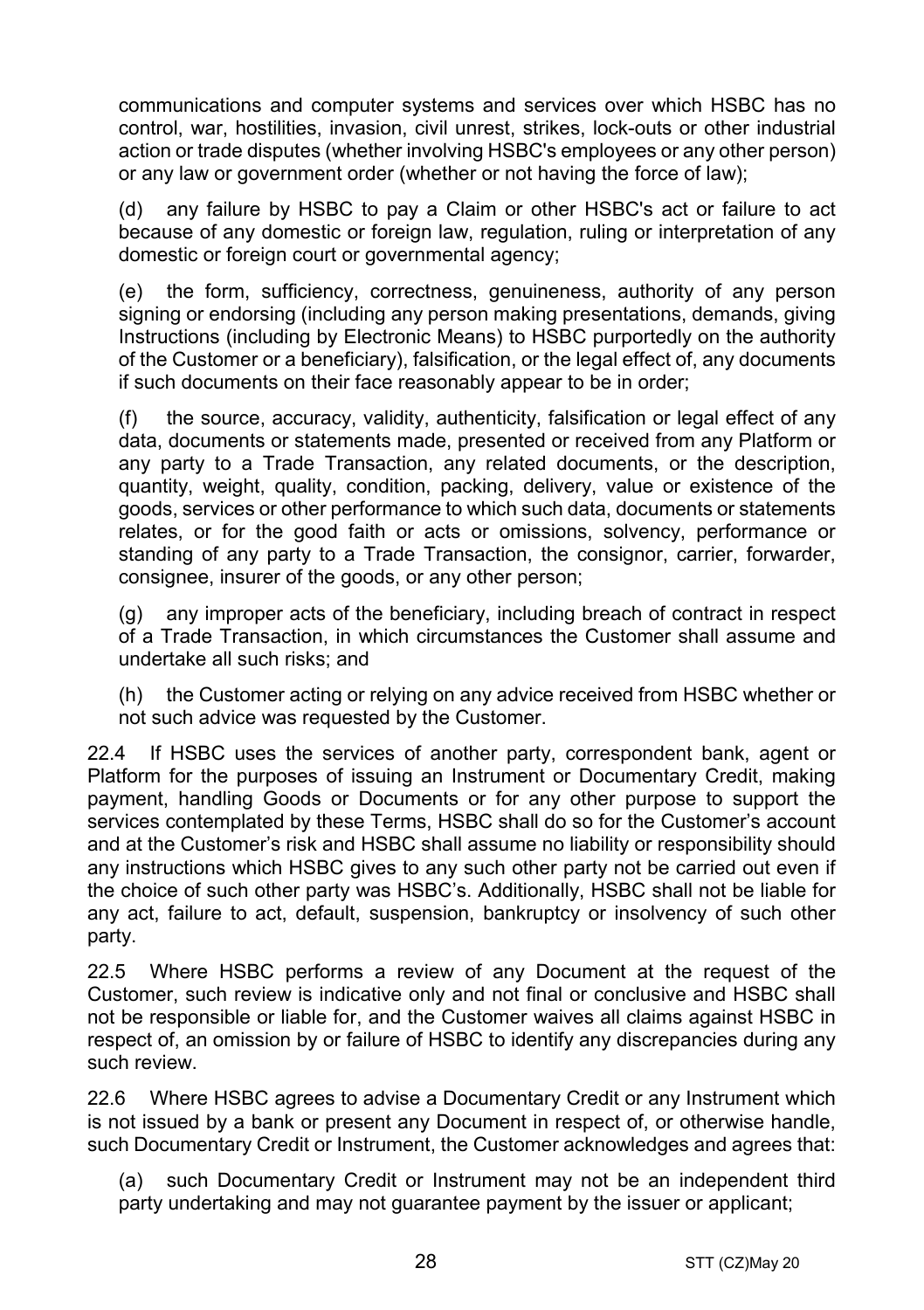(b) the applicable ICC Rules may not address, cover or extend to such type of Documentary Credit or Instrument;

(c) HSBC may not be able to pursue the issuer for payment in the same manner as it would be able to in respect of a Documentary Credit or Instrument issued by a bank; and

(d) the Customer should seek independent legal advice,

and the Customer assumes all such risks and waives all claims against HSBC for losses, damages, costs, fees, claims, actions or demands with respect to such Documentary Credit or Instrument including any claims that HSBC failed to alert the Customer that it was advising such type of Documentary Credit or Instrument, failed to pay such Documentary Credit or Instrument in the manner of a Documentary Credit or Instrument issued by a bank, or failed to collect payment from the issuer of such Documentary Credit or Instrument.

22.7 Subject to the provisions above, where any liability of HSBC or any HSBC Group member to the Customer (or any of its affiliates) arises under these Terms or in connection with any Trade Service, such liability shall not exceed USD 1,000,000 in aggregate in any calendar year.

## **23. DISCLOSURE, CONFIDENTIALITY AND PRIVACY**

23.1 Without limiting any other terms between the Customer and HSBC or any HSBC Group member, HSBC is authorised:

(a) to appoint any other person as its correspondent, nominee or agent in connection with these Terms and any Trade Service and HSBC may delegate any of its powers under these Terms or a Trade Service to such person;

(b) to notify any other person of its interest in any Documents, Goods or proceeds of sale; and

(c) to transfer and disclose any Customer Information to the following recipients (who may also process, transfer and disclose such Customer Information):

(i) any HSBC Group member and any of its or their officers, directors, employees, professional advisors, insurers, brokers, auditors, partners, subcontractors, correspondents, nominees, agents, delegates, service providers (including External Providers and Platforms) and associates;

(ii) any Authorities;

(iii) anyone acting on the Customer's behalf, payment recipients, beneficiaries, account nominees, intermediary, correspondent and agent banks, clearing houses, clearing or settlement systems, market counterparties, upstream withholding agents, swap or trade repositories, stock exchanges, and companies in which the Customer has an interest in securities (where such securities are held by HSBC for the Customer);

(iv) any person or entity who acquires (or may acquire) an interest in or assumes (or may assume) risk in or in connection with any Trade Service;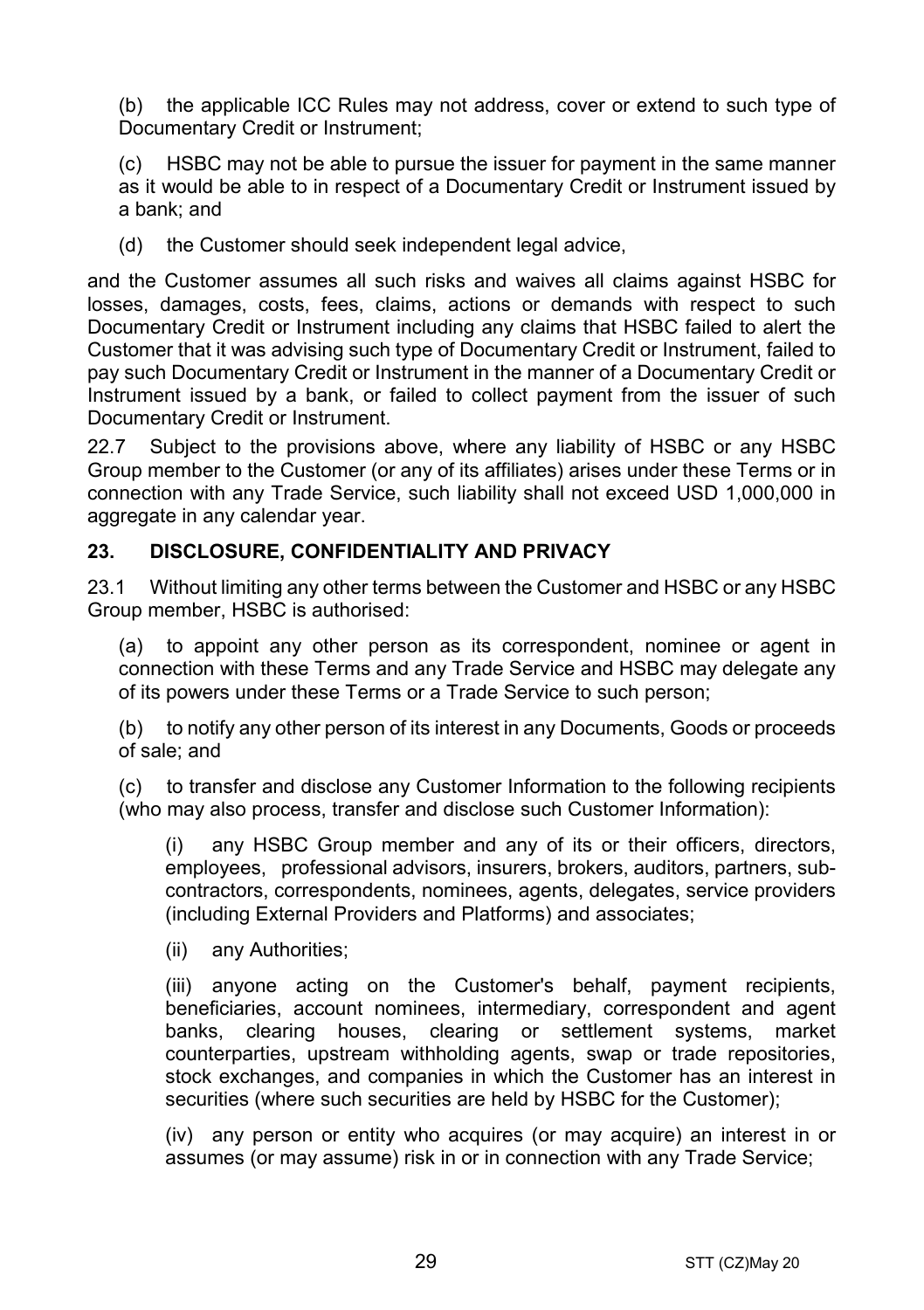(v) any other financial institutions, credit reference agencies or credit bureaus, for obtaining or providing credit references; and/or

(vi) any person or entity in connection with any HSBC Group business transfer, disposal, merger or acquisition, wherever located, including in jurisdictions which do not have data protection laws that provide the same level of protection as the jurisdiction in which the Trade Service is supplied,

including where the recipient of any such appointment, notification, transfer or disclosure is located outside of the relevant Governing Jurisdiction.

23.2 HSBC will not be liable for the acts or omissions of any External Provider as to the collection, use or disclosure by that External Provider of Customer Information.

23.3 Where the Customer has given HSBC information about natural persons (such as authorised signatories), the Customer confirms that those natural persons have authorised the Customer to do so (and to receive any data protection notices on their behalf) and have consented to HSBC's collection, use, storage, processing, transfer and disclosure of their Personal Data and data for the purpose of HSBC carrying out any action contemplated by these Terms or providing a Trade Service to or for the Customer.

23.4 The Customer shall ensure that any information that the Customer asks HSBC to forward to third parties is complete, accurate and will not give rise to any claim against HSBC (including any claim in defamation, in relation to privacy, banking secrecy or data protection or for infringement of any other third party rights) and the Customer confirms and represents that it has obtained the requisite consent and/or waiver (where required) for HSBC to forward such information.

## **24. MISCELLANEOUS**

24.1 Other than a Trade Service which has been provided on an irrevocable or committed basis, HSBC may at any time withdraw a Trade Service or refuse to provide a Trade Service in its absolute discretion.

24.2 Any waiver, release or consent by HSBC under or in respect of these Terms or a Trade Service will only be effective if made in writing (which may be made through a Platform).

24.3 HSBC may at any time change these Terms by providing the Customer with at least 30 days' written notice and any Trade Service requested on or after the effective date in such notice shall be subject to the amended Terms.

24.4 HSBC is authorised to take such steps and to make such payments as it considers necessary, at the cost of the Customer, to remedy any default by the Customer in respect of its obligations under these Terms or any Trade Service.

24.5 Neither HSBC's failure to exercise, nor HSBC's delay in exercising, any of its rights or remedies under these Terms or in respect of a Trade Service shall operate as a waiver of any such right or remedy, nor shall any single or partial exercise of any right or remedy prevent any further or other exercise of any other right or remedy.

24.6 The Customer may not assign or transfer any of its rights or obligations under these Terms or a Trade Service. HSBC may assign, transfer or create security over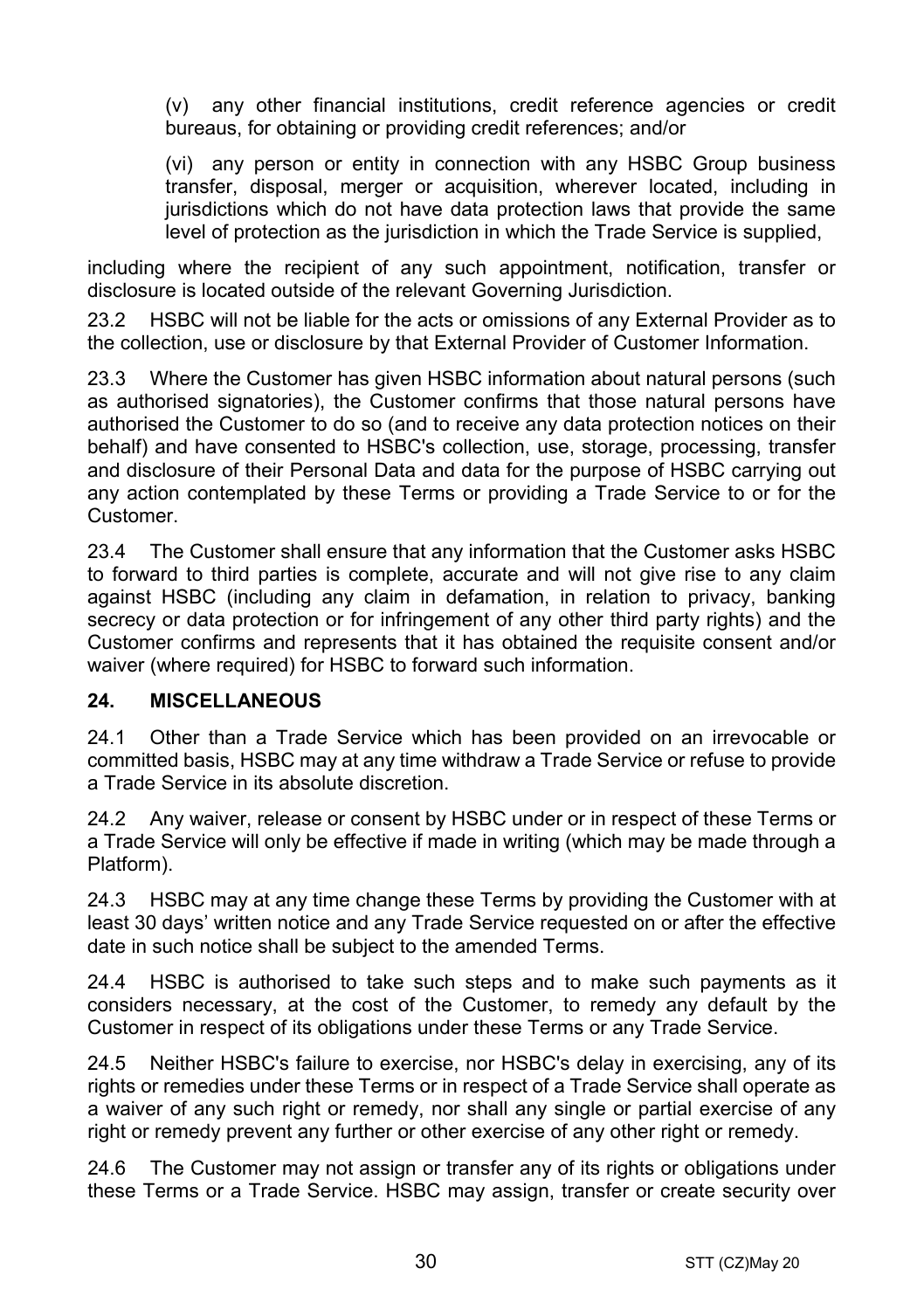any of its rights under or in respect of these Terms or a Trade Service without restriction or notice.

24.7 Without prejudice to Clause 20 (*INSTRUCTIONS*), any notices by the Customer in connection with these Terms or a Trade Service must be given to HSBC in writing at the address of HSBC most recently advised by HSBC to the Customer. HSBC may give notice to the Customer in person, by telephone or facsimile, by post, through a Platform or, if agreed by the Customer, through another electronic channel at the address or number most recently notified by the Customer to HSBC. A notice sent by post will be deemed to have been received 7 calendar days after posting if within the same country, or 15 calendar days after posting if cross border.

24.8 Each of the provisions of these Terms is severable and distinct from the others and, if one or more of such provisions is or becomes illegal, invalid or unenforceable, the remaining provisions shall not be affected in any way.

24.9 If the Customer includes two or more persons, the obligations and liabilities of these persons under or in respect of a Trade Service and these Terms shall be joint and several.

24.10 Nothing in these Terms shall be deemed to create any partnership, joint venture or relationship of principal and agent between HSBC and the Customer or create or give rise to any fiduciary relationship of any nature.

24.11 To the extent permitted by the laws of the Governing Jurisdiction, the Customer irrevocably waives any right of sovereign immunity from suit, jurisdiction or adjudication (including in respect of pre-judgement interim relief and execution of any judgement) that it may have in the Governing Jurisdiction or otherwise, whether that immunity relates to itself or to any commercial or non-commercial assets (including land, bank accounts or other assets held in the name of a diplomatic mission or otherwise or belonging to the Customer's central bank or other monetary authority).

24.12 These Terms are for the benefit of the Customer, HSBC and each HSBC Group member, and are not intended to benefit any other third party or be enforceable by any other third party. Any rights of HSBC to bring to an end or change these Terms or any contract to which they form part are not subject to the consent of any other third party.

## **25. GOVERNING LAW AND JURISDICTION**

25.1 For the purposes of a Trade Service:

(a) that Trade Service and these Terms will be governed by the laws of the Governing Jurisdiction; and

(b) the courts of the Governing Jurisdiction shall have non-exclusive jurisdiction to settle any disputes that may arise out of, or in connection with, that Trade Service and these Terms, their interpretation or any non-contractual obligations arising from or connected with them.

25.2 If a process agent is specified in an Application or Facility Agreement in respect of a Trade Service, service of any legal process on the person whose name and address is specified in such Application or Facility Agreement shall constitute service on the Customer.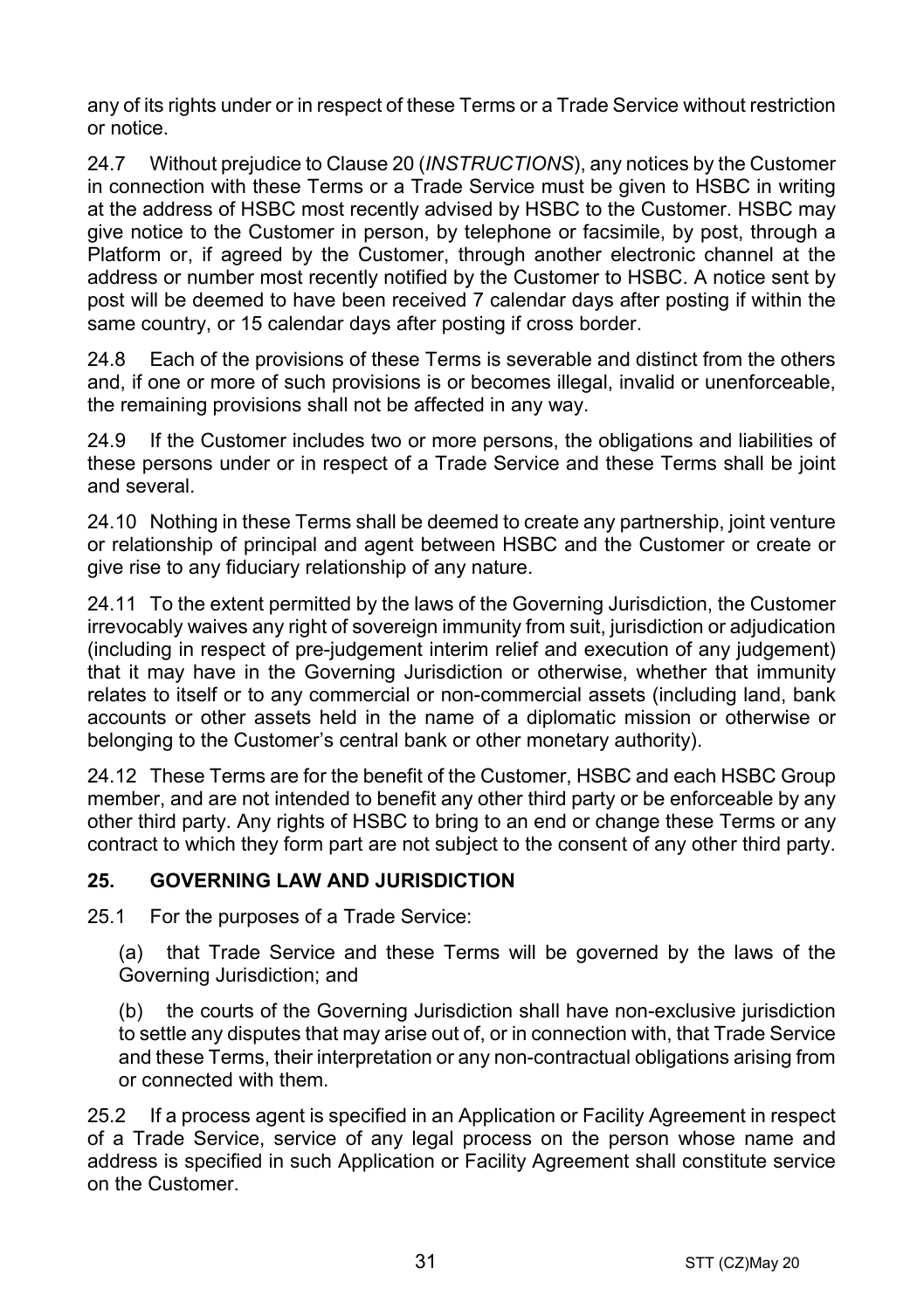25.3 If no process agent has been appointed by the Customer, upon request from HSBC the Customer will, within five Business Days, appoint a process agent (with an office in the Governing Jurisdiction) for service of all legal process relating to these Terms and the relevant Trade Service on the Customer and the Customer will notify the process agent's address to HSBC. If the Customer does not do this, HSBC may appoint a process agent on the Customer's behalf and at its expense and shall, as soon as practicable, notify the Customer of such appointment.

## **SECTION 7 – DEFINITIONS AND INTERPRETATION**

#### **26. DEFINITIONS AND INTERPRETATION**

#### 26.1 In these Terms:

**Application** means an application, instruction or request by the Customer for a Trade Service (whether for itself or for another person) using an application form, or pursuant to the terms of a Facility Agreement or made using a Platform.

**Authorities** includes any judicial, administrative, public or regulatory body (including any self-regulatory body), any government, any tax authority, any securities or futures exchange, any court, any central bank or law enforcement body, or any of their agents, with jurisdiction (direct or indirect) over any part of the HSBC Group at any time.

**Back-to-Back Documentary Credit** has the meaning given to it in Clause 3.14 (*DOCUMENTARY CREDITS*).

**Business Day** means, in respect of a Trade Service, a day on which banks are open for general business in the Governing Jurisdiction.

**Cash Collateral** has the meaning given to it in Clause 10 (*CASH COLLATERAL*).

**Claim** means any demand, request for payment or for acceptance and payment, claim, presentation or drawing made in respect of a Trade Service by a beneficiary, the Customer or any other person.

**Collection** means a collection transaction in respect of the handling of Documents where HSBC may act as either a remitting bank, collecting bank or presenting bank.

**Compliance Action** has the meaning given to it in Clause 19 (*COMPLIANCE WITH LAWS AND SANCTIONS*).

**Country Conditions** means HSBC's additional terms and conditions for the country in which the HSBC entity providing the relevant Trade Service is located.

**Customer** means the person who requests the relevant Trade Service and with whom HSBC contracts with respect to the provision of that Trade Service (and, without limitation, as may be specified in the relevant Application). If HSBC provides a Trade Service to a person that is not a customer of HSBC, references in these Terms to the "Customer" shall apply to that person even though that person is not a customer of HSBC.

**Customer Information** means any Personal Data, confidential information, and/or Tax Information (including accompanying statements, waivers and consents) of either the Customer, or a person or entity whose information (including any Personal Data or Tax Information) which the Customer provides, or which is provided on the Customer's behalf, to any HSBC Group member in connection with the provision of any Trade Service.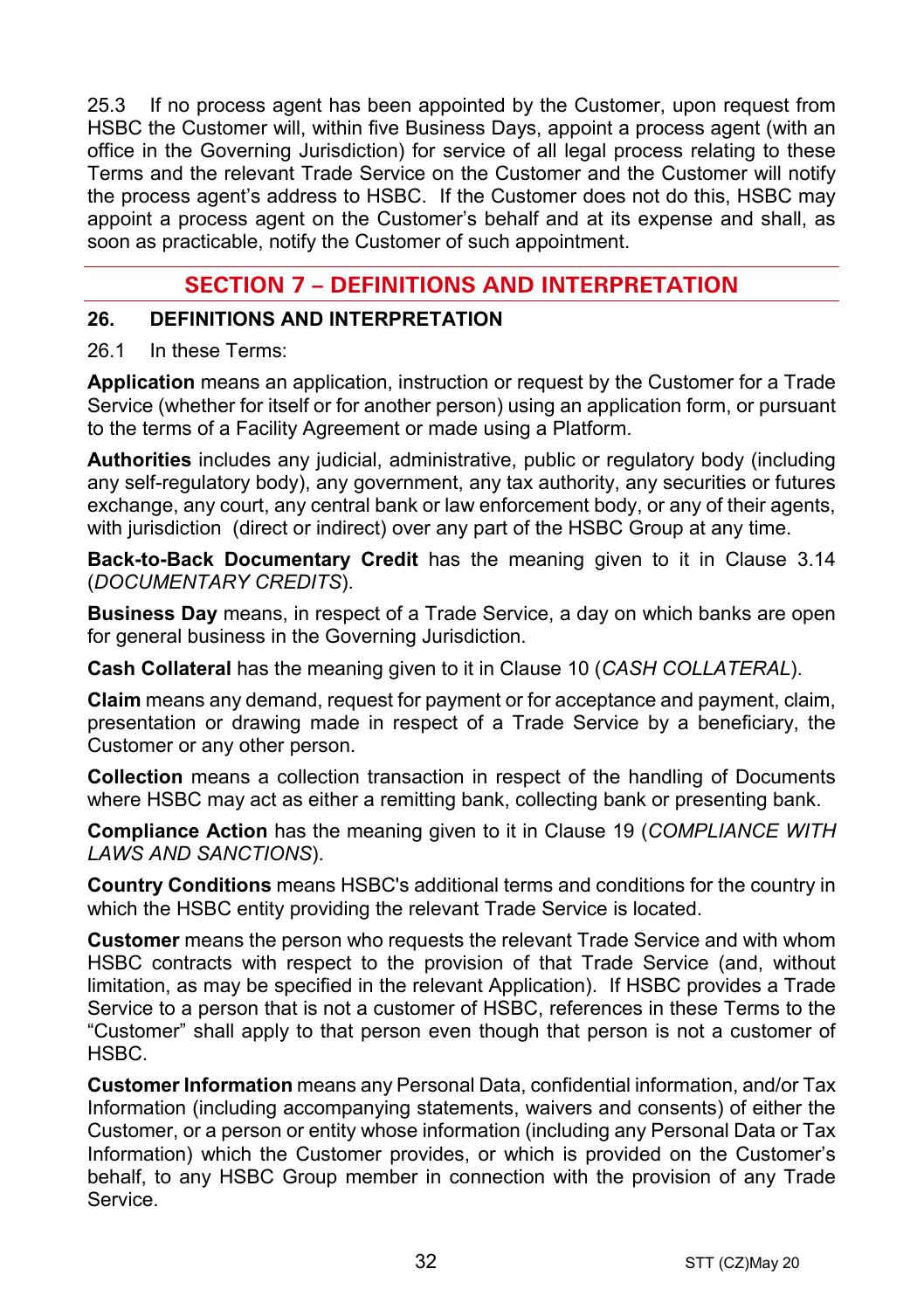#### **Customer Liabilities** means at any time:

(a) all liabilities of the Customer to HSBC or any HSBC Group member (including arising under or in connection with any Trade Service and these Terms) incurred in any currency and in any capacity and whether present or future, actual or contingent, direct or indirect, or incurred alone or jointly with any other person;

(b) interest on such liabilities (both before and after any demand or judgment) to the date on which HSBC or any such HSBC Group member receives payment, at the rates payable by the Customer or which would have been payable but for any circumstances which restricts payment;

(c) any costs and expenses incurred by HSBC or any HSBC Group member in making payment under or in respect of a Trade Service on behalf of the Customer (but without HSBC being under any obligation to do so) as a result of failure by the Customer to make such payment when due or demanded; and

(d) all costs and expenses (including legal fees on a full indemnity basis) of HSBC or any HSBC Group member in perfecting or enforcing its rights under or in respect of a Trade Service and these Terms.

**Documentary Credit** means a documentary credit or letter of credit or any commitment to issue a documentary credit or letter of credit (including any extension, renewal or amendment of the same).

**Documents** means any drafts, bills of exchange, promissory notes, cheques, documents of title, certificates, invoices, statements, transport documents, insurance policies, warehouse warrants, warehouse receipts or any other similar instruments relating to a Trade Transaction in respect of which HSBC has provided Trade Service(s) to the Customer.

**Electronic Means** has the meaning given to it in Clause 20 (*INSTRUCTIONS*).

**Exchange Rate** means HSBC's spot rate of exchange (or if HSBC does not have an available spot rate of exchange for the relevant currency, any other publicly available spot rate of exchange selected by HSBC) for the purchase of the required currency in the relevant foreign exchange market at the relevant time using the currency in which the relevant payment was paid (where any such spot rate of exchange shall be selected by HSBC acting reasonably in the circumstances).

**External Provider** means a person (other than HSBC) that makes any Platform available to HSBC and/or the Customer.

**External Terms and Conditions** means any agreement which is entered into between an External Provider and either HSBC or the Customer setting out the terms and conditions applicable to HSBC's or the Customer's use of a Platform.

**Facility Agreement** means a letter or agreement between the Customer and HSBC pursuant to which HSBC agrees to provide to the Customer a facility in respect of Trade Services.

**Finance** means discounting, negotiating, purchasing, prepaying, early paying or endorsing a Document (whether or not drawn under a Documentary Credit or Collection) or Documentary Credit and **Financed** and **Finances** shall be construed accordingly. For the avoidance of doubt, **Finance** does not include a Trade Finance Loan.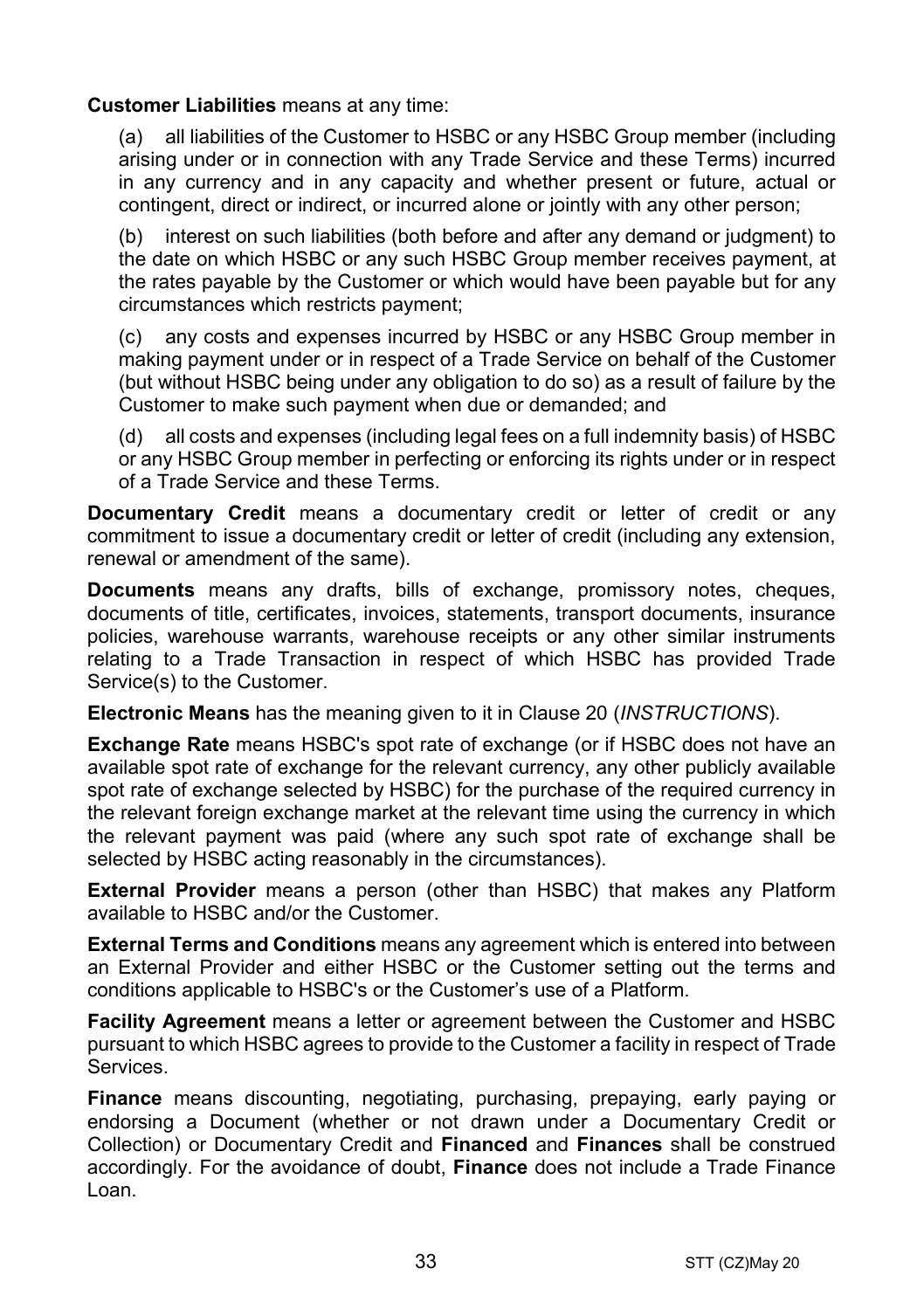**Goods** means the goods or products which are the subject of a Trade Transaction in respect of which HSBC has provided Trade Service(s) to the Customer.

**Governing Jurisdiction** means the jurisdiction in which the relevant HSBC entity providing the Trade Service is located or such other jurisdiction agreed in writing between the Customer and HSBC or specified in the relevant Country Conditions.

**HSBC** means the HSBC Group member (or, if applicable, the branch of such HSBC Group member) providing the relevant Trade Service, and its successors and assigns and, where the context permits, includes any person appointed by HSBC under Clause 23.1(a) (*DISCLOSURE, CONFIDENTIALITY AND PRIVACY*).

**HSBC Group** means HSBC Holdings plc and its subsidiaries and affiliates from time to time.

**ICC** means the International Chamber of Commerce.

**Increased Costs** means a reduction in the rate of return from a Trade Service or on HSBC's overall capital, an additional or increased cost or a reduction of any amount due and payable under these Terms or in respect of a Trade Service, which is incurred or suffered by HSBC to the extent that it is attributable to HSBC performing its obligations under these Terms or a Trade Service.

**Indemnified Party** has the meaning given to it in Clause 9 (*REIMBURSEMENT AND INDEMNITY*).

**Instruction** has the meaning given to it in Clause 20 (*INSTRUCTIONS*).

**Instrument** means any SBLC, demand guarantee (including an avalisation, coacceptance or acceptance of a Document), bond, counter-guarantee, counter-SBLC, or similar independent payment obligation (including any extension, renewal or amendment of the same).

**Losses** has the meaning given to it in Clause 9 (*REIMBURSEMENT AND INDEMNITY*).

**Master Documentary Credit** has the meaning given to it in Clause 3.14 (*DOCUMENTARY CREDITS*).

**Personal Data** means any information relating to an individual from which such individual can be identified, including sensitive personal data, name(s), residential address(es), contact information, age, date of birth, place of birth, nationality, citizenship, personal and marital status.

**Platform** means any electronic platform (a) used by HSBC, the Customer or any other person for giving or receiving any Instruction, Claim or other communication in relation to any Trade Service, and/or (b) used by HSBC or any other person for issuing or providing any Trade Service, and shall include HSBCnet.

**Recourse Event** means in respect of a Trade Service:

(a) any misrepresentation, alleged or actual fraud, illegality or unauthorised act of the Customer and/or any other party to the Trade Transaction;

(b) any alleged or actual invalidity, non-compliance or unenforceability of the Documentary Credit, SBLC, Document(s) or Trade Transaction (as applicable); or

(c) any injunction, court order, law, regulation or Sanctions which restrict any payment (whether to or from HSBC and/or not subsequently discharged).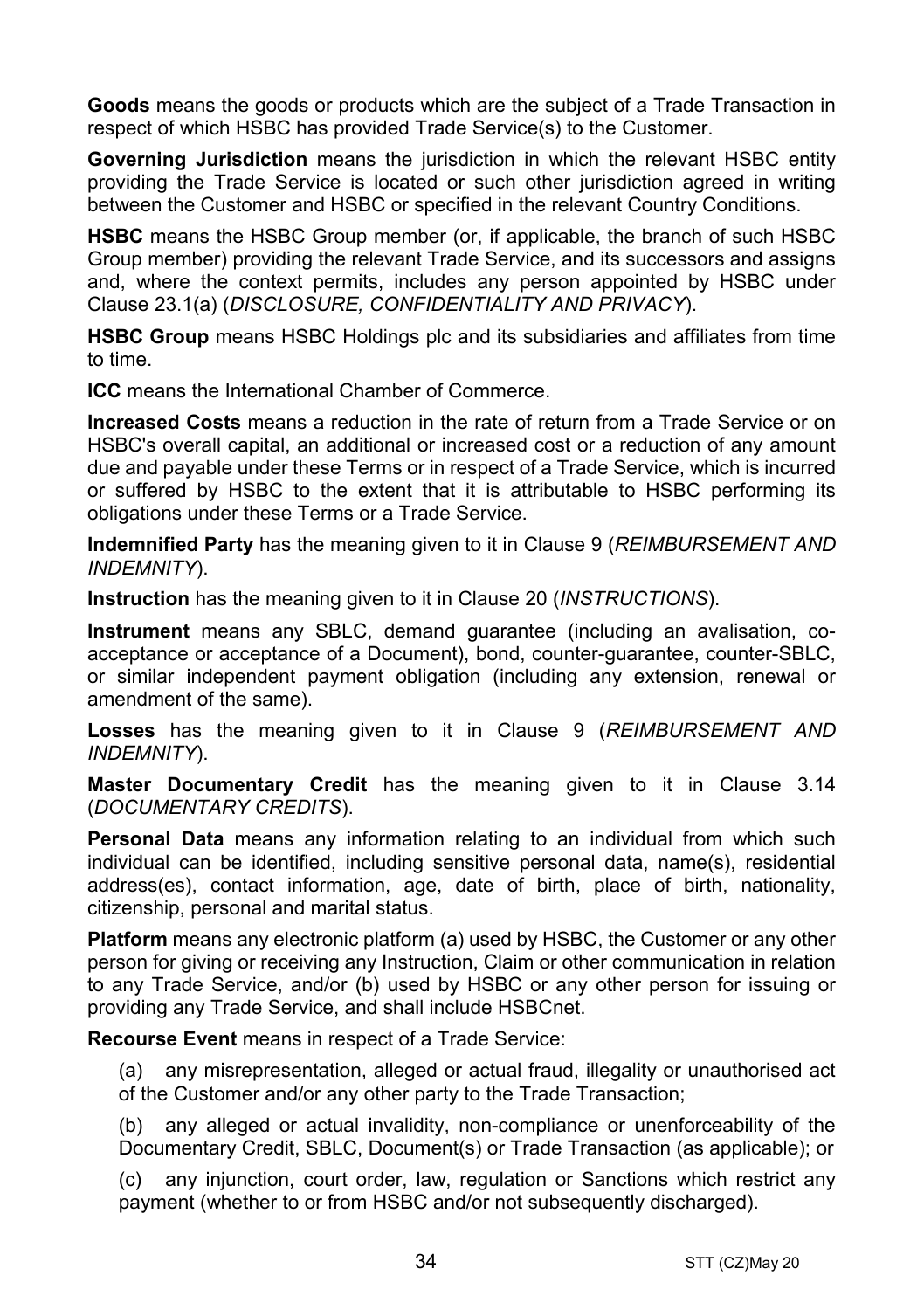**SBDC** means a standby documentary credit.

**SBLC** means a standby letter of credit (which includes an SBDC).

**Sanction** has the meaning given to it in Clause 19 (*COMPLIANCE WITH LAWS AND SANCTIONS*).

**Security Agreement** means any document creating security or quasi-security over any of the Customer's rights and/or assets in support of any obligations which the Customer may have to any HSBC Group member from time to time.

**Tariff Book** means, if applicable in the relevant jurisdiction, HSBC's tariff book setting out HSBC's fees, commissions, interest rates and other rates for Trade Services as is available upon request by the Customer and/or can be accessed online.

**Tax** includes goods and services tax, value added tax, sales tax, stamp duty or any tax, levy, impost, deduction, charge, rate, duty, compulsory loan or withholding which is levied or imposed by a government agency, and any related interest, penalty, charge, fee or other amount (but does not include tax on the overall net income of HSBC).

**Tax Information** means any documentation or information (and accompanying statements, waivers and consents) relating, directly or indirectly, to the Customer's tax status and the tax status of any owner, "controlling person", "substantial owner" or beneficial owner of the Customer.

**Trade Finance Loan** means a loan, advance, credit or other financial accommodation provided by HSBC to the Customer in respect of a Trade Transaction.

**Trade Service** includes:

(a) the issue of a Documentary Credit and instructing any advising bank, nominated bank or confirming bank in relation to such Documentary Credit;

(b) acting as the advising bank, nominated bank or confirming bank (on a disclosed or undisclosed basis) in relation to a Documentary Credit;

(c) the issue of an Instrument and/or instructing any correspondent bank in relation to, and issuing an counter-guarantee, counter-SBLC or indemnity in respect of, an Instrument;

(d) acting as the advising bank, confirming bank or correspondent bank in relation to an Instrument;

(e) the handling of a Documentary Credit, Instrument or Document;

- (f) Collections;
- (g) the provision of any Finance;
- (h) the provision of a Trade Finance Loan;

(i) the issue of a letter of indemnity or shipping guarantee and/or the signing, endorsement or release of any Transport Document;

- (j) the release of Documents;
- (k) any other service or product relating to a Trade Transaction provided,

by HSBC to, at the request of, or in respect of the Customer.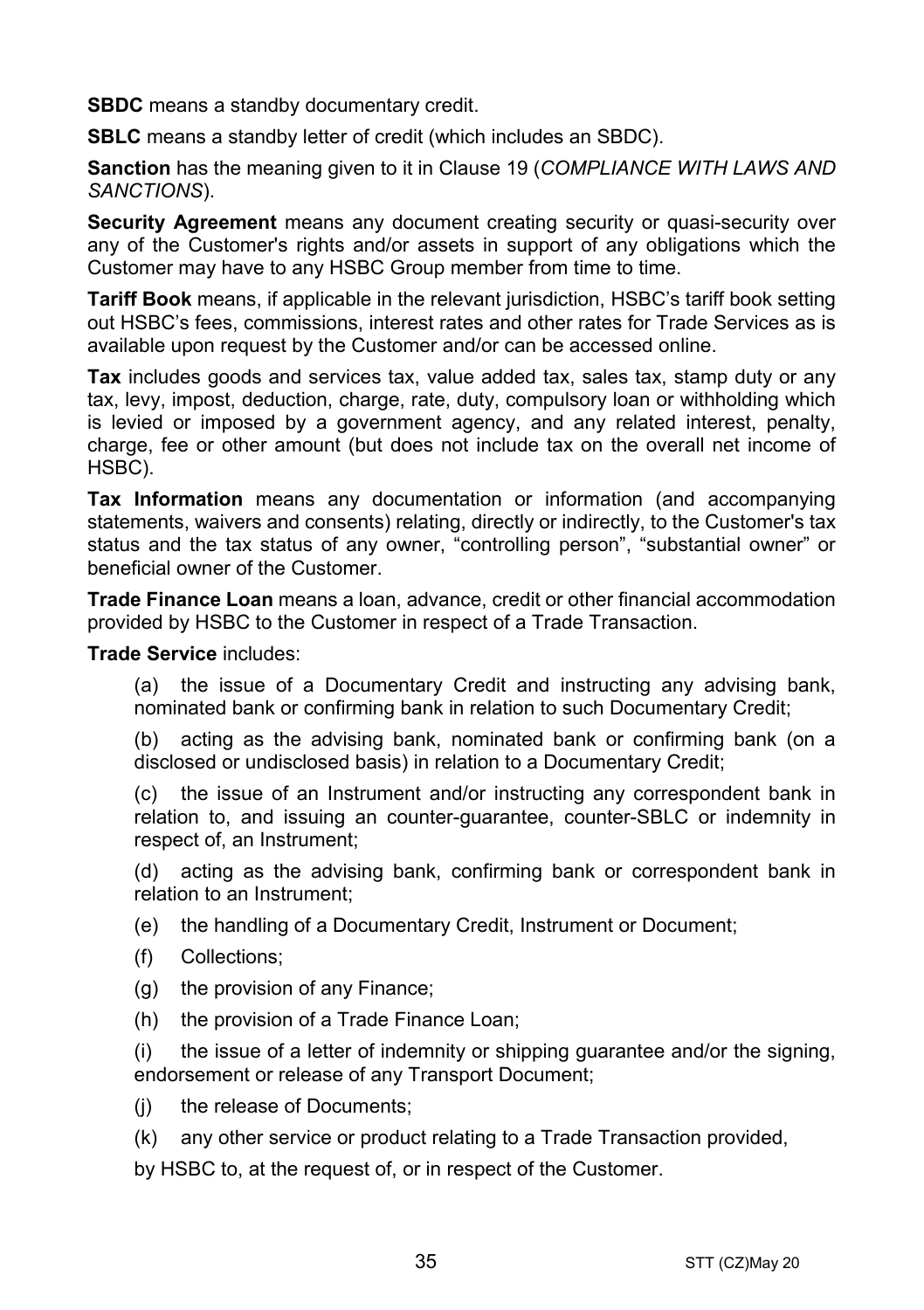**Trade Transaction** means a transaction involving the sale or purchase by the Customer of goods or services from/to a third party, and includes any contract(s) on which such transaction may be based.

**Transport Documents** has the meaning given to it in Clause 8 (*APPLICATIONS FOR RELEASE OF GOODS, SHIPPING GUARANTEES AND LETTERS OF INDEMNITY*).

**USD** means the lawful currency of the United States of America.

26.2 Unless contrary indication appears, any reference in these Terms to:

(a) an Application or Trade Service (and any reference in an Application to a Trade Service) includes (where applicable) the contract created between the Customer and HSBC by HSBC accepting that Application by providing or undertaking that Trade Service;

(b) the **Customer**, **HSBC** or any other person shall be construed so as to include its successors in title, permitted assigns and permitted transferees to, or of, its rights and/or obligations under these Terms, an Application, a Facility Agreement or Country Conditions;

(c) **include** or **including** means include or including "without limitation";

(d) HSBC making a determination or decision or undertaking an action means that HSBC is making or undertaking, and is permitted to make or undertake, such determination, decision or action in its sole discretion or opinion without reference to, or consent from, the Customer or any other person;

(e) an authorisation or confirmation by, or instruction from, the Customer means that such authorisation, confirmation or instruction is irrevocable unless waived by HSBC;

(f) a **person** includes any individual, firm, company, corporation, government, state or agency of a state or any association, trust, joint venture, consortium, partnership or other entity (whether or not having separate legal personality);

(g) a **regulation** includes any regulation, rule, official directive, request or guideline (whether or not having the force of law) of any governmental, intergovernmental or supranational body, agency, department or of any regulatory, self-regulatory or other authority or organisation;

(h) these **Terms** include the Country Conditions;

(i) these **Terms** or any other agreement or instrument is a reference to these Terms or, as the case may be, other agreement or instrument as amended, supplemented, novated and/or replaced from time to time;

(j) the singular shall include the plural and vice versa; and

(k) section and clause headings are for ease of reference only.

In addition to these Terms being incorporated into each Application, these Terms may also be incorporated by HSBC into a Facility Agreement or any other document or agreement.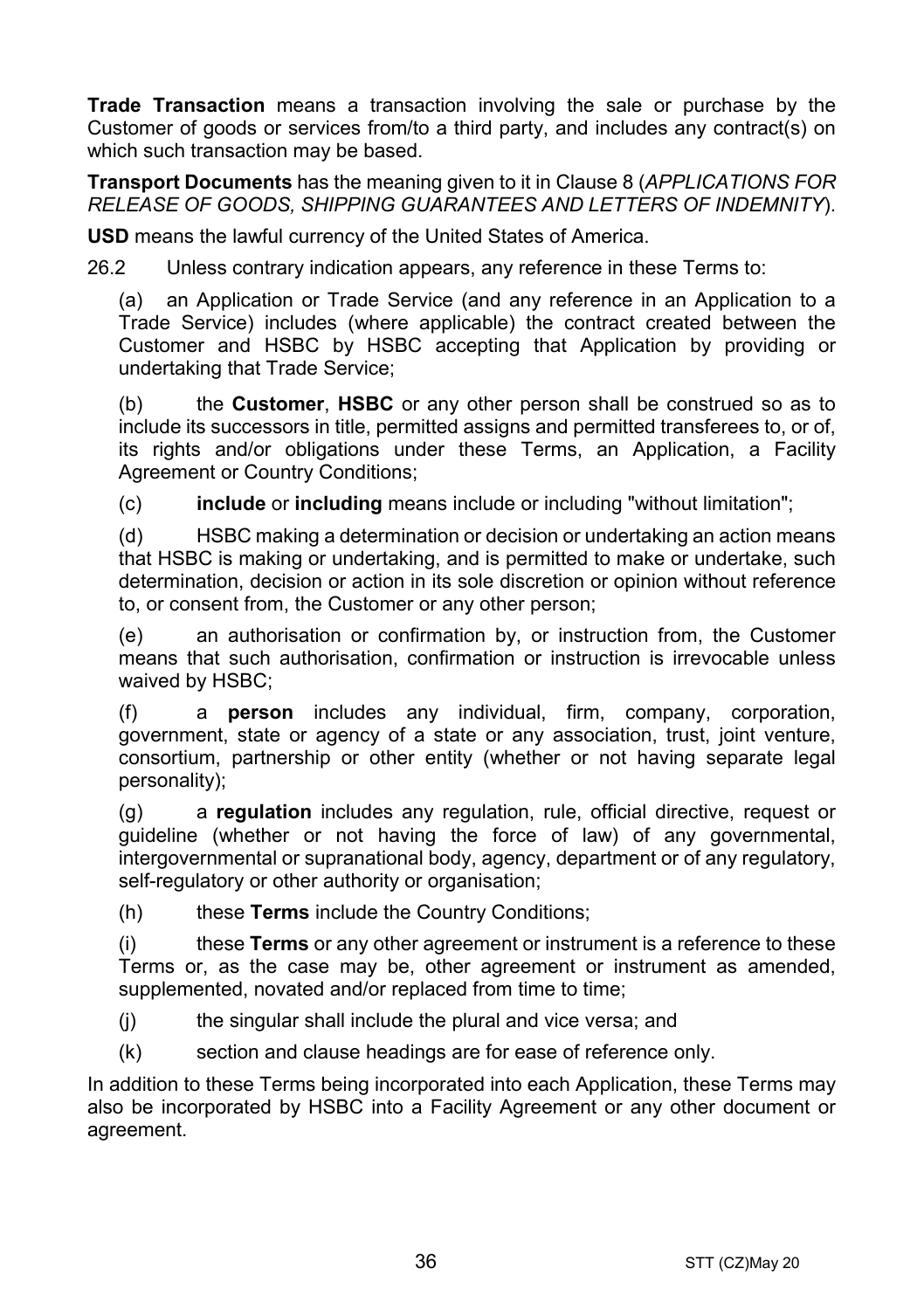## **STANDARD TRADE TERMS COUNTRY CONDITIONS CZECH REPUBLIC**

## 1. **APPLICATION**

1.1 These Country Conditions are supplemental to, and form part of, the Standard Trade Terms (the Terms) which the Customer has accepted and/or may accept from time to time.

1.2 Any terms defined in, or construed for the purposes of, the Terms have the same meanings when used in these Country Conditions (unless the same are otherwise defined in these Country Conditions).

1.3 These Country Conditions shall apply where the HSBC entity providing the relevant Trade Service is located in the country named above.

## 2. **ADDITIONAL/SUPPLEMENTAL TERMS AND CONDITIONS**

2.1 If any amount to be paid by the Customer to HSBC in connection with a Trade Service is calculated by reference to a published benchmark interest rate (such as a central bank reference rate) and that rate is less than zero per cent at the time of calculation, such rate shall be deemed to be zero per cent.

2.2 The Customer and HSBC agree that Sections 545 (to the extent it stipulates that a practice will have legal effect), 558(2) (to the extent it stipulates that a business practice will prevail over non-mandatory provisions of the law), 1728, 1729, 1740(3), 1748, 1799, 1800, 1913, 1931 (second sentence), 1932, 1933, 1936(1), 1950, 1951, 1952(2), 1971, 1980, 1987(2), 1995(2) and 2007 of the Act No. 89/2012 Coll., the Civil Code, as amended from time to time (the Czech Civil Code) shall not apply in relation to any Trade Service or the Terms.

2.3 If, in respect of a Trade Service, the Customer agrees that it "shall cause" a third party to provide any performance (or similar, including "shall procure" or "shall ensure" that a third party shall perform) to HSBC, such arrangement shall be interpreted to mean, the Customer undertakes (within the meaning of Section 1769 (second sentence) of the Czech Civil Code) that the third party shall fulfil what was agreed, and the Customer shall indemnify HSBC upon demand for any damage incurred by HSBC where such third party fails to undertake such performance. Section 1769 (first sentence) of the Czech Civil Code shall not apply to the extent it might limit the scope of the Customer's obligations under this paragraph.

2.4 The Customer agrees that, if there is any change of circumstance (as referred to in the Czech Civil Code) in relation to any Trade Service requested by the Customer or the Terms, it assumes the risk of that change of circumstance and the Customer waives:

(a) any right it may have to seek the reopening of negotiations concerning any Trade Service, even in the event that the change in circumstance is so major that it results in rights and obligations between HSBC and the Customer being grossly disproportionate and places the Customer at a disadvantage, either through an inordinate increase in the costs of performance, or an inordinate decline in the value of the object of performance, where such change could not have been reasonably